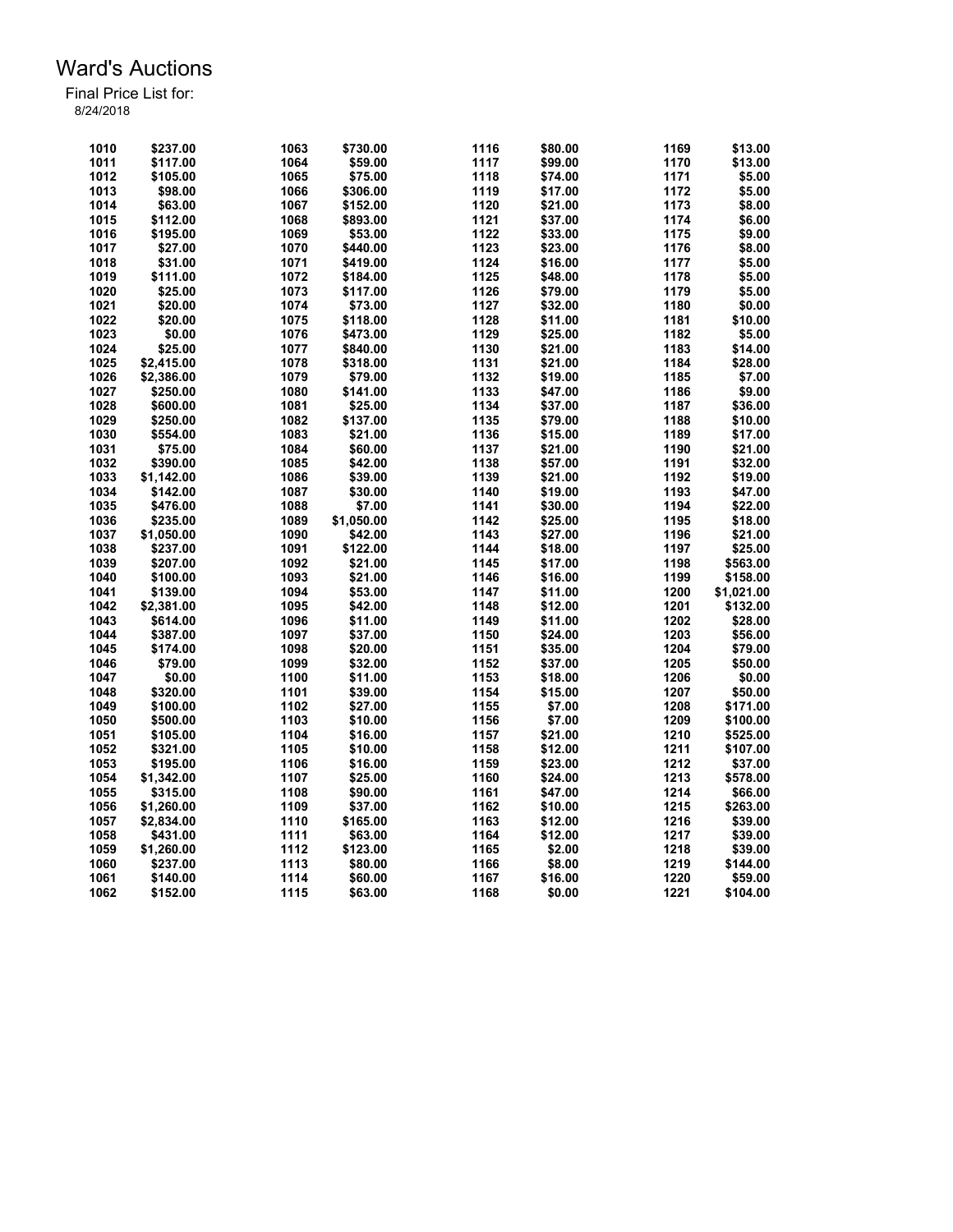| 1222 | \$79.00    | 1275 | \$103.00 | 1328 | \$11.00 | 1381 | \$5.00  |
|------|------------|------|----------|------|---------|------|---------|
| 1223 | \$111.00   | 1276 | \$381.00 | 1329 | \$5.00  | 1382 | \$9.00  |
| 1224 | \$25.00    | 1277 | \$152.00 | 1330 | \$5.00  | 1383 | \$5.00  |
| 1225 | \$47.00    | 1278 | \$53.00  | 1331 | \$5.00  | 1384 | \$5.00  |
| 1226 | \$32.00    | 1279 | \$289.00 | 1332 | \$5.00  | 1385 | \$12.00 |
| 1227 | \$84.00    | 1280 | \$865.00 | 1333 | \$10.00 | 1386 | \$5.00  |
| 1228 | \$92.00    | 1281 | \$74.00  | 1334 | \$18.00 | 1387 | \$25.00 |
| 1229 | \$25.00    | 1282 | \$63.00  | 1335 | \$10.00 | 1388 | \$9.00  |
| 1230 | \$92.00    | 1283 | \$75.00  | 1336 | \$34.00 | 1389 | \$9.00  |
| 1231 | \$42.00    | 1284 | \$72.00  | 1337 | \$6.00  | 1390 | \$13.00 |
| 1232 | \$75.00    | 1285 | \$95.00  | 1338 | \$5.00  | 1391 | \$12.00 |
| 1233 | \$70.00    | 1286 | \$152.00 | 1339 | \$0.00  | 1392 | \$8.00  |
| 1234 | \$37.00    | 1287 | \$74.00  | 1340 | \$5.00  | 1393 | \$9.00  |
| 1235 | \$137.00   | 1288 | \$205.00 | 1341 | \$0.00  | 1394 | \$8.00  |
| 1236 | \$15.00    | 1289 | \$48.00  | 1342 | \$0.00  | 1395 | \$7.00  |
| 1237 | \$80.00    | 1290 | \$82.00  | 1343 | \$11.00 | 1396 | \$7.00  |
| 1238 | \$158.00   | 1291 | \$33.00  | 1344 | \$11.00 | 1397 | \$10.00 |
| 1239 | \$32.00    | 1292 | \$101.00 | 1345 | \$17.00 | 1398 | \$7.00  |
| 1240 | \$48.00    | 1293 | \$31.00  | 1346 | \$5.00  | 1399 | \$9.00  |
| 1241 | \$29.00    | 1294 | \$23.00  | 1347 | \$0.00  | 1400 | \$16.00 |
| 1242 | \$10.00    | 1295 | \$92.00  | 1348 | \$0.00  | 1401 | \$0.00  |
| 1243 | \$17.00    | 1296 | \$23.00  | 1349 | \$5.00  | 1402 | \$5.00  |
| 1244 | \$90.00    | 1297 | \$40.00  | 1350 | \$29.00 | 1403 | \$0.00  |
|      |            | 1298 |          |      |         | 1404 |         |
| 1245 | \$24.00    |      | \$19.00  | 1351 | \$15.00 |      | \$11.00 |
| 1246 | \$42.00    | 1299 | \$27.00  | 1352 | \$5.00  | 1405 | \$5.00  |
| 1247 | \$63.00    | 1300 | \$71.00  | 1353 | \$12.00 | 1406 | \$14.00 |
| 1248 | \$65.00    | 1301 | \$37.00  | 1354 | \$74.00 | 1407 | \$7.00  |
| 1249 | \$111.00   | 1302 | \$53.00  | 1355 | \$9.00  | 1408 | \$5.00  |
| 1250 | \$27.00    | 1303 | \$37.00  | 1356 | \$16.00 | 1409 | \$5.00  |
| 1251 | \$27.00    | 1304 | \$11.00  | 1357 | \$23.00 | 1410 | \$8.00  |
| 1252 | \$90.00    | 1305 | \$26.00  | 1358 | \$3.00  | 1411 | \$6.00  |
| 1253 | \$15.00    | 1306 | \$13.00  | 1359 | \$5.00  | 1412 | \$10.00 |
| 1254 | \$36.00    | 1307 | \$22.00  | 1360 | \$7.00  | 1413 | \$5.00  |
| 1255 | \$25.00    | 1308 | \$11.00  | 1361 | \$5.00  | 1414 | \$11.00 |
| 1256 | \$81.00    | 1309 | \$16.00  | 1362 | \$7.00  | 1415 | \$11.00 |
| 1257 | \$293.00   | 1310 | \$8.00   | 1363 | \$17.00 | 1416 | \$19.00 |
| 1258 | \$79.00    | 1311 | \$10.00  | 1364 | \$7.00  | 1417 | \$5.00  |
| 1259 | \$71.00    | 1312 | \$12.00  | 1365 | \$23.00 | 1418 | \$37.00 |
| 1260 | \$57.00    | 1313 | \$42.00  | 1366 | \$10.00 | 1419 | \$9.00  |
| 1261 | \$174.00   | 1314 | \$56.00  | 1367 | \$18.00 | 1420 | \$10.00 |
| 1262 | \$16.00    | 1315 | \$41.00  | 1368 | \$5.00  | 1421 | \$9.00  |
| 1263 | \$90.00    | 1316 | \$0.00   | 1369 | \$0.00  | 1422 | \$23.00 |
| 1264 | \$77.00    | 1317 | \$20.00  | 1370 | \$5.00  | 1423 | \$11.00 |
| 1265 | \$13.00    | 1318 | \$42.00  | 1371 | \$5.00  | 1424 | \$6.00  |
| 1266 | \$11.00    | 1319 | \$10.00  | 1372 | \$32.00 | 1425 | \$9.00  |
| 1267 | \$77.00    | 1320 | \$21.00  | 1373 | \$38.00 | 1426 | \$5.00  |
| 1268 | \$0.00     | 1321 | \$0.00   | 1374 | \$5.00  | 1427 | \$25.00 |
| 1269 | \$58.00    | 1322 | \$10.00  | 1375 | \$5.00  | 1428 | \$5.00  |
| 1270 | \$53.00    | 1323 | \$21.00  | 1376 | \$9.00  | 1429 | \$9.00  |
| 1271 | \$37.00    | 1324 | \$10.00  | 1377 | \$6.00  | 1430 | \$7.00  |
| 1272 | \$0.00     | 1325 | \$10.00  | 1378 | \$8.00  | 1431 | \$27.00 |
| 1273 | \$1,428.00 | 1326 | \$10.00  | 1379 | \$5.00  | 1432 | \$11.00 |
| 1274 | \$205.00   | 1327 | \$0.00   | 1380 | \$24.00 | 1433 | \$37.00 |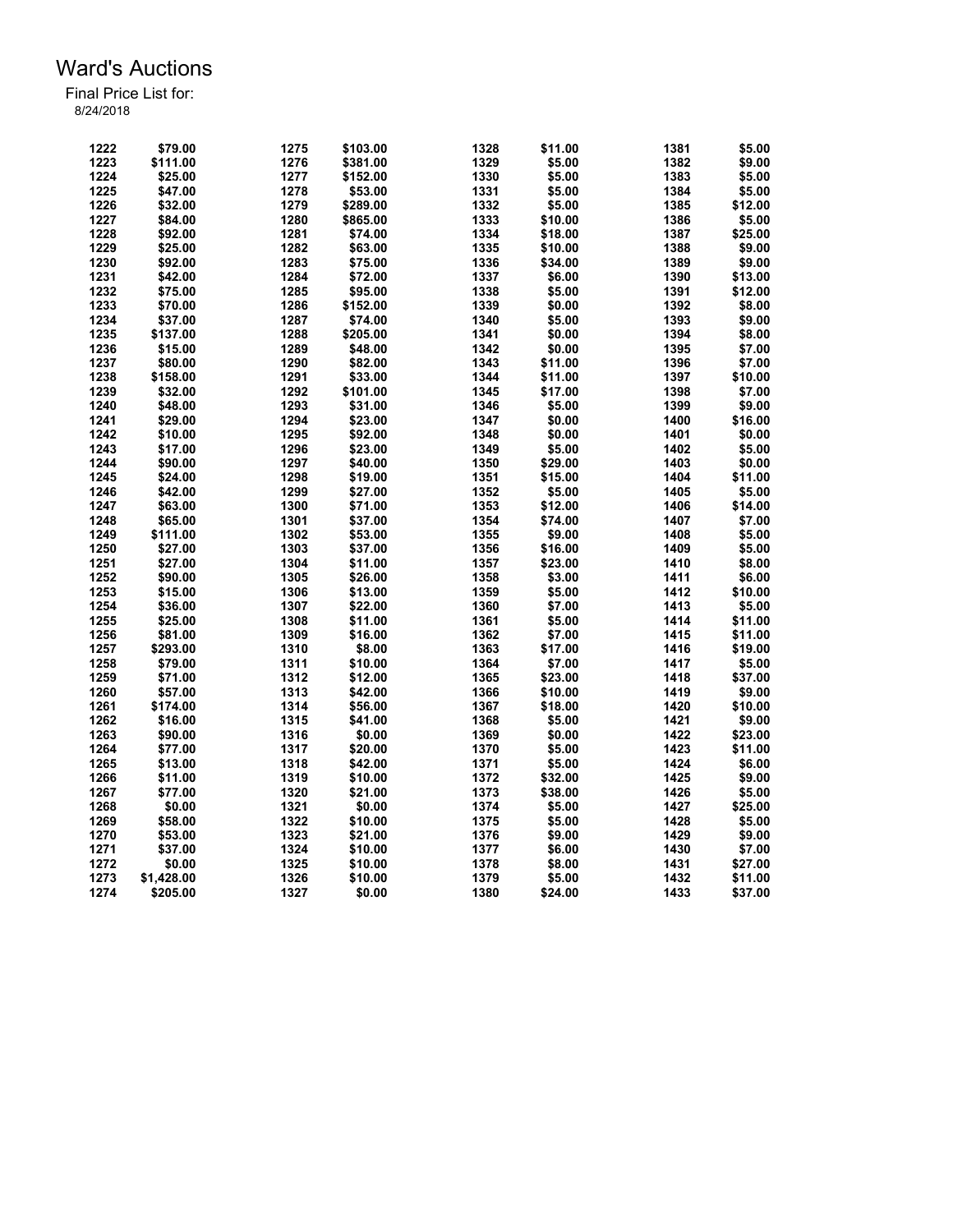| 1434 | \$95.00  | 1487 | \$0.00  | 1540 | \$5.00   | 1593         | \$75.00  |
|------|----------|------|---------|------|----------|--------------|----------|
| 1435 | \$462.00 | 1488 | \$0.00  | 1541 | \$15.00  | 1594         | \$476.00 |
| 1436 | \$55.00  | 1489 | \$0.00  | 1542 | \$21.00  | 1595         | \$25.00  |
| 1437 | \$75.00  | 1490 | \$0.00  | 1543 | \$12.00  | 1596         | \$100.00 |
| 1438 | \$31.00  | 1491 | \$0.00  | 1544 | \$8.00   | 1597         | \$53.00  |
| 1439 | \$0.00   | 1492 | \$0.00  | 1545 | \$0.00   | 1598         | \$54.00  |
| 1440 | \$28.00  | 1493 | \$0.00  | 1546 | \$5.00   | 1599         | \$27.00  |
| 1441 | \$45.00  | 1494 | \$0.00  | 1547 | \$11.00  | 1600         | \$65.00  |
| 1442 | \$111.00 | 1495 | \$0.00  | 1548 | \$5.00   | 1601         | \$56.00  |
| 1443 | \$24.00  | 1496 | \$5.00  | 1549 | \$5.00   | 1602         | \$179.00 |
| 1444 | \$80.00  | 1497 | \$13.00 | 1550 | \$10.00  | 1603         | \$132.00 |
| 1445 | \$68.00  | 1498 | \$9.00  | 1551 | \$11.00  | 1604         | \$16.00  |
| 1446 | \$92.00  | 1499 | \$16.00 | 1552 | \$18.00  | 1605         | \$44.00  |
| 1447 | \$105.00 | 1500 | \$0.00  | 1553 | \$5.00   | 1606         | \$65.00  |
| 1448 | \$58.00  | 1501 | \$7.00  | 1554 | \$5.00   | 1607         | \$90.00  |
| 1449 | \$91.00  | 1502 | \$5.00  | 1555 | \$5.00   | 1608         | \$56.00  |
| 1450 | \$19.00  | 1503 | \$5.00  | 1556 | \$16.00  | 1609         | \$13.00  |
| 1451 | \$176.00 | 1504 | \$5.00  | 1557 | \$12.00  | 1610         | \$16.00  |
| 1452 | \$37.00  | 1505 | \$37.00 | 1558 | \$14.00  | 1611         | \$114.00 |
| 1453 | \$140.00 | 1506 | \$37.00 | 1559 | \$5.00   | 1612         | \$90.00  |
|      |          |      |         |      |          |              |          |
| 1454 | \$142.00 | 1507 | \$42.00 | 1560 | \$0.00   | 1613<br>1614 | \$21.00  |
| 1455 | \$0.00   | 1508 | \$81.00 | 1561 | \$90.00  |              | \$15.00  |
| 1456 | \$54.00  | 1509 | \$21.00 | 1562 | \$37.00  | 1615         | \$195.00 |
| 1457 | \$11.00  | 1510 | \$5.00  | 1563 | \$322.00 | 1616         | \$142.00 |
| 1458 | \$13.00  | 1511 | \$33.00 | 1564 | \$614.00 | 1617         | \$50.00  |
| 1459 | \$10.00  | 1512 | \$0.00  | 1565 | \$476.00 | 1618         | \$35.00  |
| 1460 | \$11.00  | 1513 | \$5.00  | 1566 | \$130.00 | 1619         | \$50.00  |
| 1461 | \$10.00  | 1514 | \$9.00  | 1567 | \$81.00  | 1620         | \$38.00  |
| 1462 | \$23.00  | 1515 | \$16.00 | 1568 | \$33.00  | 1621         | \$90.00  |
| 1463 | \$143.00 | 1516 | \$11.00 | 1569 | \$35.00  | 1622         | \$81.00  |
| 1464 | \$126.00 | 1517 | \$0.00  | 1570 | \$36.00  | 1623         | \$92.00  |
| 1465 | \$48.00  | 1518 | \$5.00  | 1571 | \$48.00  | 1624         | \$5.00   |
| 1466 | \$58.00  | 1519 | \$11.00 | 1572 | \$80.00  | 1625         | \$5.00   |
| 1467 | \$48.00  | 1520 | \$22.00 | 1573 | \$105.00 | 1626         | \$11.00  |
| 1468 | \$407.00 | 1521 | \$10.00 | 1574 | \$124.00 | 1627         | \$66.00  |
| 1469 | \$60.00  | 1522 | \$10.00 | 1575 | \$221.00 | 1628         | \$63.00  |
| 1470 | \$60.00  | 1523 | \$5.00  | 1576 | \$33.00  | 1629         | \$69.00  |
| 1471 | \$45.00  | 1524 | \$20.00 | 1577 | \$81.00  | 1630         | \$19.00  |
| 1472 | \$10.00  | 1525 | \$7.00  | 1578 | \$90.00  | 1631         | \$100.00 |
| 1473 | \$35.00  | 1526 | \$53.00 | 1579 | \$136.00 | 1632         | \$25.00  |
| 1474 | \$50.00  | 1527 | \$8.00  | 1580 | \$82.00  | 1633         | \$79.00  |
| 1475 | \$18.00  | 1528 | \$10.00 | 1581 | \$29.00  | 1634         | \$27.00  |
| 1476 | \$9.00   | 1529 | \$10.00 | 1582 | \$23.00  | 1635         | \$16.00  |
| 1477 | \$13.00  | 1530 | \$0.00  | 1583 | \$46.00  | 1636         | \$30.00  |
| 1478 | \$11.00  |      |         | 1584 | \$25.00  | 1637         |          |
|      |          | 1531 | \$10.00 |      |          |              | \$16.00  |
| 1479 | \$27.00  | 1532 | \$0.00  | 1585 | \$66.00  | 1638         | \$20.00  |
| 1480 | \$16.00  | 1533 | \$10.00 | 1586 | \$21.00  | 1639         | \$47.00  |
| 1481 | \$8.00   | 1534 | \$0.00  | 1587 | \$58.00  | 1640         | \$5.00   |
| 1482 | \$10.00  | 1535 | \$5.00  | 1588 | \$69.00  | 1641         | \$0.00   |
| 1483 | \$10.00  | 1536 | \$13.00 | 1589 | \$52.00  | 1642         | \$5.00   |
| 1484 | \$10.00  | 1537 | \$27.00 | 1590 | \$167.00 | 1643         | \$9.00   |
| 1485 | \$32.00  | 1538 | \$42.00 | 1591 | \$476.00 | 1644         | \$5.00   |
| 1486 | \$42.00  | 1539 | \$0.00  | 1592 | \$75.00  | 1645         | \$14.00  |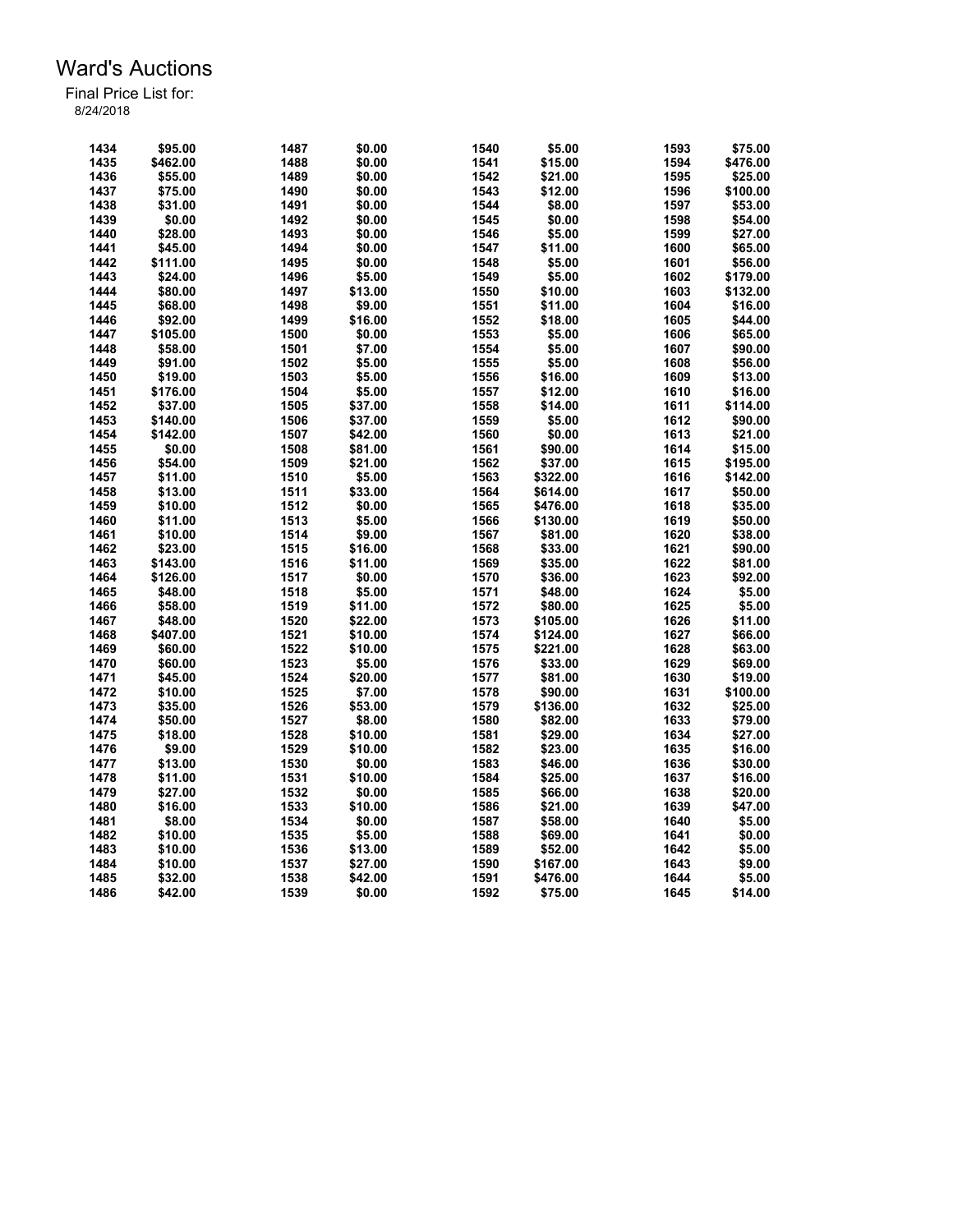| 1646 | \$16.00  | 1699 | \$10.00 | 1752 | \$8.00   | 1805 | \$13.00 |
|------|----------|------|---------|------|----------|------|---------|
| 1647 | \$21.00  | 1700 | \$8.00  | 1753 | \$9.00   | 1806 | \$12.00 |
| 1648 | \$14.00  | 1701 | \$10.00 | 1754 | \$7.00   | 1807 | \$44.00 |
| 1649 | \$13.00  | 1702 | \$10.00 | 1755 | \$2.00   | 1808 | \$31.00 |
| 1650 | \$27.00  | 1703 | \$8.00  | 1756 | \$2.00   | 1809 | \$39.00 |
| 1651 | \$0.00   | 1704 | \$0.00  | 1757 | \$13.00  | 1810 | \$16.00 |
| 1652 | \$9.00   | 1705 | \$0.00  | 1758 | \$12.00  | 1811 | \$34.00 |
| 1653 | \$9.00   | 1706 | \$5.00  | 1759 | \$3.00   | 1812 | \$15.00 |
| 1654 | \$10.00  | 1707 | \$16.00 | 1760 | \$0.00   | 1813 | \$35.00 |
| 1655 | \$19.00  | 1708 | \$10.00 | 1761 | \$210.00 | 1814 | \$15.00 |
| 1656 | \$20.00  | 1709 | \$0.00  | 1762 | \$237.00 | 1815 | \$25.00 |
| 1657 | \$11.00  | 1710 | \$0.00  | 1763 | \$497.00 | 1816 | \$11.00 |
| 1658 | \$5.00   | 1711 | \$0.00  | 1764 | \$34.00  | 1817 | \$16.00 |
| 1659 | \$0.00   | 1712 | \$0.00  | 1765 | \$10.00  | 1818 | \$21.00 |
| 1660 |          | 1713 |         | 1766 |          | 1819 |         |
|      | \$11.00  |      | \$9.00  |      | \$80.00  |      | \$24.00 |
| 1661 | \$161.00 | 1714 | \$4.00  | 1767 | \$26.00  | 1820 | \$0.00  |
| 1662 | \$21.00  | 1715 | \$9.00  | 1768 | \$25.00  | 1821 | \$5.00  |
| 1663 | \$5.00   | 1716 | \$7.00  | 1769 | \$0.00   | 1822 | \$10.00 |
| 1664 | \$35.00  | 1717 | \$10.00 | 1770 | \$12.00  | 1823 | \$34.00 |
| 1665 | \$5.00   | 1718 | \$5.00  | 1771 | \$38.00  | 1824 | \$11.00 |
| 1666 | \$7.00   | 1719 | \$5.00  | 1772 | \$23.00  | 1825 | \$11.00 |
| 1667 | \$0.00   | 1720 | \$5.00  | 1773 | \$8.00   | 1826 | \$17.00 |
| 1668 | \$16.00  | 1721 | \$25.00 | 1774 | \$13.00  | 1827 | \$29.00 |
| 1669 | \$0.00   | 1722 | \$14.00 | 1775 | \$21.00  | 1828 | \$21.00 |
| 1670 | \$0.00   | 1723 | \$11.00 | 1776 | \$21.00  | 1829 | \$13.00 |
| 1671 | \$5.00   | 1724 | \$9.00  | 1777 | \$5.00   | 1830 | \$10.00 |
| 1672 | \$10.00  | 1725 | \$10.00 | 1778 | \$20.00  | 1831 | \$35.00 |
| 1673 | \$6.00   | 1726 | \$4.00  | 1779 | \$9.00   | 1832 | \$5.00  |
| 1674 | \$9.00   | 1727 | \$12.00 | 1780 | \$9.00   | 1833 | \$0.00  |
| 1675 | \$9.00   | 1728 | \$9.00  | 1781 | \$25.00  | 1834 | \$7.00  |
| 1676 | \$10.00  | 1729 | \$12.00 | 1782 | \$7.00   | 1835 | \$5.00  |
| 1677 | \$9.00   | 1730 | \$16.00 | 1783 | \$19.00  | 1836 | \$9.00  |
| 1678 | \$6.00   | 1731 | \$15.00 | 1784 | \$9.00   | 1837 | \$7.00  |
| 1679 | \$9.00   | 1732 | \$5.00  | 1785 | \$5.00   | 1838 | \$0.00  |
| 1680 | \$11.00  | 1733 | \$5.00  | 1786 | \$5.00   | 1839 | \$7.00  |
| 1681 | \$10.00  | 1734 | \$5.00  | 1787 | \$5.00   | 1840 | \$5.00  |
| 1682 | \$11.00  | 1735 | \$10.00 | 1788 | \$5.00   | 1841 | \$0.00  |
| 1683 | \$9.00   | 1736 | \$10.00 | 1789 | \$11.00  | 1842 | \$5.00  |
| 1684 | \$5.00   | 1737 | \$10.00 | 1790 | \$65.00  | 1843 | \$5.00  |
| 1685 | \$5.00   | 1738 | \$11.00 | 1791 | \$6.00   | 1844 | \$6.00  |
| 1686 | \$5.00   | 1739 | \$3.00  | 1792 | \$21.00  | 1845 | \$9.00  |
|      |          |      |         |      |          |      |         |
| 1687 | \$11.00  | 1740 | \$3.00  | 1793 | \$21.00  | 1846 | \$5.00  |
| 1688 | \$5.00   | 1741 | \$8.00  | 1794 | \$49.00  | 1847 | \$5.00  |
| 1689 | \$16.00  | 1742 | \$7.00  | 1795 | \$35.00  | 1848 | \$5.00  |
| 1690 | \$11.00  | 1743 | \$4.00  | 1796 | \$500.00 | 1849 | \$0.00  |
| 1691 | \$3.00   | 1744 | \$75.00 | 1797 | \$54.00  | 1850 | \$34.00 |
| 1692 | \$11.00  | 1745 | \$0.00  | 1798 | \$32.00  | 1851 | \$5.00  |
| 1693 | \$9.00   | 1746 | \$5.00  | 1799 | \$105.00 | 1852 | \$5.00  |
| 1694 | \$9.00   | 1747 | \$6.00  | 1800 | \$28.00  | 1853 | \$5.00  |
| 1695 | \$0.00   | 1748 | \$7.00  | 1801 | \$35.00  | 1854 | \$16.00 |
| 1696 | \$5.00   | 1749 | \$7.00  | 1802 | \$10.00  | 1855 | \$13.00 |
| 1697 | \$8.00   | 1750 | \$9.00  | 1803 | \$13.00  | 1856 | \$6.00  |
| 1698 | \$10.00  | 1751 | \$9.00  | 1804 | \$10.00  | 1857 | \$6.00  |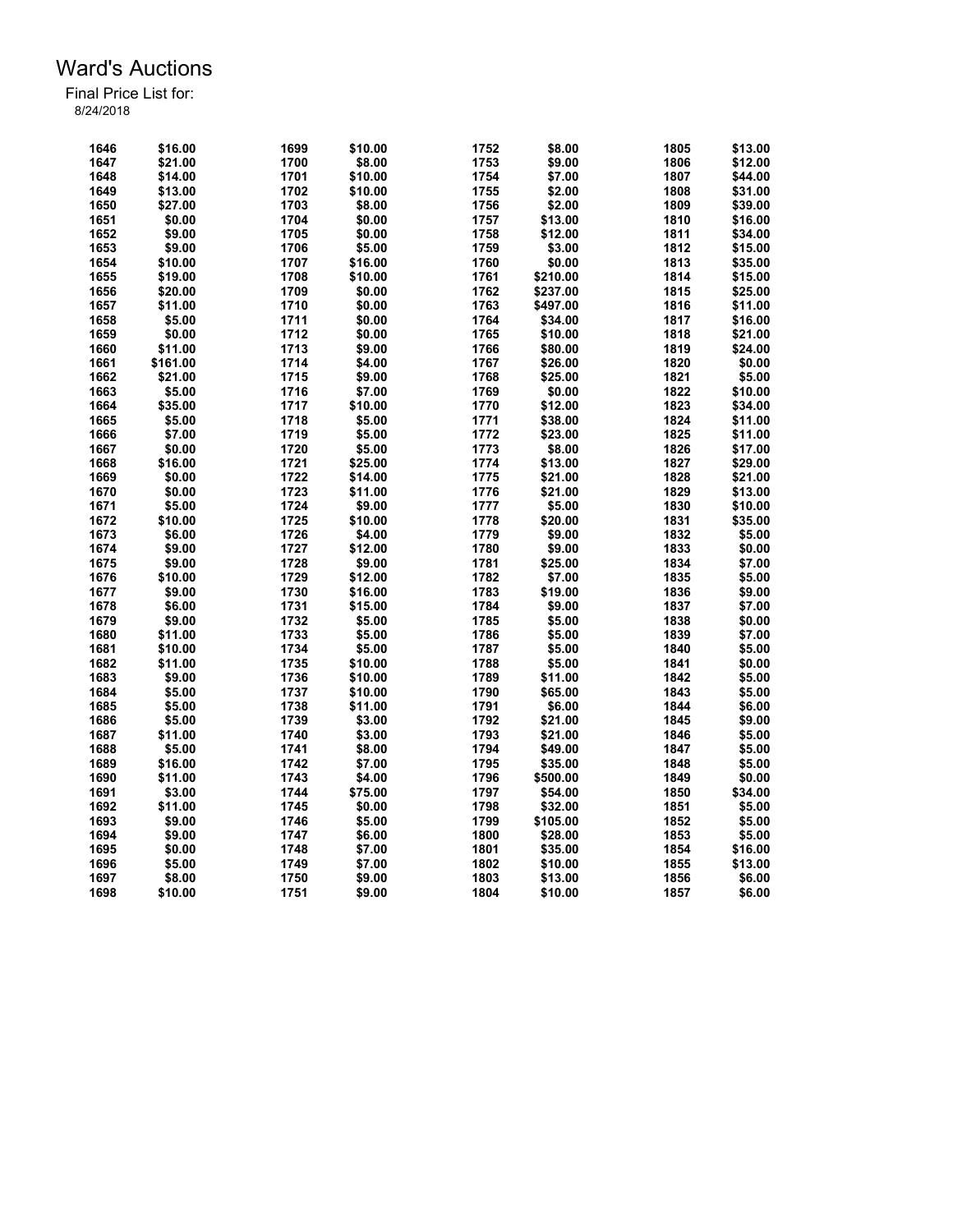| 1858         | \$6.00     | 1911 | \$16.00            | 1964 | \$168.00   | 2045 | \$54.00  |
|--------------|------------|------|--------------------|------|------------|------|----------|
| 1859         | \$3.00     | 1912 | \$73.00            | 1965 | \$71.00    | 2046 | \$70.00  |
| 1860         | \$0.00     | 1913 | \$47.00            | 1966 | \$103.00   | 2047 | \$50.00  |
| 1861         | \$0.00     | 1914 | \$184.00           | 1967 | \$49.00    | 2048 | \$50.00  |
| 1862         | \$8.00     | 1915 | \$48.00            | 1968 | \$44.00    | 2049 | \$59.00  |
| 1863         | \$3.00     | 1916 | \$25.00            | 1969 | \$83.00    | 2050 | \$81.00  |
| 1864         | \$3.00     | 1917 | \$9.00             | 1970 | \$0.00     | 2051 | \$105.00 |
| 1865         | \$4.00     | 1918 | \$16.00            | 1971 | \$11.00    | 2052 | \$50.00  |
| 1866         | \$3.00     | 1919 | \$23.00            | 1972 | \$5.00     | 2053 | \$0.00   |
| 1867         | \$0.00     | 1920 | \$95.00            | 1973 | \$35.00    | 2054 | \$67.00  |
| 1868         | \$3.00     | 1921 | \$19.00            | 1974 | \$5.00     | 2055 | \$342.00 |
|              |            |      |                    |      |            |      |          |
| 1869         | \$9.00     | 1922 | \$19.00            | 1975 | \$9.00     | 2056 | \$50.00  |
| 1870         | \$16.00    | 1923 | \$27.00            | 1976 | \$15.00    | 2057 | \$71.00  |
| 1871         | \$11.00    | 1924 | \$42.00            | 1977 | \$20.00    | 2058 | \$58.00  |
| 1872         | \$35.00    | 1925 | \$14.00            | 1978 | \$24.00    | 2059 | \$63.00  |
| 1873         | \$137.00   | 1926 | \$23.00            | 1979 | \$17.00    | 2060 | \$44.00  |
| 1874         | \$123.00   | 1927 | \$23.00            | 1980 | \$24.00    | 2061 | \$50.00  |
| 1875         | \$18.00    | 1928 | \$28.00            | 1981 | \$32.00    | 2062 | \$32.00  |
| 1876         | \$228.00   | 1929 | \$27.00            | 2010 | \$448.00   | 2063 | \$88.00  |
| 1877         | \$60.00    | 1930 | \$23.00            | 2011 | \$300.00   | 2064 | \$63.00  |
| 1878         | \$13.00    | 1931 | \$36.00            | 2012 | \$510.00   | 2065 | \$127.00 |
| 1879         | \$35.00    | 1932 | \$60.00            | 2013 | \$1,365.00 | 2066 | \$132.00 |
| 1880         | \$61.00    | 1933 | \$13.00            | 2014 | \$473.00   | 2067 | \$0.00   |
| 1881         | \$53.00    | 1934 | \$74.00            | 2015 | \$233.00   | 2068 | \$140.00 |
| 1882         | \$44.00    | 1935 | \$29.00            | 2016 | \$2,100.00 | 2069 | \$373.00 |
| 1883         | \$42.00    | 1936 | \$38.00            | 2017 | \$1,233.00 | 2070 | \$100.00 |
| 1884         | \$42.00    | 1937 | \$34.00            | 2018 | \$879.00   | 2071 | \$116.00 |
| 1885         | \$574.00   | 1938 | \$41.00            | 2019 | \$50.00    | 2072 | \$0.00   |
| 1886         | \$49.00    | 1939 | \$5.00             | 2020 | \$108.00   | 2073 | \$132.00 |
| 1887         | \$55.00    | 1940 | \$10.00            | 2021 | \$58.00    | 2074 | \$25.00  |
| 1888         | \$16.00    | 1941 | \$48.00            | 2022 | \$629.00   | 2075 | \$32.00  |
| 1889         | \$100.00   | 1942 | \$79.00            | 2023 | \$53.00    | 2076 | \$0.00   |
| 1890         | \$79.00    | 1943 | \$39.00            | 2024 | \$158.00   | 2077 | \$45.00  |
| 1891         | \$77.00    | 1944 | \$48.00            | 2025 | \$894.00   | 2078 | \$58.00  |
| 1892         | \$66.00    | 1945 | \$14.00            | 2026 | \$200.00   | 2079 | \$81.00  |
| 1893         | \$425.00   | 1946 | \$117.00           | 2027 | \$210.00   | 2080 | \$90.00  |
| 1894         | \$761.00   | 1947 | \$0.00             | 2028 | \$252.00   | 2081 | \$58.00  |
|              |            |      |                    | 2029 |            | 2082 | \$63.00  |
| 1895<br>1896 | \$420.00   | 1948 | \$15.00<br>\$28.00 | 2030 | \$322.00   | 2083 | \$81.00  |
|              | \$420.00   | 1949 |                    |      | \$237.00   |      |          |
| 1897         | \$737.00   | 1950 | \$29.00            | 2031 | \$0.00     | 2084 | \$50.00  |
| 1898         | \$1,000.00 | 1951 | \$20.00            | 2032 | \$50.00    | 2085 | \$97.00  |
| 1899         | \$155.00   | 1952 | \$25.00            | 2033 | \$77.00    | 2086 | \$116.00 |
| 1900         | \$756.00   | 1953 | \$10.00            | 2034 | \$82.00    | 2087 | \$37.00  |
| 1901         | \$400.00   | 1954 | \$9.00             | 2035 | \$268.00   | 2088 | \$10.00  |
| 1902         | \$324.00   | 1955 | \$17.00            | 2036 | \$305.00   | 2089 | \$42.00  |
| 1903         | \$67.00    | 1956 | \$28.00            | 2037 | \$0.00     | 2090 | \$71.00  |
| 1904         | \$153.00   | 1957 | \$12.00            | 2038 | \$147.00   | 2091 | \$25.00  |
| 1905         | \$73.00    | 1958 | \$7.00             | 2039 | \$158.00   | 2092 | \$30.00  |
| 1906         | \$357.00   | 1959 | \$8.00             | 2040 | \$79.00    | 2093 | \$115.00 |
| 1907         | \$69.00    | 1960 | \$7.00             | 2041 | \$82.00    | 2094 | \$145.00 |
| 1908         | \$13.00    | 1961 | \$219.00           | 2042 | \$79.00    | 2095 | \$65.00  |
| 1909         | \$15.00    | 1962 | \$6.00             | 2043 | \$59.00    | 2096 | \$60.00  |
| 1910         | \$16.00    | 1963 | \$625.00           | 2044 | \$66.00    | 2097 | \$67.00  |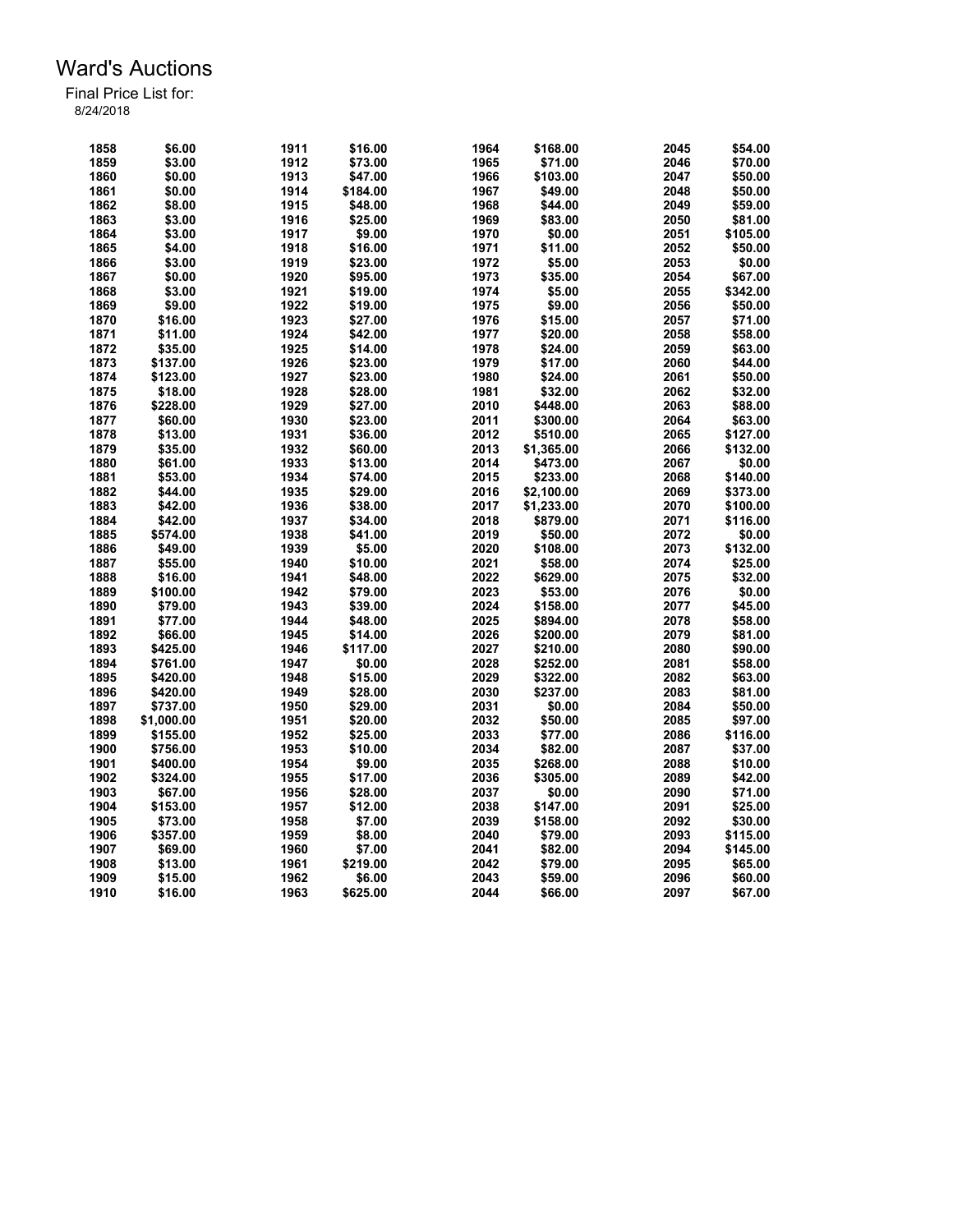| 2098 | \$71.00    | 2151 | \$202.00 | 2204 | \$36.00 | 2257 | \$11.00  |
|------|------------|------|----------|------|---------|------|----------|
| 2099 | \$184.00   | 2152 | \$33.00  | 2205 | \$3.00  | 2258 | \$3.00   |
| 2100 | \$155.00   | 2153 | \$284.00 | 2206 | \$21.00 | 2259 | \$4.00   |
| 2101 | \$79.00    | 2154 | \$16.00  | 2207 | \$6.00  | 2260 | \$3.00   |
| 2102 | \$321.00   | 2155 | \$31.00  | 2208 | \$13.00 | 2261 | \$3.00   |
| 2103 | \$237.00   | 2156 | \$37.00  | 2209 | \$11.00 | 2262 | \$6.00   |
| 2104 | \$552.00   | 2157 | \$15.00  | 2210 | \$31.00 | 2263 | \$15.00  |
|      |            |      |          | 2211 |         |      |          |
| 2105 | \$2,310.00 | 2158 | \$37.00  |      | \$5.00  | 2264 | \$16.00  |
| 2106 | \$126.00   | 2159 | \$210.00 | 2212 | \$32.00 | 2265 | \$16.00  |
| 2107 | \$42.00    | 2160 | \$37.00  | 2213 | \$10.00 | 2266 | \$10.00  |
| 2108 | \$58.00    | 2161 | \$8.00   | 2214 | \$49.00 | 2267 | \$15.00  |
| 2109 | \$130.00   | 2162 | \$12.00  | 2215 | \$9.00  | 2268 | \$13.00  |
| 2110 | \$115.00   | 2163 | \$16.00  | 2216 | \$9.00  | 2269 | \$9.00   |
| 2111 | \$607.00   | 2164 | \$15.00  | 2217 | \$8.00  | 2270 | \$9.00   |
| 2112 | \$115.00   | 2165 | \$15.00  | 2218 | \$24.00 | 2271 | \$9.00   |
| 2113 | \$410.00   | 2166 | \$20.00  | 2219 | \$12.00 | 2272 | \$9.00   |
| 2114 | \$630.00   | 2167 | \$15.00  | 2220 | \$3.00  | 2273 | \$8.00   |
| 2115 | \$132.00   | 2168 | \$15.00  | 2221 | \$4.00  | 2274 | \$9.00   |
| 2116 | \$93.00    | 2169 | \$15.00  | 2222 | \$3.00  | 2275 | \$15.00  |
| 2117 | \$250.00   | 2170 | \$158.00 | 2223 | \$10.00 | 2276 | \$16.00  |
| 2118 | \$105.00   | 2171 | \$10.00  | 2224 | \$58.00 | 2277 | \$27.00  |
| 2119 | \$75.00    | 2172 | \$0.00   | 2225 | \$10.00 | 2278 | \$16.00  |
| 2120 | \$59.00    | 2173 | \$27.00  | 2226 | \$13.00 | 2279 | \$11.00  |
| 2121 | \$80.00    | 2174 | \$55.00  | 2227 | \$14.00 | 2280 | \$9.00   |
| 2122 | \$42.00    | 2175 | \$55.00  | 2228 | \$12.00 | 2281 | \$15.00  |
| 2123 | \$237.00   | 2176 | \$44.00  | 2229 | \$15.00 | 2282 | \$15.00  |
| 2124 | \$100.00   | 2177 | \$15.00  | 2230 | \$15.00 | 2283 | \$15.00  |
| 2125 | \$334.00   | 2178 | \$0.00   | 2231 | \$5.00  | 2284 | \$53.00  |
| 2126 | \$90.00    | 2179 | \$120.00 | 2232 | \$0.00  | 2285 | \$53.00  |
| 2127 | \$114.00   | 2180 | \$0.00   | 2233 | \$7.00  | 2286 | \$281.00 |
| 2128 | \$279.00   | 2181 | \$5.00   | 2234 | \$24.00 | 2287 | \$168.00 |
|      | \$153.00   | 2182 |          | 2235 | \$4.00  |      |          |
| 2129 |            |      | \$53.00  |      |         | 2288 | \$53.00  |
| 2130 | \$47.00    | 2183 | \$17.00  | 2236 | \$26.00 | 2289 | \$342.00 |
| 2131 | \$1,628.00 | 2184 | \$15.00  | 2237 | \$10.00 | 2290 | \$28.00  |
| 2132 | \$126.00   | 2185 | \$0.00   | 2238 | \$7.00  | 2291 | \$0.00   |
| 2133 | \$25.00    | 2186 | \$13.00  | 2239 | \$5.00  | 2292 | \$99.00  |
| 2134 | \$291.00   | 2187 | \$9.00   | 2240 | \$7.00  | 2293 | \$20.00  |
| 2135 | \$79.00    | 2188 | \$27.00  | 2241 | \$7.00  | 2294 | \$150.00 |
| 2136 | \$105.00   | 2189 | \$7.00   | 2242 | \$15.00 | 2295 | \$86.00  |
| 2137 | \$351.00   | 2190 | \$11.00  | 2243 | \$11.00 | 2296 | \$60.00  |
| 2138 | \$100.00   | 2191 | \$7.00   | 2244 | \$15.00 | 2297 | \$0.00   |
| 2139 | \$139.00   | 2192 | \$0.00   | 2245 | \$17.00 | 2298 | \$92.00  |
| 2140 | \$50.00    | 2193 | \$16.00  | 2246 | \$5.00  | 2299 | \$105.00 |
| 2141 | \$84.00    | 2194 | \$17.00  | 2247 | \$6.00  | 2300 | \$20.00  |
| 2142 | \$71.00    | 2195 | \$5.00   | 2248 | \$13.00 | 2301 | \$0.00   |
| 2143 | \$263.00   | 2196 | \$10.00  | 2249 | \$8.00  | 2302 | \$125.00 |
| 2144 | \$420.00   | 2197 | \$10.00  | 2250 | \$5.00  | 2303 | \$45.00  |
| 2145 | \$326.00   | 2198 | \$47.00  | 2251 | \$12.00 | 2304 | \$27.00  |
| 2146 | \$158.00   | 2199 | \$28.00  | 2252 | \$14.00 | 2305 | \$42.00  |
| 2147 | \$468.00   | 2200 | \$37.00  | 2253 | \$11.00 | 2306 | \$0.00   |
| 2148 | \$180.00   | 2201 | \$0.00   | 2254 | \$11.00 | 2307 | \$237.00 |
| 2149 | \$305.00   | 2202 | \$28.00  | 2255 | \$3.00  | 2308 | \$115.00 |
| 2150 | \$42.00    | 2203 | \$6.00   | 2256 | \$13.00 | 2309 | \$102.00 |
|      |            |      |          |      |         |      |          |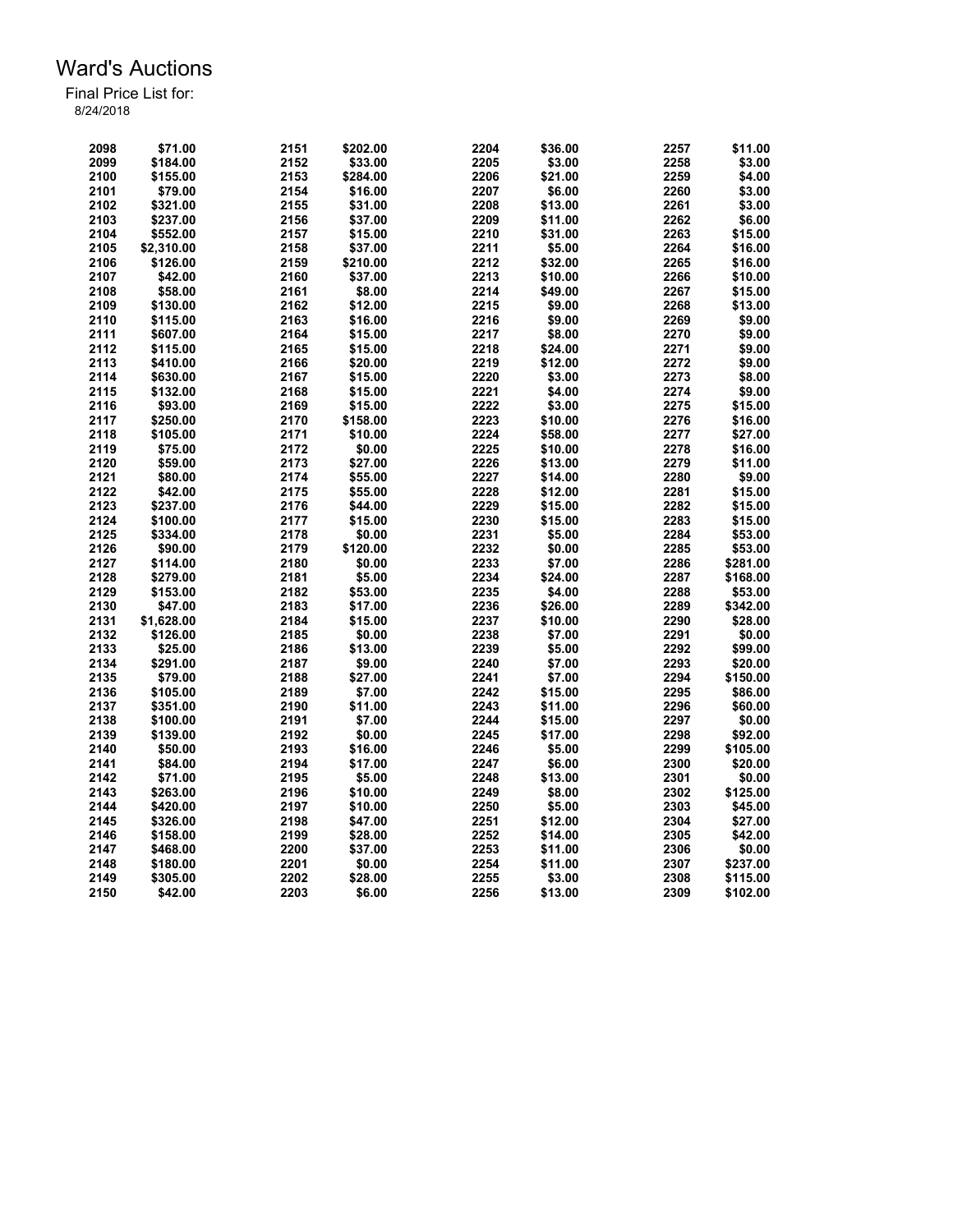| 2310 | \$75.00  | 2363 | \$60.00 | 2416 | \$0.00     | 2469 | \$273.00 |
|------|----------|------|---------|------|------------|------|----------|
| 2311 | \$11.00  | 2364 | \$9.00  | 2417 | \$5.00     | 2470 | \$110.00 |
| 2312 | \$16.00  | 2365 | \$5.00  | 2418 | \$18.00    | 2471 | \$56.00  |
| 2313 | \$23.00  | 2366 | \$7.00  | 2419 | \$5.00     | 2472 | \$200.00 |
| 2314 | \$394.00 | 2367 | \$10.00 | 2420 | \$5.00     | 2473 | \$133.00 |
|      |          |      |         |      |            |      |          |
| 2315 | \$268.00 | 2368 | \$6.00  | 2421 | \$29.00    | 2474 | \$25.00  |
| 2316 | \$24.00  | 2369 | \$16.00 | 2422 | \$32.00    | 2475 | \$37.00  |
| 2317 | \$27.00  | 2370 | \$7.00  | 2423 | \$4.00     | 2476 | \$48.00  |
| 2318 | \$13.00  | 2371 | \$5.00  | 2424 | \$11.00    | 2477 | \$158.00 |
| 2319 | \$368.00 | 2372 | \$7.00  | 2425 | \$16.00    | 2478 | \$142.00 |
| 2320 | \$153.00 | 2373 | \$5.00  | 2426 | \$4.00     | 2479 | \$158.00 |
| 2321 | \$186.00 | 2374 | \$5.00  | 2427 | \$6.00     | 2480 | \$420.00 |
| 2322 | \$27.00  | 2375 | \$16.00 | 2428 | \$10.00    | 2481 | \$118.00 |
| 2323 | \$50.00  | 2376 | \$37.00 | 2429 | \$7.00     | 2482 | \$86.00  |
| 2324 | \$32.00  | 2377 | \$13.00 | 2430 | \$4.00     | 2483 | \$33.00  |
| 2325 | \$29.00  | 2378 | \$8.00  | 2431 | \$6.00     | 2484 | \$23.00  |
| 2326 | \$32.00  | 2379 | \$38.00 | 2432 | \$4.00     | 2485 | \$284.00 |
| 2327 | \$53.00  | 2380 | \$10.00 | 2433 | \$3.00     | 2486 | \$32.00  |
| 2328 | \$21.00  | 2381 | \$3.00  | 2434 | \$11.00    | 2487 | \$30.00  |
| 2329 | \$15.00  | 2382 | \$5.00  | 2435 | \$6.00     | 2488 | \$118.00 |
| 2330 | \$15.00  | 2383 | \$25.00 | 2436 | \$11.00    | 2489 | \$40.00  |
| 2331 | \$0.00   | 2384 | \$6.00  | 2437 | \$16.00    | 2490 | \$44.00  |
| 2332 | \$15.00  | 2385 | \$13.00 | 2438 | \$15.00    | 2491 | \$248.00 |
| 2333 | \$15.00  | 2386 | \$9.00  | 2439 | \$12.00    | 2492 | \$42.00  |
| 2334 | \$42.00  | 2387 | \$9.00  | 2440 | \$21.00    | 2493 | \$44.00  |
| 2335 | \$16.00  | 2388 | \$10.00 | 2441 | \$24.00    | 2494 | \$32.00  |
| 2336 | \$21.00  | 2389 | \$5.00  | 2442 | \$25.00    | 2495 | \$25.00  |
| 2337 | \$27.00  | 2390 | \$5.00  | 2443 | \$51.00    | 2496 | \$14.00  |
|      |          |      |         |      |            |      |          |
| 2338 | \$21.00  | 2391 | \$9.00  | 2444 | \$200.00   | 2497 | \$27.00  |
| 2339 | \$10.00  | 2392 | \$5.00  | 2445 | \$226.00   | 2498 | \$21.00  |
| 2340 | \$16.00  | 2393 | \$16.00 | 2446 | \$310.00   | 2499 | \$128.00 |
| 2341 | \$11.00  | 2394 | \$5.00  | 2447 | \$386.00   | 2500 | \$239.00 |
| 2342 | \$24.00  | 2395 | \$12.00 | 2448 | \$135.00   | 2501 | \$24.00  |
| 2343 | \$20.00  | 2396 | \$5.00  | 2449 | \$42.00    | 2502 | \$87.00  |
| 2344 | \$17.00  | 2397 | \$6.00  | 2450 | \$163.00   | 2503 | \$9.00   |
| 2345 | \$16.00  | 2398 | \$8.00  | 2451 | \$75.00    | 2504 | \$19.00  |
| 2346 | \$21.00  | 2399 | \$13.00 | 2452 | \$410.00   | 2505 | \$10.00  |
| 2347 | \$24.00  | 2400 | \$23.00 | 2453 | \$158.00   | 2506 | \$11.00  |
| 2348 | \$23.00  | 2401 | \$26.00 | 2454 | \$23.00    | 2507 | \$20.00  |
| 2349 | \$29.00  | 2402 | \$9.00  | 2455 | \$124.00   | 2508 | \$11.00  |
| 2350 | \$20.00  | 2403 | \$24.00 | 2456 | \$40.00    | 2509 | \$11.00  |
| 2351 | \$28.00  | 2404 | \$18.00 | 2457 | \$66.00    | 2510 | \$16.00  |
| 2352 | \$24.00  | 2405 | \$11.00 | 2458 | \$93.00    | 2511 | \$6.00   |
| 2353 | \$11.00  | 2406 | \$4.00  | 2459 | \$447.00   | 2512 | \$15.00  |
| 2354 | \$12.00  | 2407 | \$3.00  | 2460 | \$291.00   | 2513 | \$91.00  |
| 2355 | \$23.00  | 2408 | \$3.00  | 2461 | \$37.00    | 2514 | \$42.00  |
| 2356 | \$20.00  | 2409 | \$11.00 | 2462 | \$479.00   | 2515 | \$57.00  |
| 2357 | \$24.00  | 2410 | \$11.00 | 2463 | \$48.00    | 2516 | \$63.00  |
| 2358 | \$48.00  | 2411 | \$14.00 | 2464 | \$186.00   | 2517 | \$10.00  |
| 2359 | \$23.00  | 2412 | \$20.00 | 2465 | \$40.00    | 2518 | \$9.00   |
| 2360 | \$9.00   | 2413 | \$3.00  | 2466 | \$2,426.00 | 2519 | \$13.00  |
|      |          |      |         |      |            |      |          |
| 2361 | \$48.00  | 2414 | \$5.00  | 2467 | \$156.00   | 2520 | \$32.00  |
| 2362 | \$17.00  | 2415 | \$0.00  | 2468 | \$75.00    | 2521 | \$5.00   |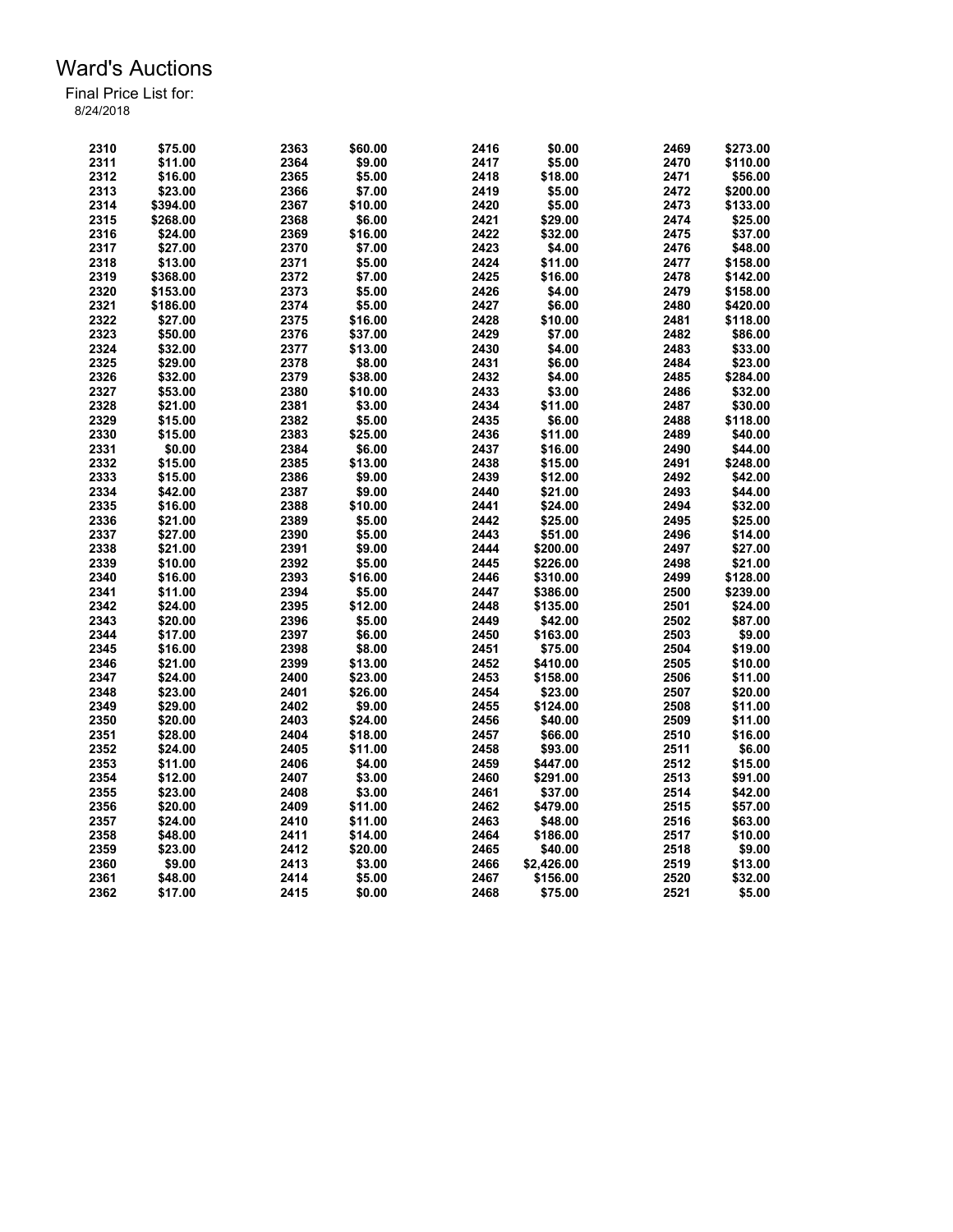| 2522 | \$8.00   | 2575 | \$6.00   | 2628 | \$128.00   | 2681 | \$5.00     |
|------|----------|------|----------|------|------------|------|------------|
| 2523 | \$17.00  | 2576 | \$5.00   | 2629 | \$2,329.00 | 2682 | \$8.00     |
| 2524 | \$10.00  | 2577 | \$8.00   | 2630 | \$60.00    | 2683 | \$16.00    |
| 2525 | \$16.00  | 2578 | \$6.00   | 2631 | \$57.00    | 2684 | \$12.00    |
| 2526 | \$9.00   | 2579 | \$11.00  | 2632 | \$39.00    | 2685 | \$18.00    |
| 2527 | \$13.00  | 2580 | \$4.00   | 2633 | \$50.00    | 2686 | \$18.00    |
| 2528 | \$9.00   | 2581 | \$5.00   | 2634 | \$19.00    | 2687 | \$12.00    |
| 2529 | \$0.00   | 2582 | \$26.00  | 2635 | \$23.00    | 2688 | \$13.00    |
| 2530 | \$0.00   | 2583 | \$4.00   | 2636 | \$19.00    | 2689 | \$9.00     |
| 2531 | \$7.00   | 2584 | \$13.00  | 2637 | \$14.00    | 2690 | \$23.00    |
| 2532 | \$36.00  | 2585 | \$11.00  | 2638 | \$63.00    | 2691 | \$184.00   |
| 2533 | \$9.00   | 2586 | \$4.00   | 2639 | \$19.00    | 2692 | \$1,703.00 |
| 2534 | \$32.00  | 2587 | \$4.00   | 2640 | \$18.00    | 2693 | \$158.00   |
| 2535 | \$32.00  | 2588 | \$4.00   | 2641 | \$16.00    | 2694 | \$0.00     |
| 2536 | \$81.00  | 2589 | \$6.00   | 2642 | \$59.00    | 2695 | \$100.00   |
| 2537 | \$25.00  | 2590 | \$4.00   | 2643 | \$83.00    | 2696 | \$51.00    |
| 2538 | \$50.00  | 2591 | \$6.00   | 2644 | \$27.00    | 2697 | \$263.00   |
| 2539 | \$13.00  | 2592 | \$7.00   | 2645 | \$23.00    | 2698 | \$200.00   |
| 2540 | \$16.00  | 2593 | \$4.00   | 2646 | \$11.00    | 2699 | \$145.00   |
| 2541 | \$31.00  | 2594 | \$16.00  | 2647 | \$44.00    | 2700 | \$58.00    |
| 2542 | \$50.00  | 2595 | \$10.00  | 2648 | \$184.00   | 2701 | \$40.00    |
| 2543 |          |      | \$4.00   | 2649 |            |      | \$315.00   |
|      | \$21.00  | 2596 |          |      | \$8.00     | 2702 |            |
| 2544 | \$11.00  | 2597 | \$5.00   | 2650 | \$7.00     | 2703 | \$75.00    |
| 2545 | \$7.00   | 2598 | \$0.00   | 2651 | \$8.00     | 2704 | \$133.00   |
| 2546 | \$42.00  | 2599 | \$5.00   | 2652 | \$8.00     | 2705 | \$368.00   |
| 2547 | \$42.00  | 2600 | \$5.00   | 2653 | \$7.00     | 2706 | \$263.00   |
| 2548 | \$20.00  | 2601 | \$25.00  | 2654 | \$8.00     | 2707 | \$0.00     |
| 2549 | \$5.00   | 2602 | \$12.00  | 2655 | \$15.00    | 2708 | \$33.00    |
| 2550 | \$5.00   | 2603 | \$4.00   | 2656 | \$20.00    | 2709 | \$21.00    |
| 2551 | \$5.00   | 2604 | \$16.00  | 2657 | \$9.00     | 2710 | \$200.00   |
| 2552 | \$16.00  | 2605 | \$14.00  | 2658 | \$11.00    | 2711 | \$45.00    |
| 2553 | \$11.00  | 2606 | \$13.00  | 2659 | \$20.00    | 2712 | \$24.00    |
| 2554 | \$10.00  | 2607 | \$7.00   | 2660 | \$10.00    | 2713 | \$94.00    |
| 2555 | \$16.00  | 2608 | \$10.00  | 2661 | \$0.00     | 2714 | \$315.00   |
| 2556 | \$25.00  | 2609 | \$14.00  | 2662 | \$9.00     | 2715 | \$50.00    |
| 2557 | \$6.00   | 2610 | \$11.00  | 2663 | \$16.00    | 2716 | \$25.00    |
| 2558 | \$9.00   | 2611 | \$0.00   | 2664 | \$4.00     | 2717 | \$100.00   |
| 2559 | \$58.00  | 2612 | \$25.00  | 2665 | \$3.00     | 2718 | \$70.00    |
| 2560 | \$124.00 | 2613 | \$11.00  | 2666 | \$8.00     | 2719 | \$186.00   |
| 2561 | \$210.00 | 2614 | \$11.00  | 2667 | \$5.00     | 2720 | \$61.00    |
| 2562 | \$100.00 | 2615 | \$53.00  | 2668 | \$10.00    | 2721 | \$86.00    |
| 2563 | \$42.00  | 2616 | \$71.00  | 2669 | \$9.00     | 2722 | \$114.00   |
| 2564 | \$21.00  | 2617 | \$58.00  | 2670 | \$16.00    | 2723 | \$394.00   |
| 2565 | \$17.00  | 2618 | \$97.00  | 2671 | \$10.00    | 2724 | \$50.00    |
| 2566 | \$18.00  | 2619 | \$216.00 | 2672 | \$23.00    | 2725 | \$166.00   |
| 2567 | \$4.00   | 2620 | \$452.00 | 2673 | \$11.00    | 2726 | \$89.00    |
| 2568 | \$21.00  | 2621 | \$252.00 | 2674 | \$9.00     | 2727 | \$46.00    |
| 2569 | \$7.00   | 2622 | \$184.00 | 2675 | \$4.00     | 2728 | \$27.00    |
| 2570 | \$5.00   | 2623 | \$42.00  | 2676 | \$117.00   | 2729 | \$92.00    |
| 2571 | \$4.00   | 2624 | \$467.00 | 2677 | \$268.00   | 2730 | \$198.00   |
| 2572 | \$7.00   | 2625 | \$21.00  | 2678 | \$16.00    | 2731 | \$48.00    |
| 2573 | \$4.00   | 2626 | \$195.00 | 2679 | \$27.00    | 2732 | \$75.00    |
| 2574 | \$8.00   | 2627 | \$489.00 | 2680 | \$15.00    | 2733 | \$74.00    |
|      |          |      |          |      |            |      |            |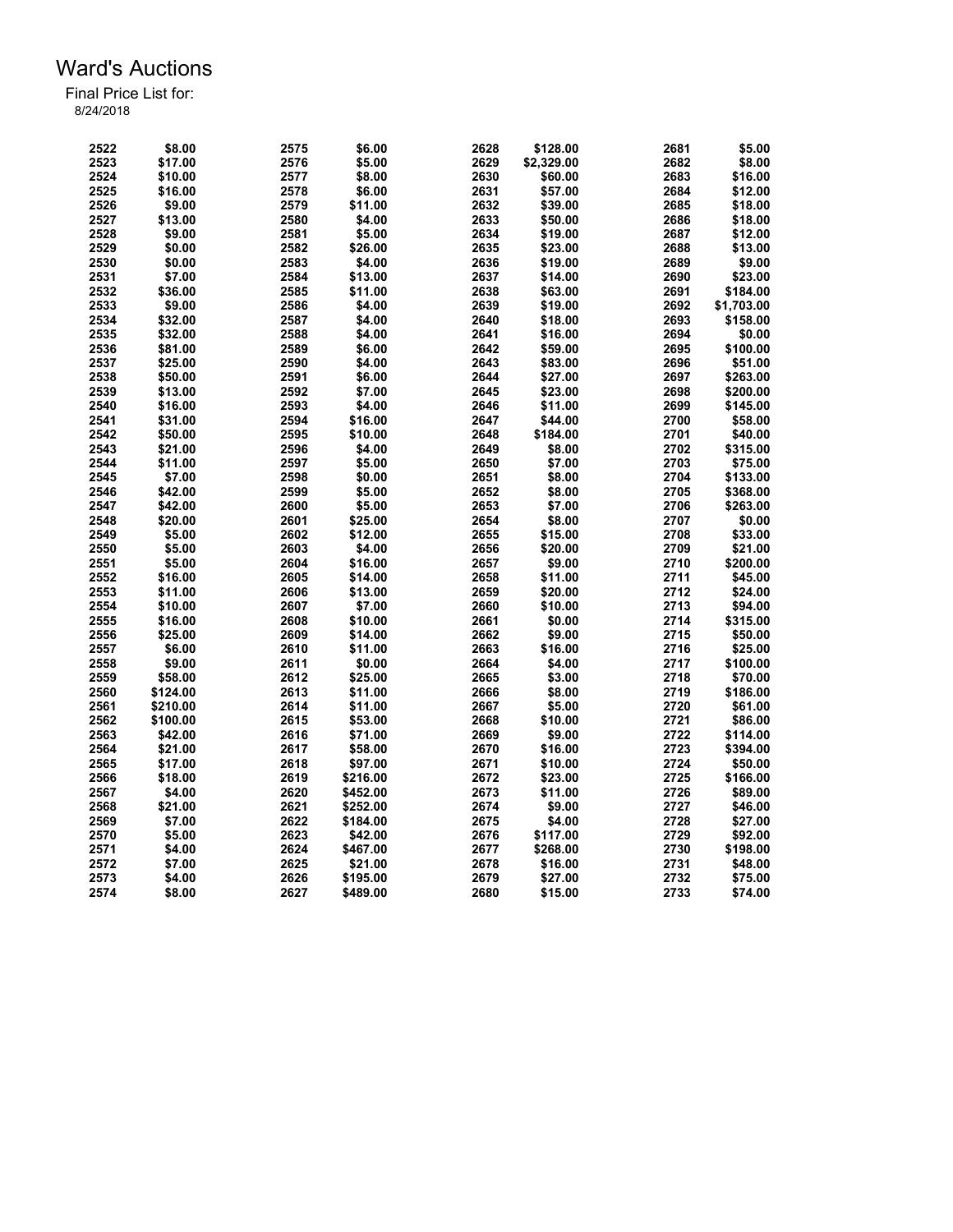| 2734 | \$100.00 | 2787 | \$28.00  | 2840 | \$21.00 | 2893 | \$23.00    |
|------|----------|------|----------|------|---------|------|------------|
| 2735 | \$152.00 | 2788 | \$65.00  | 2841 | \$11.00 | 2894 | \$48.00    |
| 2736 | \$93.00  | 2789 | \$42.00  | 2842 | \$21.00 | 2895 | \$110.00   |
| 2737 | \$48.00  | 2790 | \$0.00   | 2843 | \$37.00 | 2896 | \$48.00    |
| 2738 | \$158.00 | 2791 | \$10.00  | 2844 | \$21.00 | 2897 | \$85.00    |
| 2739 | \$305.00 | 2792 | \$16.00  | 2845 | \$11.00 | 2898 | \$27.00    |
| 2740 | \$75.00  | 2793 | \$63.00  | 2846 | \$6.00  | 2899 | \$46.00    |
| 2741 | \$222.00 | 2794 | \$79.00  | 2847 | \$16.00 | 2900 | \$21.00    |
| 2742 | \$88.00  | 2795 | \$37.00  | 2848 | \$16.00 | 2901 | \$44.00    |
| 2743 | \$54.00  | 2796 | \$263.00 | 2849 | \$5.00  | 2902 | \$53.00    |
| 2744 | \$50.00  | 2797 | \$20.00  | 2850 | \$6.00  | 2903 | \$39.00    |
| 2745 | \$48.00  | 2798 | \$121.00 | 2851 | \$7.00  | 2904 | \$61.00    |
| 2746 | \$25.00  | 2799 | \$13.00  | 2852 | \$5.00  | 2905 | \$29.00    |
| 2747 | \$10.00  | 2800 | \$13.00  | 2853 | \$11.00 | 2906 | \$14.00    |
| 2748 | \$25.00  | 2801 | \$11.00  | 2854 | \$5.00  | 2907 | \$42.00    |
| 2749 | \$11.00  | 2802 | \$5.00   | 2855 | \$0.00  | 2908 | \$54.00    |
| 2750 | \$25.00  | 2803 | \$32.00  | 2856 | \$5.00  | 2909 | \$2,585.00 |
| 2751 | \$32.00  | 2804 | \$0.00   | 2857 | \$6.00  | 2910 | \$147.00   |
| 2752 | \$37.00  | 2805 | \$11.00  | 2858 | \$12.00 | 2911 | \$117.00   |
| 2753 | \$37.00  | 2806 | \$66.00  | 2859 | \$12.00 | 2912 | \$111.00   |
| 2754 | \$187.00 | 2807 | \$29.00  | 2860 | \$12.00 | 2913 | \$220.00   |
| 2755 | \$9.00   | 2808 | \$19.00  | 2861 | \$16.00 | 2914 | \$93.00    |
| 2756 | \$50.00  | 2809 | \$15.00  | 2862 | \$6.00  | 2915 | \$185.00   |
| 2757 | \$37.00  | 2810 | \$9.00   | 2863 | \$16.00 | 2916 | \$36.00    |
| 2758 | \$24.00  | 2811 | \$35.00  | 2864 | \$18.00 | 2917 | \$53.00    |
| 2759 | \$70.00  | 2812 | \$9.00   | 2865 | \$10.00 | 2918 | \$145.00   |
| 2760 | \$111.00 | 2813 | \$47.00  | 2866 | \$6.00  | 2919 | \$98.00    |
| 2761 | \$25.00  | 2814 | \$42.00  | 2867 | \$13.00 | 2920 | \$42.00    |
| 2762 | \$25.00  | 2815 | \$150.00 | 2868 | \$5.00  | 2921 | \$158.00   |
| 2763 | \$35.00  | 2816 | \$26.00  | 2869 | \$5.00  | 2922 | \$259.00   |
| 2764 | \$29.00  | 2817 | \$46.00  | 2870 | \$32.00 | 2923 | \$46.00    |
| 2765 | \$39.00  | 2818 | \$35.00  | 2871 | \$5.00  | 2924 | \$53.00    |
| 2766 | \$31.00  | 2819 | \$53.00  | 2872 | \$0.00  | 2925 | \$100.00   |
| 2767 | \$32.00  | 2820 | \$50.00  | 2873 | \$0.00  | 2926 | \$27.00    |
| 2768 | \$15.00  | 2821 | \$10.00  | 2874 | \$0.00  | 2927 | \$33.00    |
| 2769 | \$21.00  | 2822 | \$6.00   | 2875 | \$0.00  | 2928 | \$25.00    |
| 2770 | \$28.00  | 2823 | \$5.00   | 2876 | \$17.00 | 2929 | \$56.00    |
| 2771 | \$27.00  | 2824 | \$29.00  | 2877 | \$7.00  | 2930 | \$42.00    |
| 2772 | \$32.00  | 2825 | \$5.00   | 2878 | \$10.00 | 2931 | \$62.00    |
| 2773 | \$27.00  | 2826 | \$0.00   | 2879 | \$7.00  | 2932 | \$51.00    |
| 2774 | \$37.00  | 2827 | \$10.00  | 2880 | \$6.00  | 2933 | \$63.00    |
| 2775 | \$15.00  | 2828 | \$6.00   | 2881 | \$11.00 | 2934 | \$53.00    |
| 2776 | \$17.00  | 2829 | \$9.00   | 2882 | \$11.00 | 2935 | \$45.00    |
| 2777 | \$21.00  | 2830 | \$15.00  | 2883 | \$47.00 | 2936 | \$29.00    |
| 2778 | \$11.00  | 2831 | \$0.00   | 2884 | \$44.00 | 2937 | \$69.00    |
| 2779 | \$27.00  | 2832 | \$3.00   | 2885 | \$35.00 | 2938 | \$37.00    |
| 2780 | \$21.00  | 2833 | \$7.00   | 2886 | \$21.00 | 2939 | \$100.00   |
| 2781 | \$10.00  | 2834 | \$53.00  | 2887 | \$13.00 | 2940 | \$59.00    |
| 2782 | \$10.00  | 2835 | \$20.00  | 2888 | \$15.00 | 2941 | \$201.00   |
| 2783 | \$10.00  | 2836 | \$35.00  | 2889 | \$29.00 | 2942 | \$80.00    |
| 2784 | \$10.00  | 2837 | \$35.00  | 2890 | \$16.00 | 2943 | \$130.00   |
| 2785 | \$53.00  | 2838 | \$14.00  | 2891 | \$20.00 | 2944 | \$69.00    |
| 2786 | \$27.00  | 2839 | \$16.00  | 2892 | \$40.00 | 2945 | \$25.00    |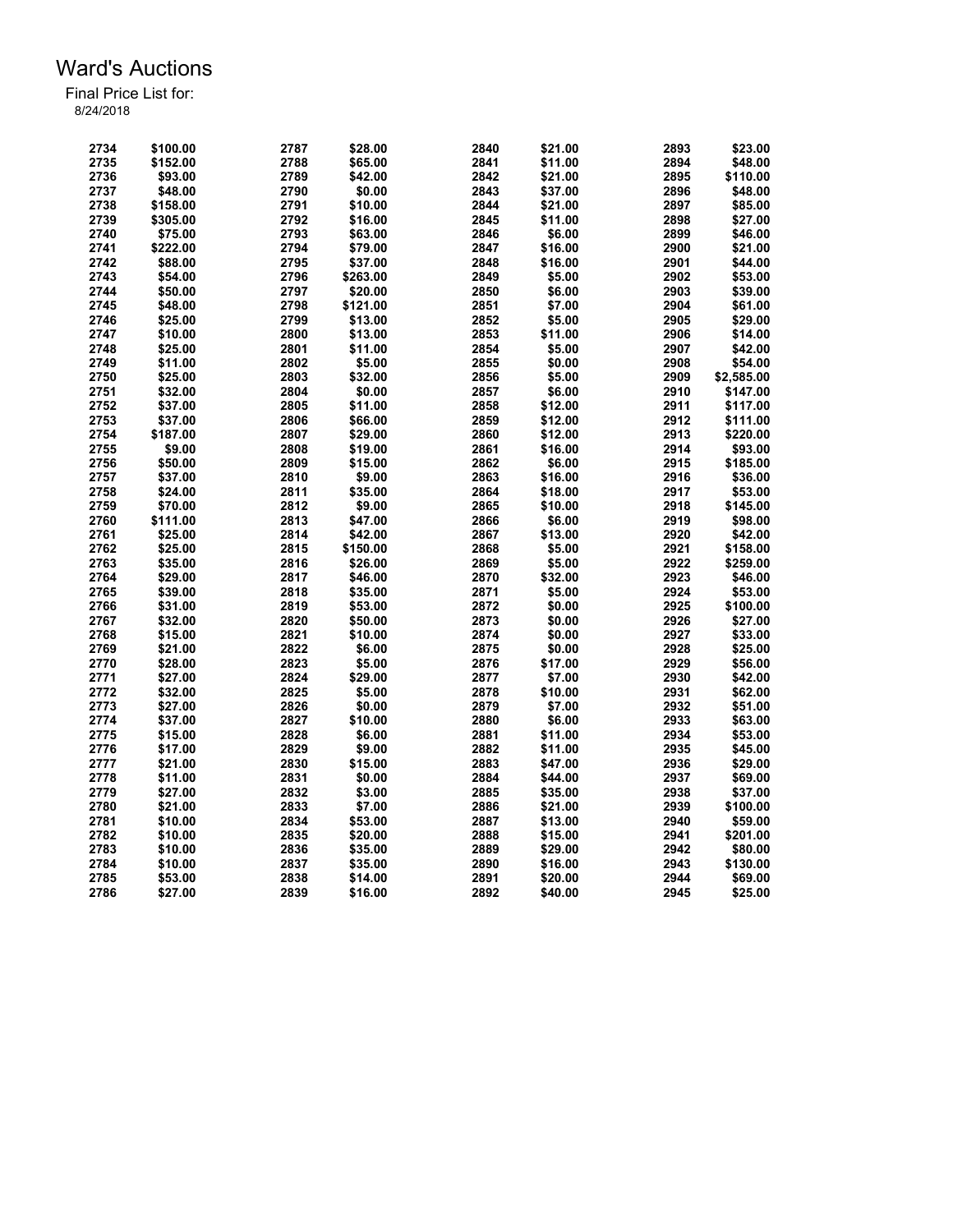| 2946 | \$25.00    | 3034 | \$184.00   | 3087 | \$47.00  | 3140 | \$100.00 |
|------|------------|------|------------|------|----------|------|----------|
| 2947 | \$32.00    | 3035 | \$111.00   | 3088 | \$46.00  | 3141 | \$39.00  |
| 2948 | \$32.00    | 3036 | \$105.00   | 3089 | \$379.00 | 3142 | \$125.00 |
| 2949 | \$100.00   | 3037 | \$132.00   | 3090 | \$66.00  | 3143 | \$93.00  |
| 2950 | \$101.00   | 3038 | \$116.00   | 3091 | \$111.00 | 3144 | \$114.00 |
| 2951 | \$23.00    | 3039 | \$90.00    | 3092 | \$158.00 | 3145 | \$158.00 |
| 2952 | \$71.00    | 3040 | \$209.00   | 3093 | \$30.00  | 3146 | \$100.00 |
| 2953 | \$74.00    | 3041 | \$132.00   | 3094 | \$33.00  | 3147 | \$126.00 |
| 2954 | \$93.00    | 3042 | \$128.00   | 3095 | \$53.00  | 3148 | \$155.00 |
| 2955 | \$147.00   | 3043 | \$150.00   | 3096 | \$132.00 | 3149 | \$126.00 |
| 2956 | \$90.00    | 3044 | \$131.00   | 3097 | \$26.00  | 3150 | \$59.00  |
| 2957 | \$473.00   | 3045 | \$85.00    | 3098 | \$210.00 | 3151 | \$105.00 |
| 2958 | \$147.00   | 3046 | \$252.00   | 3099 | \$189.00 | 3152 | \$116.00 |
| 2959 | \$105.00   | 3047 | \$79.00    | 3100 | \$239.00 | 3153 | \$185.00 |
| 2960 | \$79.00    | 3048 | \$120.00   | 3101 | \$300.00 | 3154 | \$77.00  |
| 2961 | \$116.00   | 3049 | \$95.00    | 3102 | \$195.00 | 3155 | \$9.00   |
| 2962 | \$56.00    | 3050 | \$159.00   | 3103 | \$47.00  | 3156 | \$21.00  |
| 2963 | \$131.00   | 3051 | \$104.00   | 3104 | \$570.00 | 3157 | \$78.00  |
| 2964 | \$57.00    | 3052 | \$16.00    | 3105 | \$199.00 | 3158 | \$27.00  |
| 2965 | \$18.00    | 3053 | \$150.00   | 3106 | \$90.00  | 3159 | \$26.00  |
| 2966 |            | 3054 | \$80.00    | 3107 | \$48.00  | 3160 | \$20.00  |
| 2967 | \$21.00    |      |            | 3108 | \$63.00  | 3161 | \$12.00  |
|      | \$50.00    | 3055 | \$150.00   |      |          |      |          |
| 2968 | \$23.00    | 3056 | \$140.00   | 3109 | \$44.00  | 3162 | \$113.00 |
| 2969 | \$11.00    | 3057 | \$155.00   | 3110 | \$126.00 | 3163 | \$42.00  |
| 2970 | \$53.00    | 3058 | \$209.00   | 3111 | \$237.00 | 3164 | \$0.00   |
| 2971 | \$30.00    | 3059 | \$137.00   | 3112 | \$53.00  | 3165 | \$39.00  |
| 2972 | \$63.00    | 3060 | \$105.00   | 3113 | \$69.00  | 3166 | \$8.00   |
| 2973 | \$30.00    | 3061 | \$84.00    | 3114 | \$60.00  | 3167 | \$21.00  |
| 3009 | \$3,012.00 | 3062 | \$123.00   | 3115 | \$252.00 | 3168 | \$40.00  |
| 3010 | \$7,244.00 | 3063 | \$71.00    | 3116 | \$50.00  | 3169 | \$100.00 |
| 3011 | \$309.00   | 3064 | \$110.00   | 3117 | \$52.00  | 3170 | \$21.00  |
| 3012 | \$220.00   | 3065 | \$58.00    | 3118 | \$177.00 | 3171 | \$53.00  |
| 3013 | \$210.00   | 3066 | \$105.00   | 3119 | \$69.00  | 3172 | \$46.00  |
| 3014 | \$357.00   | 3067 | \$251.00   | 3120 | \$48.00  | 3173 | \$137.00 |
| 3015 | \$200.00   | 3068 | \$50.00    | 3121 | \$20.00  | 3174 | \$128.00 |
| 3016 | \$16.00    | 3069 | \$53.00    | 3122 | \$41.00  | 3175 | \$116.00 |
| 3017 | \$1,575.00 | 3070 | \$342.00   | 3123 | \$27.00  | 3176 | \$26.00  |
| 3018 | \$116.00   | 3071 | \$342.00   | 3124 | \$184.00 | 3177 | \$38.00  |
| 3019 | \$24.00    | 3072 | \$402.00   | 3125 | \$78.00  | 3178 | \$79.00  |
| 3020 | \$59.00    | 3073 | \$137.00   | 3126 | \$155.00 | 3179 | \$44.00  |
| 3021 | \$160.00   | 3074 | \$291.00   | 3127 | \$158.00 | 3180 | \$81.00  |
| 3022 | \$58.00    | 3075 | \$998.00   | 3128 | \$100.00 | 3181 | \$31.00  |
| 3023 | \$400.00   | 3076 | \$168.00   | 3129 | \$84.00  | 3182 | \$40.00  |
| 3024 | \$126.00   | 3077 | \$48.00    | 3130 | \$58.00  | 3183 | \$104.00 |
| 3025 | \$158.00   | 3078 | \$137.00   | 3131 | \$150.00 | 3184 | \$101.00 |
|      |            |      |            |      |          |      |          |
| 3026 | \$74.00    | 3079 | \$400.00   | 3132 | \$132.00 | 3185 | \$92.00  |
| 3027 | \$111.00   | 3080 | \$1,788.00 | 3133 | \$15.00  | 3186 | \$63.00  |
| 3028 | \$72.00    | 3081 | \$539.00   | 3134 | \$226.00 | 3187 | \$44.00  |
| 3029 | \$51.00    | 3082 | \$95.00    | 3135 | \$45.00  | 3188 | \$26.00  |
| 3030 | \$552.00   | 3083 | \$68.00    | 3136 | \$38.00  | 3189 | \$134.00 |
| 3031 | \$238.00   | 3084 | \$33.00    | 3137 | \$111.00 | 3190 | \$15.00  |
| 3032 | \$588.00   | 3085 | \$128.00   | 3138 | \$53.00  | 3191 | \$134.00 |
| 3033 | \$142.00   | 3086 | \$137.00   | 3139 | \$52.00  | 3192 | \$27.00  |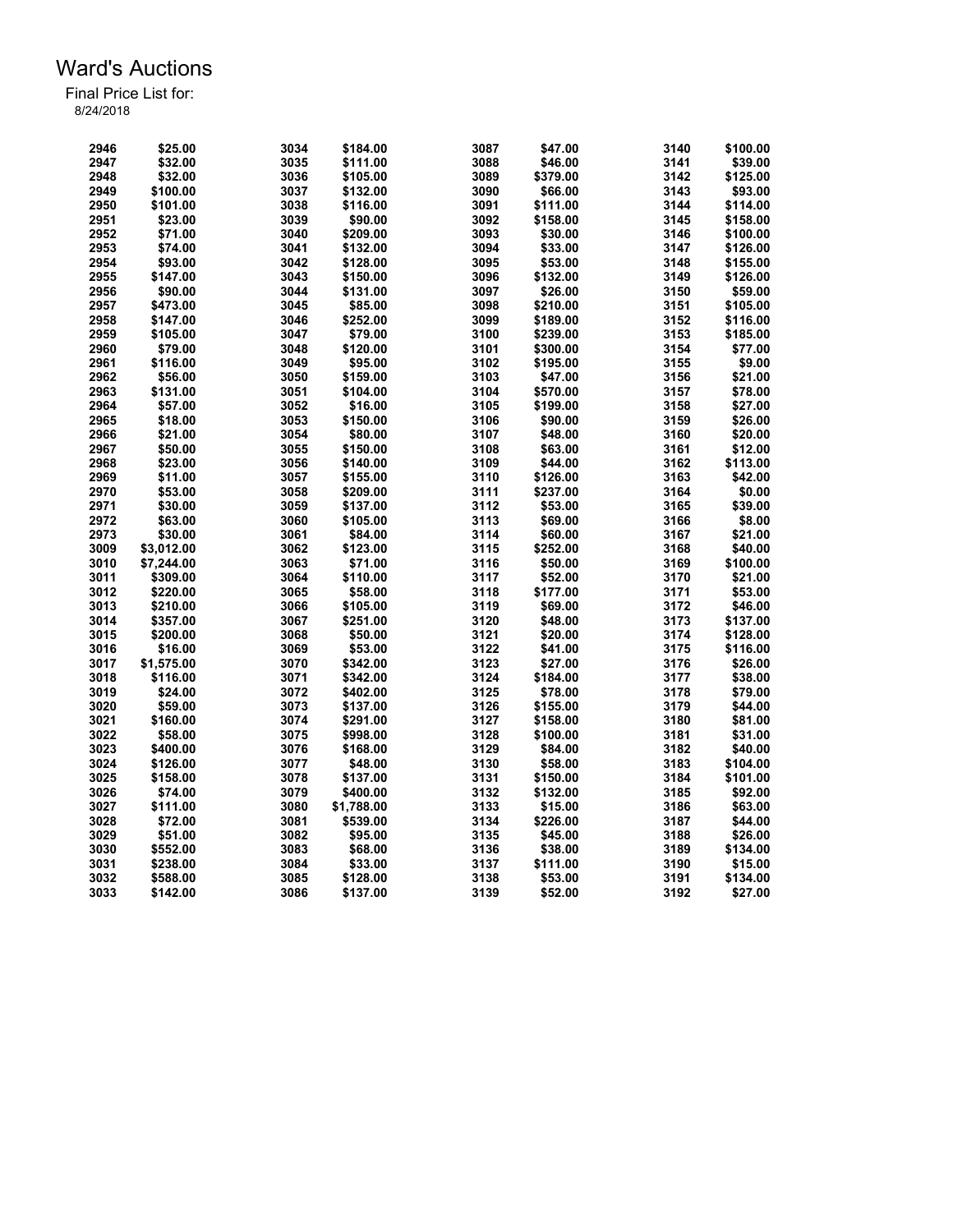| 3193 | \$158.00 | 3246 | \$27.00  | 3299 | \$13.00 | 3352 | \$27.00  |
|------|----------|------|----------|------|---------|------|----------|
| 3194 | \$69.00  | 3247 | \$3.00   | 3300 | \$11.00 | 3353 | \$13.00  |
| 3195 | \$15.00  | 3248 | \$116.00 | 3301 | \$21.00 | 3354 | \$95.00  |
| 3196 | \$27.00  | 3249 | \$66.00  | 3302 | \$27.00 | 3355 | \$63.00  |
| 3197 | \$25.00  | 3250 | \$180.00 | 3303 | \$32.00 | 3356 | \$84.00  |
| 3198 | \$29.00  | 3251 | \$47.00  | 3304 | \$36.00 | 3357 | \$12.00  |
| 3199 | \$57.00  | 3252 | \$42.00  | 3305 | \$34.00 | 3358 | \$15.00  |
| 3200 | \$48.00  | 3253 | \$32.00  | 3306 | \$46.00 | 3359 | \$50.00  |
| 3201 | \$50.00  | 3254 | \$29.00  | 3307 | \$17.00 | 3360 | \$5.00   |
| 3202 | \$77.00  | 3255 | \$37.00  | 3308 | \$16.00 | 3361 | \$132.00 |
| 3203 | \$210.00 | 3256 | \$185.00 | 3309 | \$9.00  | 3362 | \$63.00  |
| 3204 | \$95.00  | 3257 | \$137.00 | 3310 | \$38.00 | 3363 | \$47.00  |
| 3205 | \$69.00  | 3258 | \$48.00  | 3311 | \$56.00 | 3364 | \$33.00  |
| 3206 | \$77.00  | 3259 | \$48.00  | 3312 | \$26.00 | 3365 | \$46.00  |
| 3207 | \$42.00  | 3260 | \$42.00  | 3313 | \$15.00 | 3366 | \$55.00  |
| 3208 | \$59.00  | 3261 | \$45.00  | 3314 | \$6.00  | 3367 | \$48.00  |
| 3209 | \$36.00  | 3262 | \$60.00  | 3315 | \$11.00 | 3368 | \$39.00  |
| 3210 | \$74.00  | 3263 | \$52.00  | 3316 | \$11.00 | 3369 | \$15.00  |
| 3211 | \$33.00  | 3264 | \$45.00  | 3317 |         | 3370 | \$83.00  |
|      |          |      |          | 3318 | \$25.00 | 3371 | \$73.00  |
| 3212 | \$8.00   | 3265 | \$168.00 |      | \$34.00 |      |          |
| 3213 | \$86.00  | 3266 | \$40.00  | 3319 | \$13.00 | 3372 | \$39.00  |
| 3214 | \$86.00  | 3267 | \$93.00  | 3320 | \$47.00 | 3373 | \$48.00  |
| 3215 | \$27.00  | 3268 | \$132.00 | 3321 | \$54.00 | 3374 | \$48.00  |
| 3216 | \$67.00  | 3269 | \$140.00 | 3322 | \$17.00 | 3375 | \$51.00  |
| 3217 | \$25.00  | 3270 | \$444.00 | 3323 | \$9.00  | 3376 | \$54.00  |
| 3218 | \$56.00  | 3271 | \$25.00  | 3324 | \$12.00 | 3377 | \$54.00  |
| 3219 | \$63.00  | 3272 | \$37.00  | 3325 | \$15.00 | 3378 | \$54.00  |
| 3220 | \$19.00  | 3273 | \$48.00  | 3326 | \$13.00 | 3379 | \$42.00  |
| 3221 | \$15.00  | 3274 | \$44.00  | 3327 | \$16.00 | 3380 | \$39.00  |
| 3222 | \$48.00  | 3275 | \$59.00  | 3328 | \$45.00 | 3381 | \$37.00  |
| 3223 | \$63.00  | 3276 | \$46.00  | 3329 | \$62.00 | 3382 | \$48.00  |
| 3224 | \$53.00  | 3277 | \$27.00  | 3330 | \$12.00 | 3383 | \$93.00  |
| 3225 | \$10.00  | 3278 | \$79.00  | 3331 | \$4.00  | 3384 | \$105.00 |
| 3226 | \$11.00  | 3279 | \$85.00  | 3332 | \$16.00 | 3385 | \$47.00  |
| 3227 | \$12.00  | 3280 | \$47.00  | 3333 | \$11.00 | 3386 | \$34.00  |
| 3228 | \$33.00  | 3281 | \$47.00  | 3334 | \$37.00 | 3387 | \$27.00  |
| 3229 | \$95.00  | 3282 | \$50.00  | 3335 | \$41.00 | 3388 | \$66.00  |
| 3230 | \$32.00  | 3283 | \$37.00  | 3336 | \$53.00 | 3389 | \$37.00  |
| 3231 | \$53.00  | 3284 | \$39.00  | 3337 | \$11.00 | 3390 | \$16.00  |
| 3232 | \$50.00  | 3285 | \$32.00  | 3338 | \$15.00 | 3391 | \$40.00  |
| 3233 | \$28.00  | 3286 | \$50.00  | 3339 | \$15.00 | 3392 | \$5.00   |
| 3234 | \$24.00  | 3287 | \$47.00  | 3340 | \$6.00  | 3393 | \$56.00  |
| 3235 | \$11.00  | 3288 | \$27.00  | 3341 | \$75.00 | 3394 | \$70.00  |
| 3236 | \$28.00  | 3289 | \$125.00 | 3342 | \$21.00 | 3395 | \$100.00 |
| 3237 | \$13.00  | 3290 | \$117.00 | 3343 | \$18.00 | 3396 | \$44.00  |
| 3238 | \$39.00  | 3291 | \$19.00  | 3344 | \$11.00 | 3397 | \$27.00  |
| 3239 | \$37.00  | 3292 | \$32.00  | 3345 | \$19.00 | 3398 | \$27.00  |
| 3240 | \$10.00  | 3293 | \$40.00  | 3346 | \$40.00 | 3399 | \$14.00  |
| 3241 | \$46.00  | 3294 | \$27.00  | 3347 | \$32.00 | 3400 | \$21.00  |
| 3242 | \$11.00  | 3295 | \$47.00  | 3348 | \$23.00 | 3401 | \$26.00  |
| 3243 | \$41.00  | 3296 | \$37.00  | 3349 | \$37.00 | 3402 | \$29.00  |
| 3244 | \$45.00  | 3297 | \$33.00  | 3350 | \$37.00 | 3403 | \$20.00  |
|      |          |      |          |      |         |      |          |
| 3245 | \$23.00  | 3298 | \$21.00  | 3351 | \$11.00 | 3404 | \$0.00   |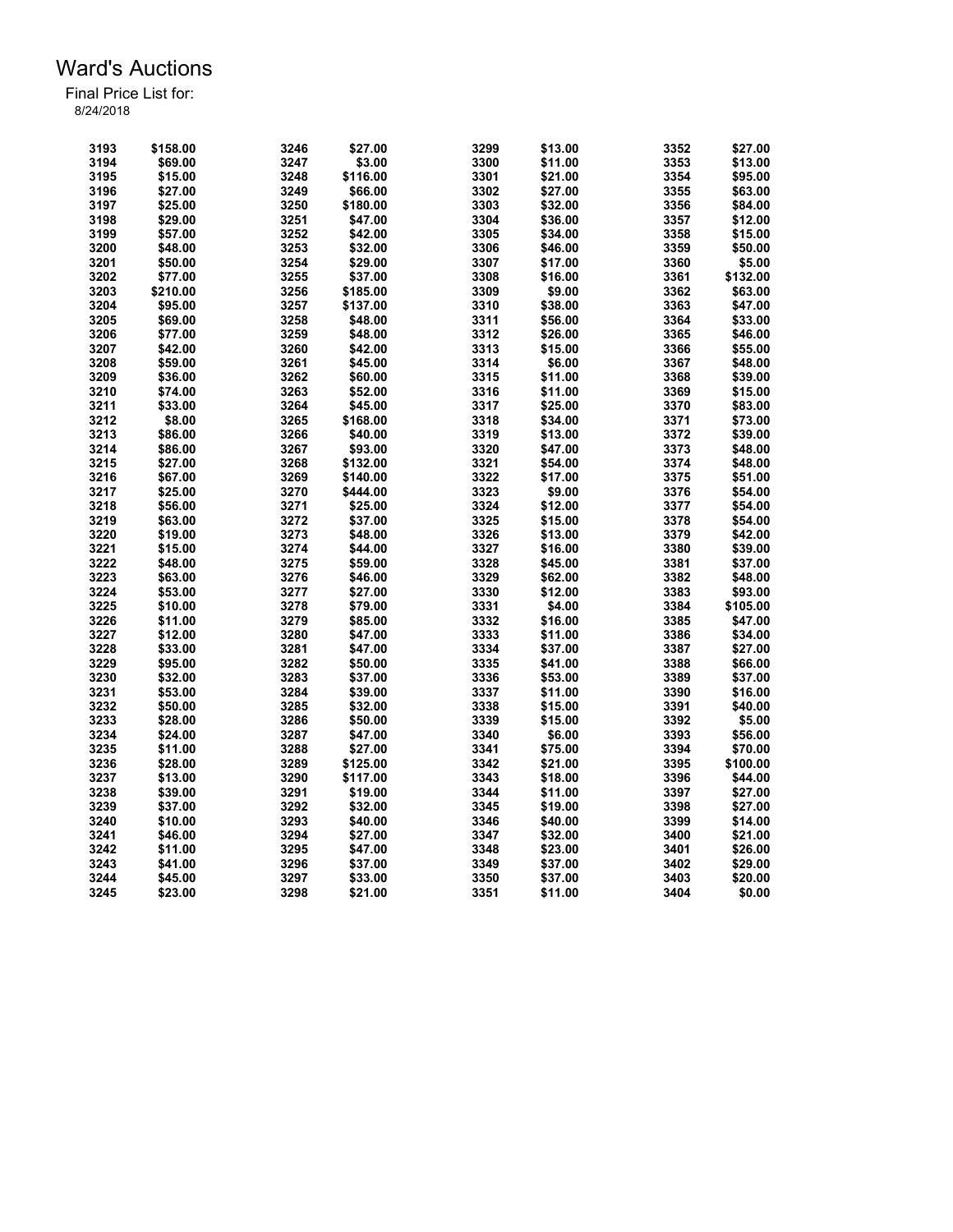| 3405 | \$25.00  | 3458 | \$13.00  | 3511 | \$23.00  | 3564         | \$186.00 |
|------|----------|------|----------|------|----------|--------------|----------|
| 3406 | \$15.00  | 3459 | \$44.00  | 3512 | \$19.00  | 3565         | \$79.00  |
| 3407 | \$32.00  | 3460 | \$9.00   | 3513 | \$29.00  | 3566         | \$165.00 |
| 3408 | \$25.00  | 3461 | \$50.00  | 3514 | \$16.00  | 3567         | \$35.00  |
| 3409 | \$25.00  | 3462 | \$37.00  | 3515 | \$27.00  | 3568         | \$46.00  |
| 3410 | \$24.00  | 3463 | \$21.00  | 3516 | \$0.00   | 3569         | \$27.00  |
| 3411 | \$23.00  | 3464 | \$19.00  | 3517 | \$18.00  | 3570         | \$50.00  |
| 3412 | \$13.00  | 3465 | \$35.00  | 3518 | \$34.00  | 3571         | \$27.00  |
| 3413 | \$58.00  | 3466 | \$13.00  | 3519 | \$16.00  | 3572         | \$9.00   |
| 3414 | \$17.00  | 3467 | \$21.00  | 3520 | \$31.00  | 3573         | \$7.00   |
| 3415 | \$13.00  | 3468 | \$13.00  | 3521 | \$30.00  | 3574         | \$6.00   |
| 3416 | \$27.00  | 3469 | \$59.00  | 3522 | \$11.00  | 3575         | \$20.00  |
| 3417 | \$111.00 | 3470 | \$29.00  | 3523 | \$12.00  | 3576         | \$14.00  |
| 3418 | \$11.00  | 3471 | \$6.00   | 3524 | \$61.00  | 3577         | \$9.00   |
| 3419 | \$11.00  | 3472 | \$29.00  | 3525 | \$101.00 | 3578         | \$15.00  |
|      | \$14.00  |      |          |      |          |              |          |
| 3420 |          | 3473 | \$25.00  | 3526 | \$38.00  | 3579         | \$12.00  |
| 3421 | \$9.00   | 3474 | \$58.00  | 3527 | \$11.00  | 3580         | \$27.00  |
| 3422 | \$9.00   | 3475 | \$16.00  | 3528 | \$27.00  | 3581         | \$13.00  |
| 3423 | \$14.00  | 3476 | \$9.00   | 3529 | \$6.00   | 3582         | \$13.00  |
| 3424 | \$9.00   | 3477 | \$74.00  | 3530 | \$8.00   | 3583         | \$11.00  |
| 3425 | \$41.00  | 3478 | \$84.00  | 3531 | \$9.00   | 3584         | \$11.00  |
| 3426 | \$63.00  | 3479 | \$63.00  | 3532 | \$10.00  | 3585         | \$25.00  |
| 3427 | \$15.00  | 3480 | \$48.00  | 3533 | \$14.00  | 3586         | \$6.00   |
| 3428 | \$19.00  | 3481 | \$56.00  | 3534 | \$37.00  | 3587         | \$27.00  |
| 3429 | \$36.00  | 3482 | \$132.00 | 3535 | \$10.00  | 3588         | \$50.00  |
| 3430 | \$41.00  | 3483 | \$114.00 | 3536 | \$27.00  | 3589         | \$30.00  |
| 3431 | \$25.00  | 3484 | \$298.00 | 3537 | \$21.00  | 3590         | \$29.00  |
| 3432 | \$30.00  | 3485 | \$92.00  | 3538 | \$52.00  | 3591         | \$33.00  |
| 3433 | \$21.00  | 3486 | \$24.00  | 3539 | \$16.00  | 3592         | \$250.00 |
| 3434 | \$21.00  | 3487 | \$95.00  | 3540 | \$675.00 | 3593         | \$249.00 |
| 3435 | \$26.00  | 3488 | \$80.00  | 3541 | \$76.00  | 3594         | \$289.00 |
| 3436 | \$20.00  | 3489 | \$92.00  | 3542 | \$294.00 | 3595         | \$343.00 |
| 3437 | \$16.00  | 3490 | \$240.00 | 3543 | \$29.00  | 3596         | \$306.00 |
| 3438 | \$17.00  | 3491 | \$112.00 | 3544 | \$44.00  | 3597         | \$408.00 |
| 3439 | \$6.00   | 3492 | \$58.00  | 3545 | \$142.00 | 3598         | \$258.00 |
| 3440 | \$7.00   | 3493 | \$41.00  | 3546 | \$75.00  | 3599         | \$186.00 |
| 3441 | \$46.00  | 3494 | \$117.00 | 3547 | \$71.00  | 3600         | \$159.00 |
|      |          |      |          |      |          |              |          |
| 3442 | \$31.00  | 3495 | \$221.00 | 3548 | \$65.00  | 3601<br>3602 | \$151.00 |
| 3443 | \$36.00  | 3496 | \$81.00  | 3549 | \$44.00  |              | \$97.00  |
| 3444 | \$5.00   | 3497 | \$52.00  | 3550 | \$23.00  | 3603         | \$31.00  |
| 3445 | \$28.00  | 3498 | \$25.00  | 3551 | \$56.00  | 3604         | \$120.00 |
| 3446 | \$35.00  | 3499 | \$36.00  | 3552 | \$220.00 | 3605         | \$102.00 |
| 3447 | \$20.00  | 3500 | \$27.00  | 3553 | \$63.00  | 3606         | \$41.00  |
| 3448 | \$27.00  | 3501 | \$150.00 | 3554 | \$29.00  | 3607         | \$29.00  |
| 3449 | \$48.00  | 3502 | \$33.00  | 3555 | \$158.00 | 3608         | \$79.00  |
| 3450 | \$39.00  | 3503 | \$53.00  | 3556 | \$48.00  | 3609         | \$92.00  |
| 3451 | \$60.00  | 3504 | \$70.00  | 3557 | \$48.00  | 3610         | \$132.00 |
| 3452 | \$11.00  | 3505 | \$7.00   | 3558 | \$79.00  | 3611         | \$75.00  |
| 3453 | \$9.00   | 3506 | \$63.00  | 3559 | \$42.00  | 3612         | \$90.00  |
| 3454 | \$26.00  | 3507 | \$18.00  | 3560 | \$94.00  | 3613         | \$545.00 |
| 3455 | \$12.00  | 3508 | \$26.00  | 3561 | \$149.00 | 3614         | \$15.00  |
| 3456 | \$20.00  | 3509 | \$58.00  | 3562 | \$100.00 | 3615         | \$20.00  |
| 3457 | \$58.00  | 3510 | \$55.00  | 3563 | \$44.00  | 3616         | \$91.00  |
|      |          |      |          |      |          |              |          |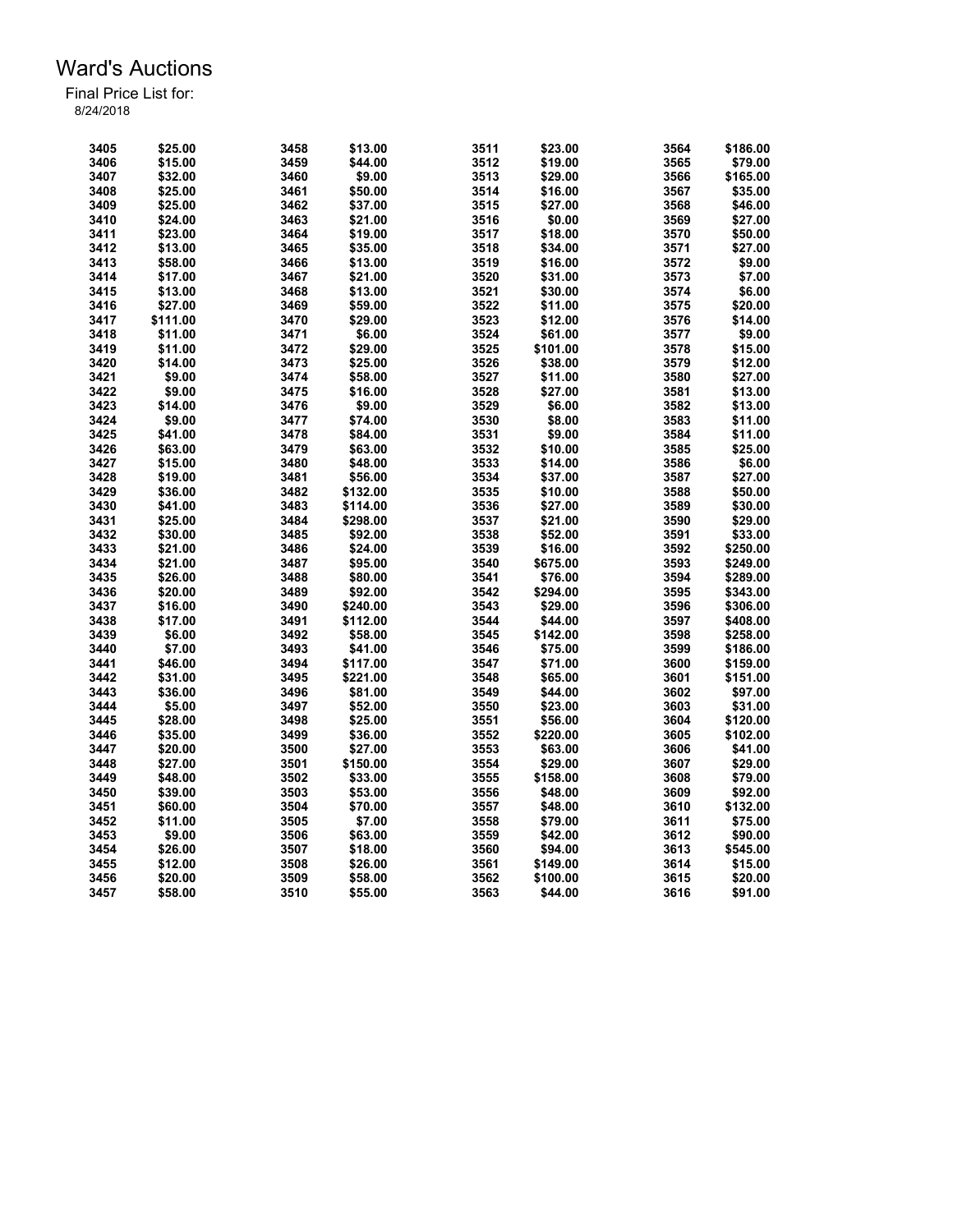| 3617 | \$41.00    | 3670 | \$80.00  | 3723 | \$147.00 | 3776 | \$50.00 |
|------|------------|------|----------|------|----------|------|---------|
| 3618 | \$48.00    | 3671 | \$140.00 | 3724 | \$58.00  | 3777 | \$16.00 |
| 3619 | \$184.00   | 3672 | \$142.00 | 3725 | \$16.00  | 3778 | \$49.00 |
| 3620 | \$53.00    | 3673 | \$21.00  | 3726 | \$27.00  | 3779 | \$13.00 |
| 3621 | \$15.00    | 3674 | \$256.00 | 3727 | \$30.00  | 3780 | \$44.00 |
| 3622 | \$0.00     | 3675 | \$63.00  | 3728 | \$39.00  | 3781 | \$0.00  |
| 3623 | \$8.00     | 3676 | \$5.00   | 3729 | \$17.00  | 3782 | \$49.00 |
| 3624 | \$6.00     | 3677 | \$290.00 | 3730 | \$95.00  | 3783 | \$24.00 |
| 3625 | \$462.00   | 3678 | \$25.00  | 3731 | \$69.00  | 3784 | \$13.00 |
| 3626 | \$184.00   | 3679 | \$233.00 | 3732 | \$31.00  | 3785 | \$33.00 |
| 3627 | \$273.00   | 3680 | \$231.00 | 3733 | \$24.00  | 3786 | \$18.00 |
| 3628 | \$1,313.00 | 3681 | \$195.00 | 3734 | \$16.00  | 3787 | \$9.00  |
| 3629 | \$350.00   | 3682 | \$31.00  | 3735 | \$24.00  | 3788 | \$9.00  |
| 3630 | \$100.00   | 3683 | \$81.00  | 3736 | \$9.00   | 3789 | \$9.00  |
| 3631 | \$289.00   | 3684 | \$37.00  | 3737 | \$9.00   | 3790 | \$27.00 |
| 3632 | \$221.00   | 3685 | \$155.00 | 3738 | \$9.00   | 3791 | \$31.00 |
| 3633 | \$37.00    | 3686 | \$21.00  | 3739 | \$9.00   | 3792 | \$18.00 |
| 3634 | \$32.00    | 3687 | \$10.00  | 3740 | \$6.00   | 3793 | \$19.00 |
| 3635 | \$21.00    | 3688 | \$31.00  | 3741 | \$22.00  | 3794 | \$52.00 |
| 3636 | \$48.00    | 3689 | \$53.00  | 3742 | \$53.00  | 3795 | \$34.00 |
| 3637 | \$158.00   | 3690 | \$58.00  | 3743 |          | 3796 |         |
|      |            |      |          |      | \$31.00  |      | \$5.00  |
| 3638 | \$68.00    | 3691 | \$58.00  | 3744 | \$38.00  | 3797 | \$79.00 |
| 3639 | \$32.00    | 3692 | \$6.00   | 3745 | \$6.00   | 3798 | \$21.00 |
| 3640 | \$93.00    | 3693 | \$63.00  | 3746 | \$5.00   | 3799 | \$80.00 |
| 3641 | \$126.00   | 3694 | \$18.00  | 3747 | \$15.00  | 3800 | \$57.00 |
| 3642 | \$57.00    | 3695 | \$6.00   | 3748 | \$53.00  | 3801 | \$3.00  |
| 3643 | \$42.00    | 3696 | \$11.00  | 3749 | \$32.00  | 3802 | \$67.00 |
| 3644 | \$50.00    | 3697 | \$42.00  | 3750 | \$12.00  | 3803 | \$24.00 |
| 3645 | \$0.00     | 3698 | \$29.00  | 3751 | \$63.00  | 3804 | \$14.00 |
| 3646 | \$0.00     | 3699 | \$48.00  | 3752 | \$66.00  | 3805 | \$21.00 |
| 3647 | \$132.00   | 3700 | \$26.00  | 3753 | \$38.00  | 3806 | \$65.00 |
| 3648 | \$20.00    | 3701 | \$19.00  | 3754 | \$36.00  | 3807 | \$48.00 |
| 3649 | \$53.00    | 3702 | \$21.00  | 3755 | \$36.00  | 3808 | \$52.00 |
| 3650 | \$44.00    | 3703 | \$21.00  | 3756 | \$45.00  | 3809 | \$13.00 |
| 3651 | \$54.00    | 3704 | \$20.00  | 3757 | \$4.00   | 3810 | \$15.00 |
| 3652 | \$50.00    | 3705 | \$27.00  | 3758 | \$9.00   | 3811 | \$69.00 |
| 3653 | \$9.00     | 3706 | \$9.00   | 3759 | \$13.00  | 3812 | \$16.00 |
| 3654 | \$58.00    | 3707 | \$6.00   | 3760 | \$13.00  | 3813 | \$23.00 |
| 3655 | \$20.00    | 3708 | \$36.00  | 3761 | \$8.00   | 3814 | \$24.00 |
| 3656 | \$21.00    | 3709 | \$25.00  | 3762 | \$37.00  | 3815 | \$13.00 |
| 3657 | \$98.00    | 3710 | \$45.00  | 3763 | \$29.00  | 3816 | \$49.00 |
| 3658 | \$69.00    | 3711 | \$26.00  | 3764 | \$35.00  | 3817 | \$11.00 |
| 3659 | \$14.00    | 3712 | \$20.00  | 3765 | \$39.00  | 3818 | \$53.00 |
| 3660 | \$356.00   | 3713 | \$9.00   | 3766 | \$39.00  | 3819 | \$67.00 |
| 3661 | \$125.00   | 3714 | \$14.00  | 3767 | \$13.00  | 3820 | \$32.00 |
| 3662 | \$79.00    | 3715 | \$9.00   | 3768 | \$27.00  | 3821 | \$32.00 |
| 3663 | \$7.00     | 3716 | \$26.00  | 3769 | \$8.00   | 3822 | \$14.00 |
| 3664 | \$69.00    | 3717 | \$5.00   | 3770 | \$18.00  | 3823 | \$7.00  |
| 3665 | \$47.00    | 3718 | \$9.00   | 3771 | \$9.00   | 3824 | \$24.00 |
| 3666 | \$48.00    | 3719 | \$12.00  | 3772 | \$9.00   | 3825 | \$28.00 |
| 3667 | \$65.00    | 3720 | \$9.00   | 3773 | \$14.00  | 3826 | \$57.00 |
| 3668 | \$142.00   | 3721 | \$9.00   | 3774 | \$42.00  | 3827 | \$7.00  |
| 3669 | \$84.00    | 3722 | \$30.00  | 3775 | \$14.00  | 3828 | \$10.00 |
|      |            |      |          |      |          |      |         |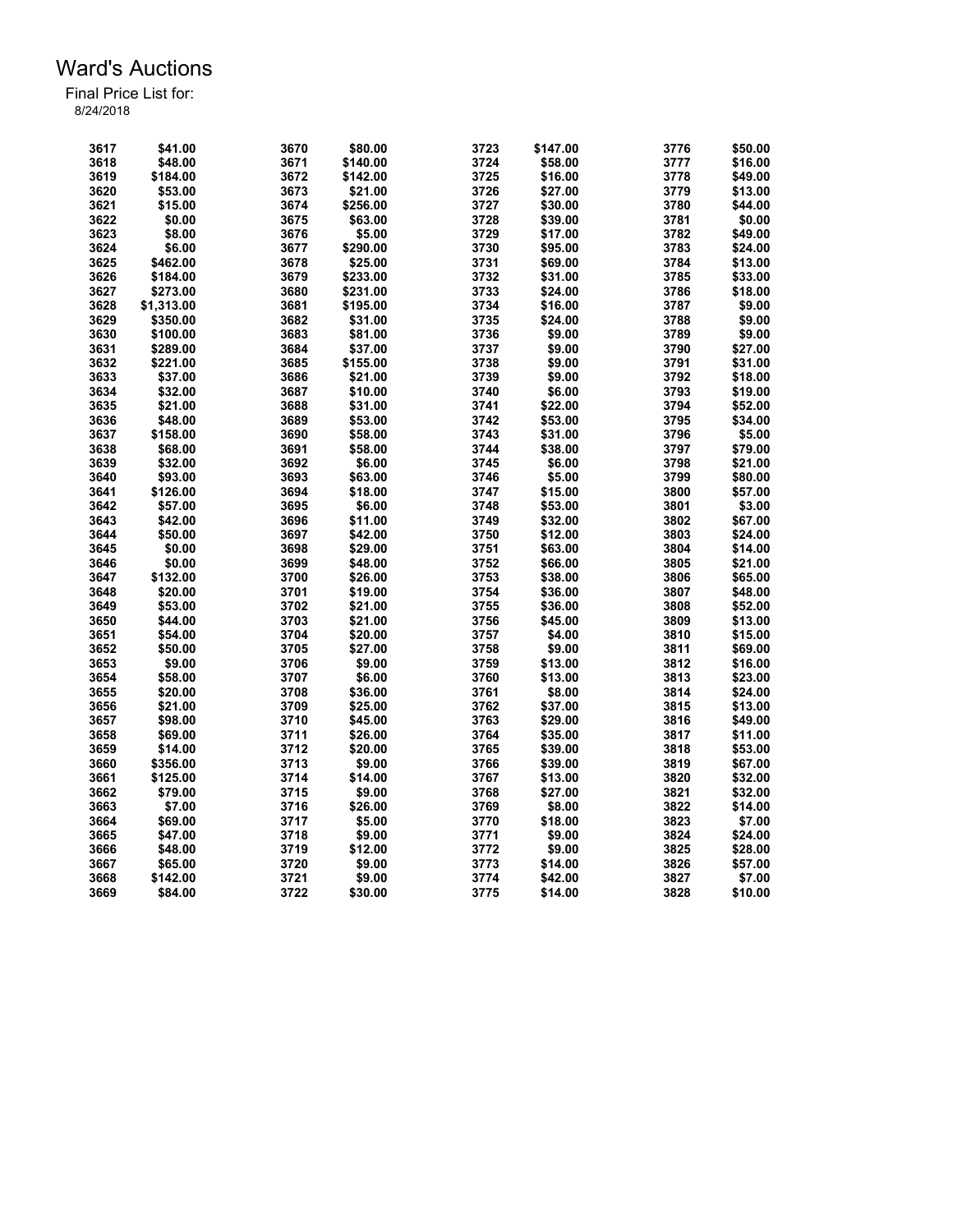| 3829 | \$12.00  | 3882 | \$49.00  | 3935 | \$5.00      | 4027 | \$1,155.00 |
|------|----------|------|----------|------|-------------|------|------------|
| 3830 | \$28.00  | 3883 | \$25.00  | 3936 | \$58.00     | 4028 | \$1,759.00 |
|      |          |      |          |      |             |      |            |
| 3831 | \$27.00  | 3884 | \$58.00  | 3937 | \$36.00     | 4029 | \$1,759.00 |
| 3832 | \$18.00  | 3885 | \$35.00  | 3938 | \$21.00     | 4030 | \$1,000.00 |
| 3833 | \$18.00  | 3886 | \$38.00  | 3939 | \$28.00     | 4031 | \$850.00   |
| 3834 | \$25.00  | 3887 | \$37.00  | 3940 | \$32.00     | 4032 | \$679.00   |
| 3835 | \$28.00  | 3888 | \$25.00  | 3941 | \$26.00     | 4033 | \$2,415.00 |
| 3836 | \$12.00  | 3889 | \$37.00  | 3942 | \$21.00     | 4034 | \$1,100.00 |
| 3837 | \$27.00  | 3890 | \$18.00  | 3943 | \$27.00     | 4035 | \$4,151.00 |
| 3838 | \$28.00  | 3891 | \$37.00  | 3944 | \$32.00     | 4036 | \$1,142.00 |
| 3839 | \$21.00  | 3892 | \$10.00  | 3945 | \$27.00     | 4037 | \$2,095.00 |
| 3840 | \$37.00  | 3893 | \$25.00  | 3946 | \$75.00     | 4038 | \$2,200.00 |
| 3841 | \$41.00  | 3894 | \$38.00  | 3947 | \$41.00     | 4039 | \$375.00   |
| 3842 | \$53.00  | 3895 | \$37.00  | 3948 | \$39.00     | 4040 | \$6,190.00 |
| 3843 | \$6.00   | 3896 | \$17.00  | 3949 | \$17.00     | 4041 | \$2,130.00 |
| 3844 | \$19.00  | 3897 | \$19.00  | 3950 | \$24.00     | 4042 | \$279.00   |
| 3845 | \$10.00  | 3898 | \$25.00  | 3951 | \$32.00     | 4043 | \$2,625.00 |
| 3846 | \$27.00  | 3899 | \$14.00  | 3952 | \$14.00     | 4044 | \$450.00   |
| 3847 | \$16.00  | 3900 | \$10.00  | 3953 | \$13.00     | 4045 | \$5,300.00 |
| 3848 | \$12.00  | 3901 | \$35.00  | 3954 | \$13.00     | 4046 | \$2,730.00 |
| 3849 | \$53.00  | 3902 | \$19.00  | 3955 | \$19.00     | 4047 | \$4,761.00 |
| 3850 | \$41.00  | 3903 | \$9.00   | 3956 | \$23.00     | 4048 | \$750.00   |
| 3851 | \$82.00  | 3904 | \$14.00  | 3957 | \$21.00     | 4049 |            |
|      |          |      |          |      |             |      | \$750.00   |
| 3852 | \$25.00  | 3905 | \$14.00  | 3958 | \$26.00     | 4050 | \$1,049.00 |
| 3853 | \$10.00  | 3906 | \$9.00   | 3959 | \$19.00     | 4051 | \$273.00   |
| 3854 | \$5.00   | 3907 | \$7.00   | 3960 | \$42.00     | 4052 | \$420.00   |
| 3855 | \$157.00 | 3908 | \$23.00  | 4000 | \$42,000.00 | 4053 | \$3,885.00 |
| 3856 | \$31.00  | 3909 | \$5.00   | 4001 | \$3,000.00  | 4054 | \$325.00   |
| 3857 | \$14.00  | 3910 | \$27.00  | 4002 | \$3,733.00  | 4055 | \$254.00   |
| 3858 | \$100.00 | 3911 | \$105.00 | 4003 | \$7,809.00  | 4056 | \$1,250.00 |
| 3859 | \$26.00  | 3912 | \$24.00  | 4004 | \$2,415.00  | 4057 | \$342.00   |
| 3860 | \$9.00   | 3913 | \$10.00  | 4005 | \$4,725.00  | 4058 | \$325.00   |
| 3861 | \$12.00  | 3914 | \$32.00  | 4006 | \$6,800.00  | 4059 | \$657.00   |
| 3862 | \$10.00  | 3915 | \$41.00  | 4007 | \$2,625.00  | 4060 | \$5,666.00 |
| 3863 | \$27.00  | 3916 | \$48.00  | 4008 | \$1,737.00  | 4061 | \$3,360.00 |
| 3864 | \$45.00  | 3917 | \$27.00  | 4009 | \$1,112.00  | 4062 | \$366.00   |
| 3865 | \$27.00  | 3918 | \$42.00  | 4010 | \$1,995.00  | 4063 | \$166.00   |
| 3866 | \$39.00  | 3919 | \$4.00   | 4011 | \$3,064.00  | 4064 | \$210.00   |
| 3867 | \$21.00  | 3920 | \$21.00  | 4012 | \$2,190.00  | 4065 | \$1,260.00 |
| 3868 | \$42.00  | 3921 | \$5.00   | 4013 | \$1,056.00  | 4066 | \$3,142.00 |
| 3869 | \$37.00  | 3922 | \$37.00  | 4014 | \$1,143.00  | 4067 | \$2,783.00 |
| 3870 | \$6.00   | 3923 | \$5.00   | 4015 | \$947.00    | 4068 | \$4,851.00 |
| 3871 | \$27.00  | 3924 | \$5.00   | 4016 | \$4,631.00  | 4069 | \$387.00   |
| 3872 | \$12.00  | 3925 | \$32.00  | 4017 | \$1,680.00  | 4070 | \$2,817.00 |
| 3873 | \$11.00  | 3926 | \$3.00   | 4018 | \$2,426.00  | 4071 | \$1,691.00 |
| 3874 | \$40.00  | 3927 | \$5.00   | 4019 | \$1,634.00  | 4072 | \$604.00   |
| 3875 | \$86.00  | 3928 | \$18.00  | 4020 | \$4,367.00  | 4073 | \$2,100.00 |
| 3876 | \$7.00   | 3929 | \$58.00  | 4021 | \$1,350.00  | 4074 | \$408.00   |
| 3877 | \$13.00  | 3930 | \$74.00  | 4022 | \$683.00    | 4075 | \$462.00   |
| 3878 | \$6.00   | 3931 | \$84.00  | 4023 |             | 4076 |            |
|      |          |      |          |      | \$785.00    |      | \$2,150.00 |
| 3879 | \$16.00  | 3932 | \$10.00  | 4024 | \$1,050.00  | 4077 | \$977.00   |
| 3880 | \$10.00  | 3933 | \$29.00  | 4025 | \$1,056.00  | 4078 | \$800.00   |
| 3881 | \$23.00  | 3934 | \$16.00  | 4026 | \$1,005.00  | 4079 | \$468.00   |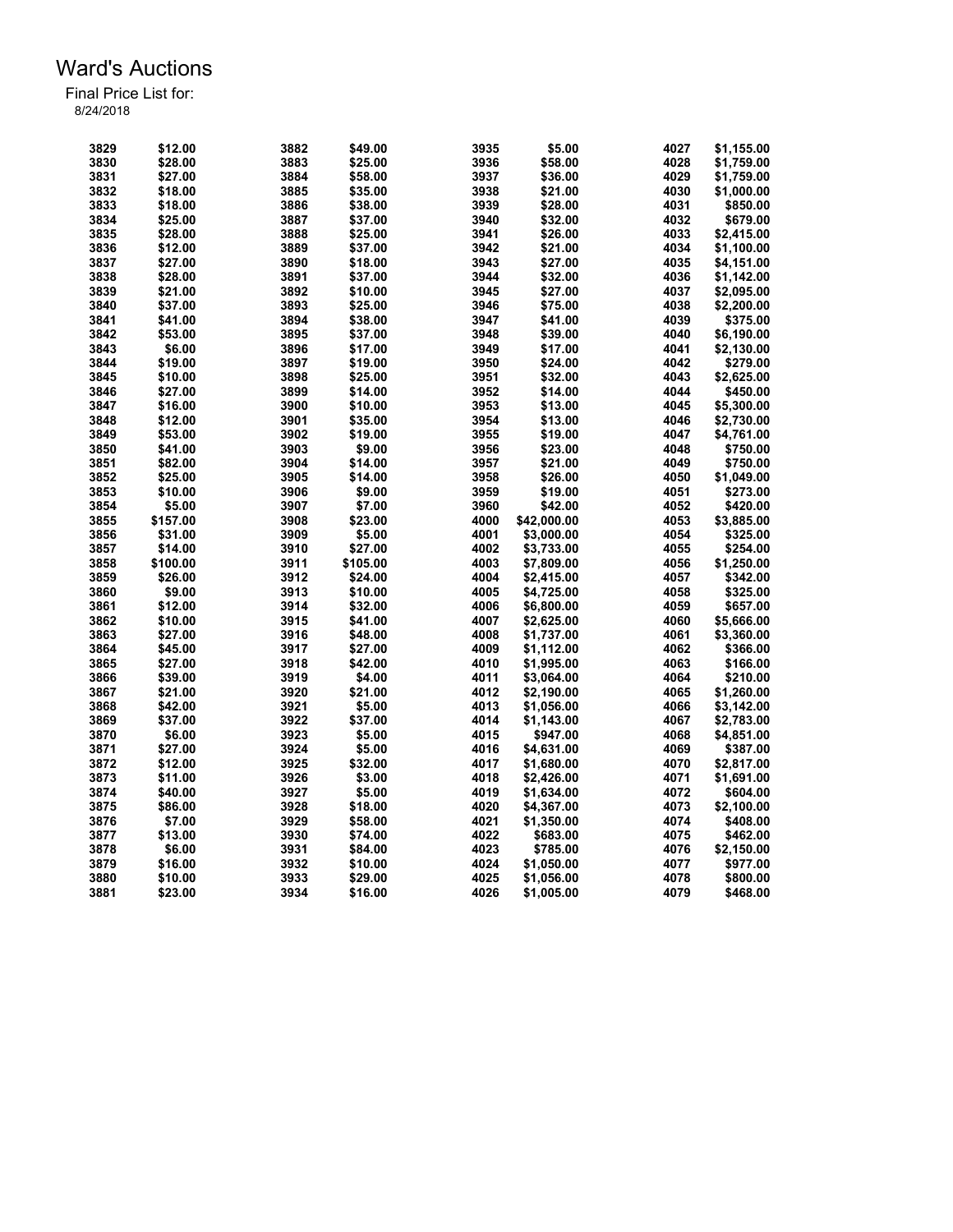| 4080         | \$693.00   | 4133 | \$158.00   | 4186         | \$15.00    | 4239 | \$2.00   |
|--------------|------------|------|------------|--------------|------------|------|----------|
| 4081         | \$420.00   | 4134 | \$187.00   | 4187         | \$0.00     | 4240 | \$74.00  |
| 4082         | \$1,466.00 | 4135 | \$998.00   | 4188         | \$5.00     | 4241 | \$37.00  |
| 4083         | \$315.00   | 4136 | \$291.00   | 4189         | \$12.00    | 4242 | \$16.00  |
| 4084         | \$249.00   | 4137 | \$164.00   | 4190         | \$37.00    | 4243 | \$0.00   |
| 4085         | \$834.00   | 4138 | \$250.00   | 4191         | \$179.00   | 4244 | \$33.00  |
| 4086         | \$200.00   | 4139 | \$1,048.00 | 4192         | \$23.00    | 4245 | \$16.00  |
| 4087         | \$210.00   | 4140 | \$1,245.00 | 4193         | \$53.00    | 4246 | \$27.00  |
| 4088         | \$132.00   | 4141 | \$3,321.00 | 4194         | \$27.00    | 4247 | \$3.00   |
| 4089         | \$237.00   | 4142 | \$66.00    | 4195         | \$48.00    | 4248 | \$0.00   |
| 4090         |            | 4143 | \$893.00   | 4196         | \$69.00    | 4249 |          |
|              | \$143.00   |      |            |              |            |      | \$107.00 |
| 4091         | \$132.00   | 4144 | \$630.00   | 4197         | \$0.00     | 4250 | \$79.00  |
| 4092         | \$150.00   | 4145 | \$135.00   | 4198         | \$212.00   | 4251 | \$9.00   |
| 4093         | \$163.00   | 4146 | \$80.00    | 4199         | \$10.00    | 4252 | \$0.00   |
| 4094         | \$105.00   | 4147 | \$58.00    | 4200         | \$17.00    | 4253 | \$5.00   |
| 4095         | \$92.00    | 4148 | \$3,262.00 | 4201         | \$5.00     | 4254 | \$0.00   |
| 4096         | \$117.00   | 4149 | \$1,575.00 | 4202         | \$10.00    | 4255 | \$3.00   |
| 4097         | \$394.00   | 4150 | \$1,142.00 | 4203         | \$48.00    | 4256 | \$3.00   |
| 4098         | \$158.00   | 4151 | \$788.00   | 4204         | \$0.00     | 4257 | \$3.00   |
| 4099         | \$252.00   | 4152 | \$867.00   | 4205         | \$90.00    | 4258 | \$1.00   |
| 4100         | \$525.00   | 4153 | \$2,205.00 | 4206         | \$1,428.00 | 4259 | \$7.00   |
| 4101         | \$630.00   | 4154 | \$173.00   | 4207         | \$99.00    | 4260 | \$0.00   |
| 4102         | \$69.00    | 4155 | \$788.00   | 4208         | \$207.00   | 4261 | \$5.00   |
| 4103         | \$174.00   | 4156 | \$530.00   | 4209         | \$126.00   | 4262 | \$2.00   |
| 4104         | \$123.00   | 4157 | \$1,990.00 | 4210         | \$105.00   | 4263 | \$5.00   |
| 4105         | \$62.00    | 4158 | \$746.00   | 4211         | \$125.00   | 4264 | \$10.00  |
| 4106         | \$325.00   | 4159 | \$40.00    | 4212         | \$28.00    | 4265 | \$19.00  |
| 4107         | \$100.00   | 4160 | \$2,857.00 | 4213         | \$50.00    | 4266 | \$47.00  |
| 4108         | \$279.00   | 4161 | \$714.00   | 4214         | \$261.00   | 4267 | \$15.00  |
| 4109         | \$247.00   | 4162 | \$3,100.00 | 4215         | \$35.00    | 4268 | \$6.00   |
| 4110         | \$200.00   | 4163 | \$110.00   | 4216         | \$10.00    | 4269 | \$2.00   |
| 4111         | \$0.00     | 4164 | \$54.00    | 4217         | \$184.00   | 4270 | \$0.00   |
| 4112         | \$215.00   | 4165 | \$0.00     | 4218         | \$2.00     | 4271 | \$1.00   |
| 4113         | \$1,000.00 | 4166 | \$2,200.00 | 4219         | \$8.00     | 4272 | \$2.00   |
| 4114         | \$398.00   | 4167 | \$2,381.00 | 4220         | \$27.00    | 4273 | \$3.00   |
| 4115         | \$90.00    | 4168 |            | 4221         |            | 4274 |          |
|              |            | 4169 | \$552.00   |              | \$48.00    |      | \$8.00   |
| 4116<br>4117 | \$158.00   |      | \$357.00   | 4222<br>4223 | \$10.00    | 4275 | \$2.00   |
|              | \$137.00   | 4170 | \$419.00   |              | \$26.00    | 4276 | \$29.00  |
| 4118         | \$1,047.00 | 4171 | \$855.00   | 4224         | \$116.00   | 4277 | \$0.00   |
| 4119         | \$761.00   | 4172 | \$1.050.00 | 4225         | \$50.00    | 4278 | \$6.00   |
| 4120         | \$1,890.00 | 4173 | \$840.00   | 4226         | \$30.00    | 4279 | \$5.00   |
| 4121         | \$945.00   | 4174 | \$840.00   | 4227         | \$0.00     | 4280 | \$1.00   |
| 4122         | \$101.00   | 4175 | \$260.00   | 4228         | \$3.00     | 4281 | \$0.00   |
| 4123         | \$945.00   | 4176 | \$17.00    | 4229         | \$32.00    | 4282 | \$5.00   |
| 4124         | \$1,737.00 | 4177 | \$40.00    | 4230         | \$9.00     | 4283 | \$6.00   |
| 4125         | \$1,386.00 | 4178 | \$34.00    | 4231         | \$3.00     | 4284 | \$5.00   |
| 4126         | \$1,250.00 | 4179 | \$10.00    | 4232         | \$8.00     | 4285 | \$5.00   |
| 4127         | \$9,761.00 | 4180 | \$10.00    | 4233         | \$25.00    | 4286 | \$6.00   |
| 4128         | \$2,627.00 | 4181 | \$17.00    | 4234         | \$6.00     | 4287 | \$13.00  |
| 4129         | \$279.00   | 4182 | \$0.00     | 4235         | \$12.00    | 4288 | \$0.00   |
| 4130         | \$1,043.00 | 4183 | \$25.00    | 4236         | \$3.00     | 4289 | \$12.00  |
| 4131         | \$998.00   | 4184 | \$79.00    | 4237         | \$23.00    | 4290 | \$4.00   |
| 4132         | \$499.00   | 4185 | \$104.00   | 4238         | \$315.00   | 4291 | \$3.00   |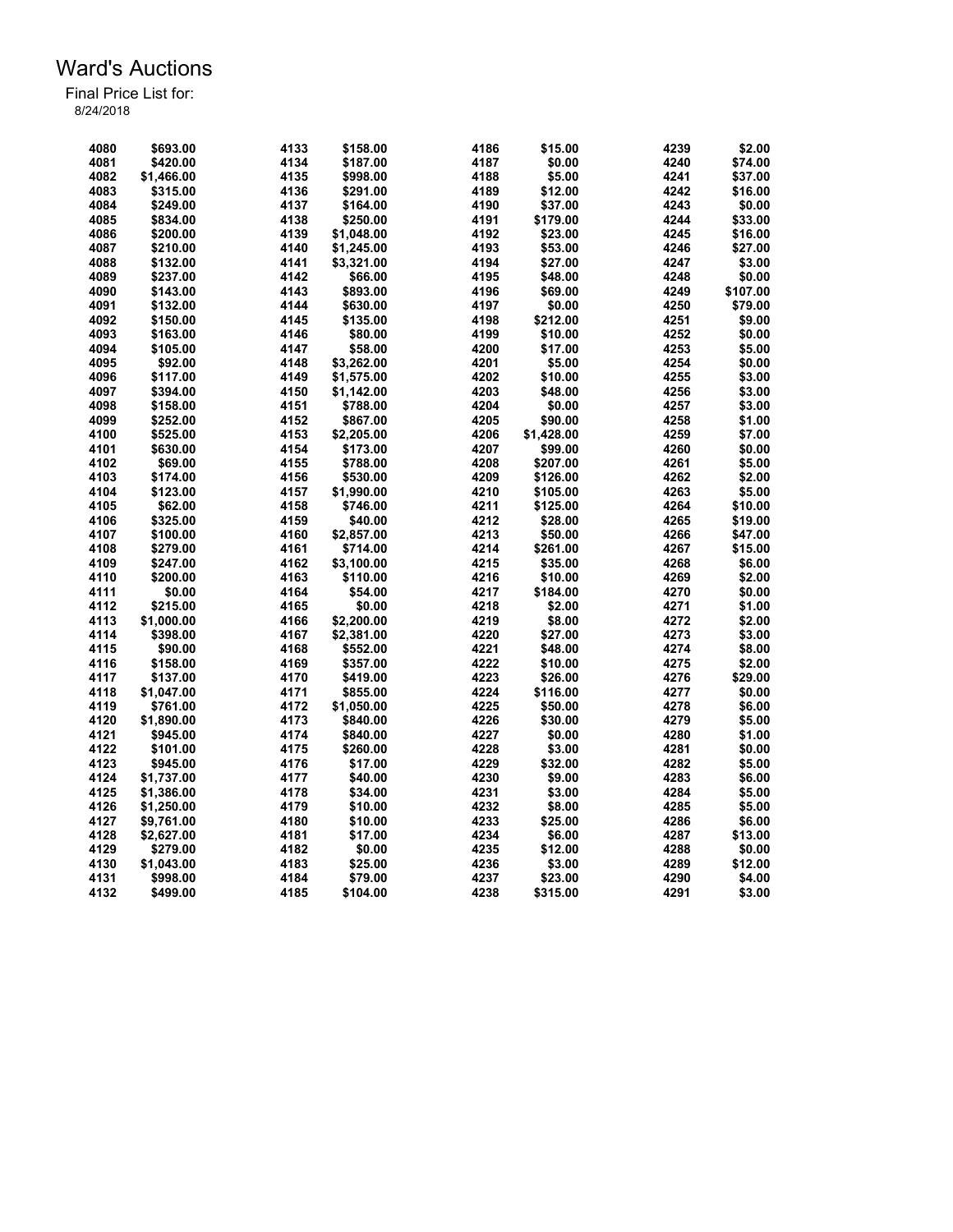| 4292         | \$3.00   | 4345 | \$5.00   | 4398         | \$15.00  | 4451 | \$0.00             |
|--------------|----------|------|----------|--------------|----------|------|--------------------|
| 4293         | \$3.00   | 4346 | \$5.00   | 4399         | \$3.00   | 4452 | \$0.00             |
| 4294         | \$6.00   | 4347 | \$2.00   | 4400         | \$7.00   | 4453 | \$21.00            |
| 4295         | \$45.00  | 4348 | \$158.00 | 4401         | \$1.00   | 4454 | \$23.00            |
| 4296         | \$21.00  | 4349 | \$19.00  | 4402         | \$10.00  | 4455 | \$103.00           |
| 4297         | \$48.00  | 4350 | \$17.00  | 4403         | \$0.00   | 4456 | \$42.00            |
| 4298         | \$27.00  | 4351 | \$24.00  | 4404         | \$8.00   | 4457 | \$30.00            |
| 4299         | \$3.00   | 4352 | \$17.00  | 4405         | \$6.00   | 4458 | \$36.00            |
| 4300         | \$8.00   | 4353 | \$5.00   | 4406         | \$10.00  | 4459 | \$10.00            |
| 4301         | \$2.00   | 4354 | \$12.00  | 4407         | \$3.00   | 4460 | \$21.00            |
| 4302         | \$0.00   | 4355 | \$10.00  | 4408         | \$0.00   | 4461 | \$15.00            |
| 4303         | \$4.00   | 4356 | \$8.00   | 4409         | \$0.00   | 4462 | \$235.00           |
| 4304         | \$6.00   | 4357 | \$53.00  | 4410         | \$21.00  | 4463 | \$63.00            |
| 4305         | \$0.00   | 4358 | \$40.00  | 4411         | \$2.00   | 4464 | \$84.00            |
| 4306         | \$3.00   | 4359 | \$6.00   | 4412         | \$0.00   | 4465 | \$77.00            |
| 4307         | \$3.00   | 4360 | \$2.00   | 4413         | \$0.00   | 4466 | \$79.00            |
| 4308         | \$0.00   | 4361 | \$5.00   | 4414         | \$144.00 | 4467 | \$79.00            |
| 4309         | \$0.00   | 4362 | \$4.00   | 4415         | \$12.00  | 4468 | \$125.00           |
|              |          |      |          |              |          |      |                    |
| 4310         | \$0.00   | 4363 | \$0.00   | 4416         | \$27.00  | 4469 | \$24.00<br>\$31.00 |
| 4311<br>4312 | \$1.00   | 4364 | \$3.00   | 4417<br>4418 | \$117.00 | 4470 |                    |
|              | \$0.00   | 4365 | \$4.00   |              | \$41.00  | 4471 | \$23.00            |
| 4313         | \$0.00   | 4366 | \$4.00   | 4419         | \$1.00   | 4472 | \$23.00            |
| 4314         | \$0.00   | 4367 | \$5.00   | 4420         | \$1.00   | 4473 | \$35.00            |
| 4315         | \$0.00   | 4368 | \$10.00  | 4421         | \$5.00   | 4474 | \$60.00            |
| 4316         | \$0.00   | 4369 | \$2.00   | 4422         | \$9.00   | 4475 | \$42.00            |
| 4317         | \$37.00  | 4370 | \$0.00   | 4423         | \$111.00 | 4476 | \$44.00            |
| 4318         | \$3.00   | 4371 | \$16.00  | 4424         | \$13.00  | 4477 | \$48.00            |
| 4319         | \$7.00   | 4372 | \$3.00   | 4425         | \$3.00   | 4478 | \$51.00            |
| 4320         | \$12.00  | 4373 | \$11.00  | 4426         | \$1.00   | 4479 | \$749.00           |
| 4321         | \$24.00  | 4374 | \$7.00   | 4427         | \$6.00   | 4480 | \$40.00            |
| 4322         | \$0.00   | 4375 | \$21.00  | 4428         | \$2.00   | 4481 | \$10.00            |
| 4323         | \$0.00   | 4376 | \$7.00   | 4429         | \$0.00   | 4482 | \$16.00            |
| 4324         | \$9.00   | 4377 | \$8.00   | 4430         | \$0.00   | 4483 | \$39.00            |
| 4325         | \$4.00   | 4378 | \$7.00   | 4431         | \$145.00 | 4484 | \$36.00            |
| 4326         | \$15.00  | 4379 | \$35.00  | 4432         | \$11.00  | 4485 | \$30.00            |
| 4327         | \$4.00   | 4380 | \$10.00  | 4433         | \$13.00  | 4486 | \$37.00            |
| 4328         | \$0.00   | 4381 | \$111.00 | 4434         | \$5.00   | 4487 | \$13.00            |
| 4329         | \$13.00  | 4382 | \$24.00  | 4435         | \$746.00 | 4488 | \$26.00            |
| 4330         | \$398.00 | 4383 | \$16.00  | 4436         | \$9.00   | 4489 | \$30.00            |
| 4331         | \$12.00  | 4384 | \$14.00  | 4437         | \$29.00  | 4490 | \$33.00            |
| 4332         | \$9.00   | 4385 | \$7.00   | 4438         | \$27.00  | 4491 | \$36.00            |
| 4333         | \$16.00  | 4386 | \$13.00  | 4439         | \$6.00   | 4492 | \$263.00           |
| 4334         | \$35.00  | 4387 | \$8.00   | 4440         | \$9.00   | 4493 | \$40.00            |
| 4335         | \$10.00  | 4388 | \$13.00  | 4441         | \$7.00   | 4494 | \$45.00            |
| 4336         | \$23.00  | 4389 | \$4.00   | 4442         | \$3.00   | 4495 | \$40.00            |
| 4337         | \$4.00   | 4390 | \$4.00   | 4443         | \$11.00  | 4496 | \$26.00            |
| 4338         | \$6.00   | 4391 | \$0.00   | 4444         | \$10.00  | 4497 | \$47.00            |
| 4339         | \$27.00  | 4392 | \$0.00   | 4445         | \$32.00  | 4498 | \$18.00            |
| 4340         | \$3.00   | 4393 | \$4.00   | 4446         | \$42.00  | 4499 | \$11.00            |
| 4341         | \$2.00   | 4394 | \$0.00   | 4447         | \$18.00  | 4500 | \$10.00            |
| 4342         |          |      |          | 4448         |          |      |                    |
|              | \$0.00   | 4395 | \$9.00   |              | \$87.00  | 4501 | \$116.00           |
| 4343         | \$3.00   | 4396 | \$32.00  | 4449         | \$40.00  | 4502 | \$30.00            |
| 4344         | \$5.00   | 4397 | \$20.00  | 4450         | \$0.00   | 4503 | \$25.00            |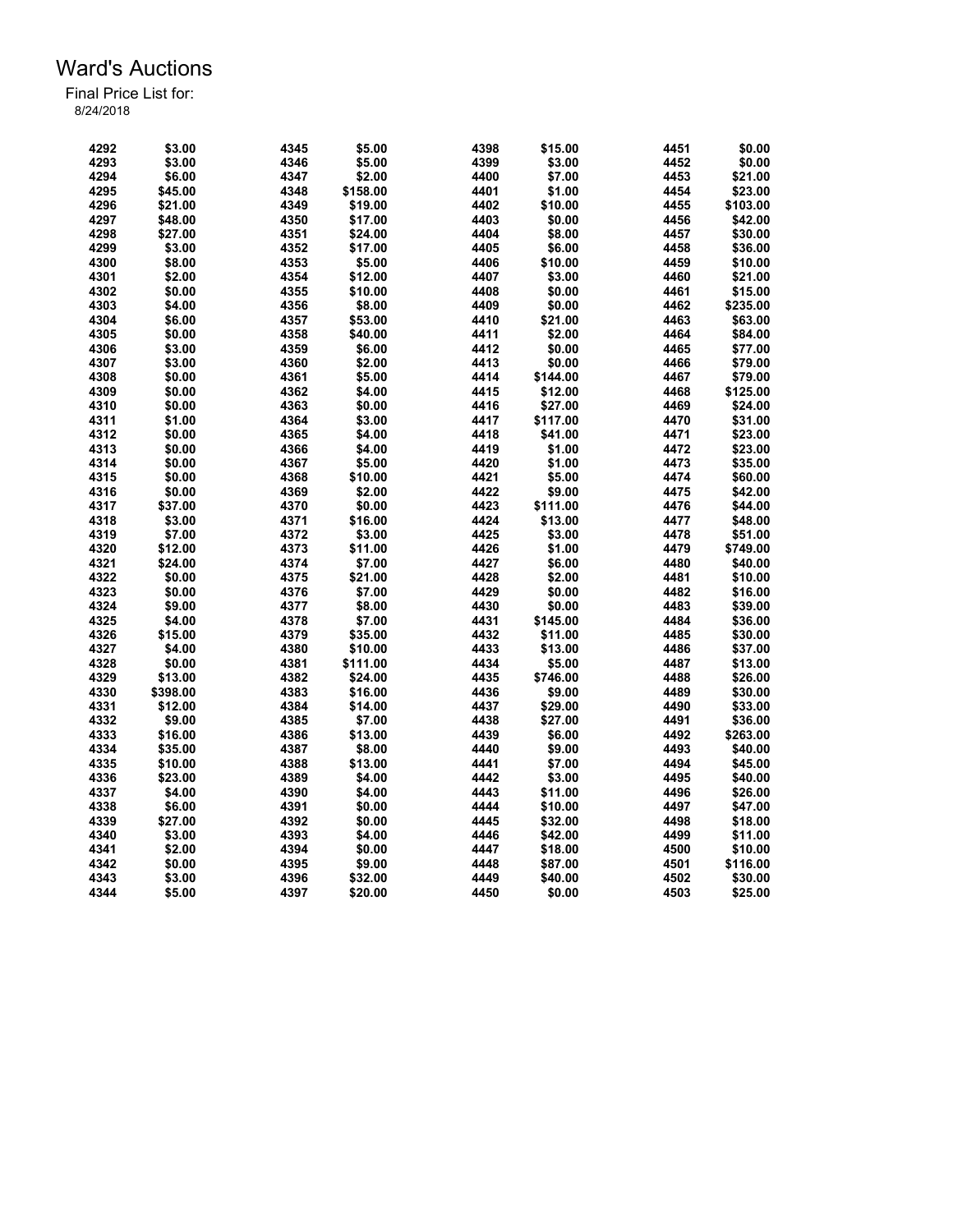| 4504 | \$30.00 | 4557 | \$56.00  | 4610 | \$105.00 | 4663 | \$16.00 |
|------|---------|------|----------|------|----------|------|---------|
| 4505 | \$26.00 | 4558 | \$10.00  | 4611 | \$46.00  | 4664 | \$12.00 |
| 4506 | \$31.00 | 4559 | \$20.00  | 4612 | \$81.00  | 4665 | \$19.00 |
| 4507 | \$28.00 | 4560 | \$38.00  | 4613 | \$22.00  | 4666 | \$19.00 |
| 4508 | \$20.00 | 4561 | \$23.00  | 4614 | \$0.00   | 4667 | \$24.00 |
| 4509 | \$0.00  | 4562 | \$65.00  | 4615 | \$10.00  | 4668 | \$17.00 |
| 4510 | \$17.00 | 4563 | \$42.00  | 4616 | \$0.00   | 4669 | \$0.00  |
| 4511 | \$19.00 | 4564 | \$28.00  | 4617 | \$15.00  | 4670 | \$0.00  |
| 4512 | \$10.00 | 4565 | \$16.00  | 4618 | \$0.00   | 4671 | \$0.00  |
| 4513 | \$20.00 | 4566 | \$10.00  | 4619 | \$38.00  | 4672 | \$20.00 |
| 4514 | \$26.00 | 4567 | \$15.00  | 4620 | \$16.00  | 4673 | \$30.00 |
|      |         |      |          |      |          |      |         |
| 4515 | \$37.00 | 4568 | \$27.00  | 4621 | \$37.00  | 4674 | \$10.00 |
| 4516 | \$20.00 | 4569 | \$30.00  | 4622 | \$36.00  | 4675 | \$15.00 |
| 4517 | \$26.00 | 4570 | \$20.00  | 4623 | \$17.00  | 4676 | \$0.00  |
| 4518 | \$15.00 | 4571 | \$15.00  | 4624 | \$0.00   | 4677 | \$20.00 |
| 4519 | \$29.00 | 4572 | \$10.00  | 4625 | \$0.00   | 4678 | \$15.00 |
| 4520 | \$23.00 | 4573 | \$22.00  | 4626 | \$89.00  | 4679 | \$10.00 |
| 4521 | \$40.00 | 4574 | \$46.00  | 4627 | \$9.00   | 4680 | \$21.00 |
| 4522 | \$37.00 | 4575 | \$0.00   | 4628 | \$21.00  | 4681 | \$19.00 |
| 4523 | \$27.00 | 4576 | \$0.00   | 4629 | \$0.00   | 4682 | \$13.00 |
| 4524 | \$32.00 | 4577 | \$40.00  | 4630 | \$14.00  | 4683 | \$20.00 |
| 4525 | \$23.00 | 4578 | \$0.00   | 4631 | \$0.00   | 4684 | \$0.00  |
| 4526 | \$15.00 | 4579 | \$62.00  | 4632 | \$10.00  | 4685 | \$11.00 |
| 4527 | \$18.00 | 4580 | \$40.00  | 4633 | \$10.00  | 4686 | \$0.00  |
| 4528 | \$47.00 | 4581 | \$20.00  | 4634 | \$15.00  | 4687 | \$0.00  |
| 4529 | \$31.00 | 4582 | \$75.00  | 4635 | \$20.00  | 4688 | \$20.00 |
| 4530 | \$15.00 | 4583 | \$40.00  | 4636 | \$0.00   | 4689 | \$0.00  |
| 4531 | \$32.00 | 4584 | \$28.00  | 4637 | \$51.00  | 4690 | \$12.00 |
| 4532 | \$11.00 | 4585 | \$23.00  | 4638 | \$53.00  | 4691 | \$0.00  |
| 4533 | \$25.00 | 4586 | \$15.00  | 4639 | \$15.00  | 4692 | \$0.00  |
| 4534 | \$20.00 | 4587 | \$80.00  | 4640 | \$0.00   | 4693 | \$0.00  |
| 4535 | \$15.00 | 4588 |          | 4641 | \$0.00   | 4694 | \$21.00 |
|      |         |      | \$158.00 |      |          |      |         |
| 4536 | \$35.00 | 4589 | \$42.00  | 4642 | \$60.00  | 4695 | \$15.00 |
| 4537 | \$17.00 | 4590 | \$15.00  | 4643 | \$22.00  | 4696 | \$14.00 |
| 4538 | \$0.00  | 4591 | \$66.00  | 4644 | \$21.00  | 4697 | \$21.00 |
| 4539 | \$17.00 | 4592 | \$71.00  | 4645 | \$0.00   | 4698 | \$21.00 |
| 4540 | \$25.00 | 4593 | \$20.00  | 4646 | \$0.00   | 4699 | \$15.00 |
| 4541 | \$0.00  | 4594 | \$55.00  | 4647 | \$12.00  | 4700 | \$37.00 |
| 4542 | \$0.00  | 4595 | \$69.00  | 4648 | \$15.00  | 4701 | \$20.00 |
| 4543 | \$0.00  | 4596 | \$11.00  | 4649 | \$15.00  | 4702 | \$0.00  |
| 4544 | \$18.00 | 4597 | \$21.00  | 4650 | \$17.00  | 4703 | \$15.00 |
| 4545 | \$35.00 | 4598 | \$0.00   | 4651 | \$10.00  | 4704 | \$14.00 |
| 4546 | \$23.00 | 4599 | \$28.00  | 4652 | \$0.00   | 4705 | \$20.00 |
| 4547 | \$40.00 | 4600 | \$0.00   | 4653 | \$50.00  | 4706 | \$10.00 |
| 4548 | \$17.00 | 4601 | \$15.00  | 4654 | \$149.00 | 4707 | \$0.00  |
| 4549 | \$0.00  | 4602 | \$16.00  | 4655 | \$16.00  | 4708 | \$40.00 |
| 4550 | \$17.00 | 4603 | \$63.00  | 4656 | \$10.00  | 4709 | \$15.00 |
| 4551 | \$15.00 | 4604 | \$49.00  | 4657 | \$0.00   | 4710 | \$0.00  |
| 4552 | \$0.00  | 4605 | \$31.00  | 4658 | \$0.00   | 4711 | \$10.00 |
| 4553 | \$21.00 | 4606 | \$0.00   | 4659 | \$0.00   | 4712 | \$0.00  |
| 4554 | \$15.00 | 4607 | \$27.00  | 4660 | \$20.00  | 4713 | \$0.00  |
| 4555 | \$15.00 | 4608 | \$20.00  | 4661 | \$90.00  | 4714 | \$10.00 |
|      |         |      |          |      |          |      |         |
| 4556 | \$41.00 | 4609 | \$41.00  | 4662 | \$11.00  | 4715 | \$0.00  |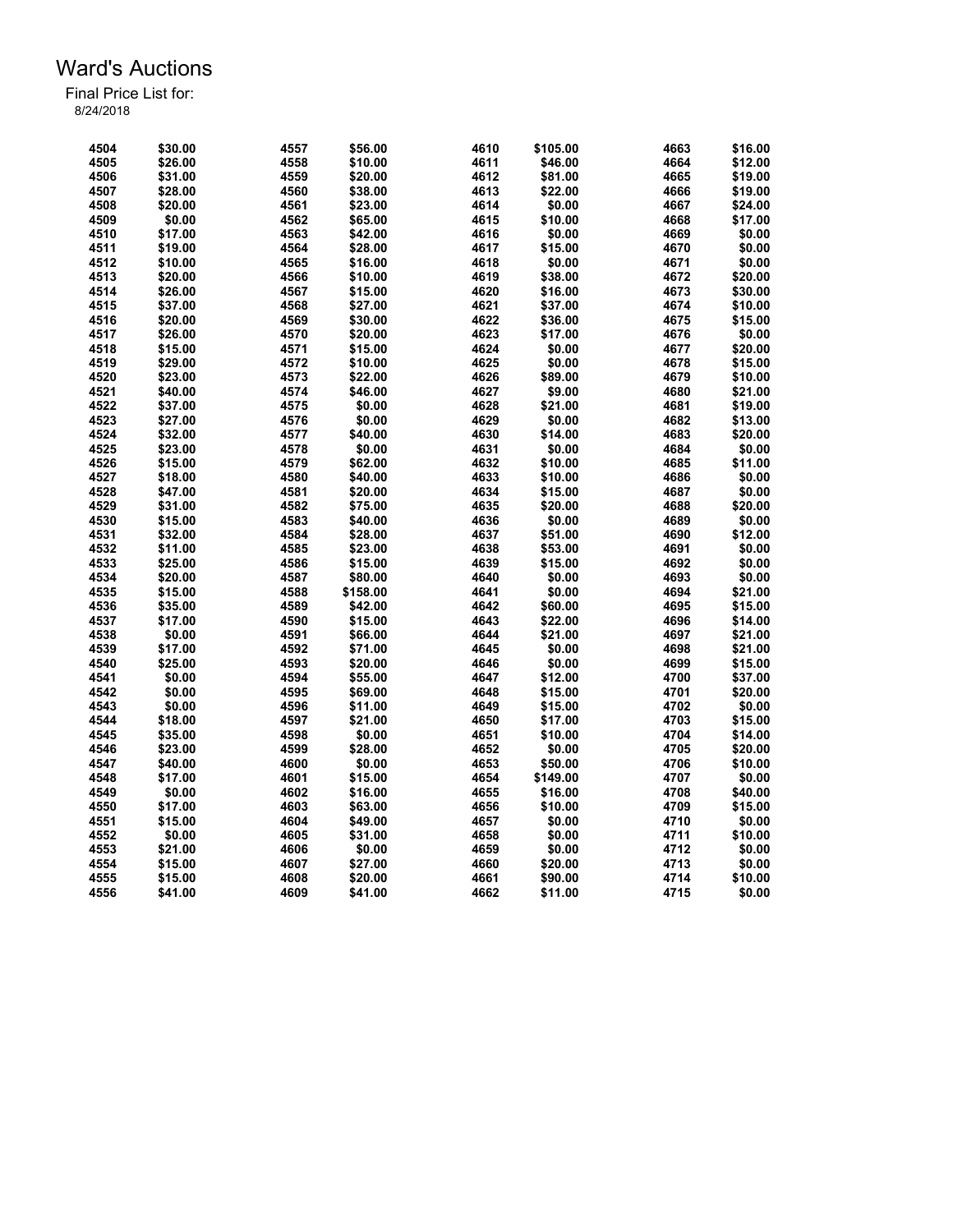| 4716 | \$15.00 | 4769 | \$16.00 | 4821 | \$5.00            | 4874 | \$21.00  |
|------|---------|------|---------|------|-------------------|------|----------|
| 4717 | \$30.00 | 4770 | \$16.00 | 4822 | \$7.00            | 4875 | \$18.00  |
| 4718 | \$0.00  | 4771 | \$0.00  | 4823 | \$17.00           | 4876 | \$21.00  |
| 4719 | \$30.00 | 4772 | \$38.00 | 4824 | \$33.00           | 4877 | \$15.00  |
| 4720 | \$13.00 | 4773 | \$16.00 | 4825 | \$6.00            | 4878 | \$25.00  |
| 4721 | \$0.00  | 4774 | \$10.00 | 4826 | \$11.00           | 4879 | \$0.00   |
| 4722 | \$20.00 | 4775 | \$15.00 | 4827 | \$14.00           | 4880 | \$13.00  |
| 4723 | \$0.00  | 4776 | \$11.00 | 4828 | \$20.00           | 4881 | \$10.00  |
| 4724 | \$10.00 | 4777 | \$0.00  | 4829 | \$39.00           | 4882 | \$15.00  |
| 4725 | \$20.00 | 4777 | \$23.00 | 4830 | \$40.00           | 4883 | \$10.00  |
| 4726 | \$17.00 | 4778 | \$33.00 | 4831 | \$26.00           | 4884 | \$24.00  |
| 4727 | \$20.00 | 4779 | \$21.00 | 4832 | \$45.00           | 4885 | \$0.00   |
| 4728 | \$30.00 | 4780 | \$49.00 | 4833 | \$24.00           | 4886 | \$16.00  |
| 4729 | \$15.00 | 4781 | \$35.00 | 4834 | \$27.00           | 4887 | \$15.00  |
| 4730 | \$16.00 | 4782 | \$27.00 | 4835 | \$32.00           | 4888 | \$12.00  |
| 4731 | \$12.00 | 4783 | \$0.00  | 4836 | \$90.00           | 4889 | \$17.00  |
| 4732 | \$10.00 | 4784 | \$0.00  | 4837 | \$10.00           | 4890 | \$54.00  |
| 4733 | \$19.00 | 4785 | \$0.00  | 4838 | \$18.00           | 4891 | \$19.00  |
| 4734 | \$41.00 |      |         | 4839 |                   | 4892 |          |
|      |         | 4786 | \$87.00 | 4840 | \$0.00<br>\$10.00 | 4893 | \$24.00  |
| 4735 | \$21.00 | 4787 | \$31.00 |      |                   |      | \$37.00  |
| 4736 | \$0.00  | 4788 | \$10.00 | 4841 | \$0.00            | 5010 | \$305.00 |
| 4737 | \$75.00 | 4789 | \$10.00 | 4842 | \$18.00           | 5011 | \$268.00 |
| 4738 | \$15.00 | 4790 | \$9.00  | 4843 | \$15.00           | 5012 | \$255.00 |
| 4739 | \$10.00 | 4791 | \$26.00 | 4844 | \$18.00           | 5013 | \$45.00  |
| 4740 | \$10.00 | 4792 | \$16.00 | 4845 | \$23.00           | 5014 | \$48.00  |
| 4741 | \$0.00  | 4793 | \$31.00 | 4846 | \$0.00            | 5015 | \$26.00  |
| 4742 | \$10.00 | 4794 | \$30.00 | 4847 | \$19.00           | 5016 | \$26.00  |
| 4743 | \$18.00 | 4795 | \$10.00 | 4848 | \$32.00           | 5017 | \$37.00  |
| 4744 | \$15.00 | 4796 | \$13.00 | 4849 | \$33.00           | 5018 | \$108.00 |
| 4745 | \$10.00 | 4797 | \$16.00 | 4850 | \$10.00           | 5019 | \$4.00   |
| 4746 | \$0.00  | 4798 | \$31.00 | 4851 | \$10.00           | 5020 | \$0.00   |
| 4747 | \$24.00 | 4799 | \$42.00 | 4852 | \$21.00           | 5021 | \$3.00   |
| 4748 | \$11.00 | 4800 | \$0.00  | 4853 | \$32.00           | 5022 | \$0.00   |
| 4749 | \$25.00 | 4801 | \$12.00 | 4854 | \$6.00            | 5023 | \$91.00  |
| 4750 | \$29.00 | 4802 | \$11.00 | 4855 | \$23.00           | 5024 | \$105.00 |
| 4751 | \$11.00 | 4803 | \$11.00 | 4856 | \$10.00           | 5025 | \$70.00  |
| 4752 | \$10.00 | 4804 | \$19.00 | 4857 | \$32.00           | 5026 | \$79.00  |
| 4753 | \$34.00 | 4805 | \$37.00 | 4858 | \$19.00           | 5027 | \$140.00 |
| 4754 | \$34.00 | 4806 | \$10.00 | 4859 | \$0.00            | 5028 | \$60.00  |
| 4755 | \$17.00 | 4807 | \$37.00 | 4860 | \$23.00           | 5029 | \$175.00 |
| 4756 | \$21.00 | 4808 | \$33.00 | 4861 | \$32.00           | 5030 | \$13.00  |
| 4757 | \$10.00 | 4809 | \$20.00 | 4862 | \$26.00           | 5031 | \$158.00 |
| 4758 | \$10.00 | 4810 | \$23.00 | 4863 | \$10.00           | 5032 | \$116.00 |
| 4759 | \$32.00 | 4811 | \$81.00 | 4864 | \$31.00           | 5033 | \$402.00 |
| 4760 | \$20.00 | 4812 | \$10.00 | 4865 | \$50.00           | 5034 | \$200.00 |
| 4761 | \$23.00 | 4813 | \$24.00 | 4866 | \$24.00           | 5035 | \$641.00 |
| 4762 | \$38.00 | 4814 | \$29.00 | 4867 | \$32.00           | 5036 | \$20.00  |
| 4763 | \$16.00 | 4815 | \$10.00 | 4868 | \$39.00           | 5037 | \$125.00 |
| 4764 | \$10.00 | 4816 | \$13.00 | 4869 | \$0.00            | 5038 | \$10.00  |
| 4765 | \$16.00 | 4817 | \$39.00 | 4870 | \$0.00            | 5039 | \$116.00 |
| 4766 | \$19.00 | 4818 | \$24.00 | 4871 | \$10.00           | 5040 | \$0.00   |
| 4767 | \$30.00 | 4819 | \$29.00 | 4872 | \$33.00           | 5041 | \$60.00  |
| 4768 | \$0.00  | 4820 | \$36.00 | 4873 | \$0.00            | 5042 | \$27.00  |
|      |         |      |         |      |                   |      |          |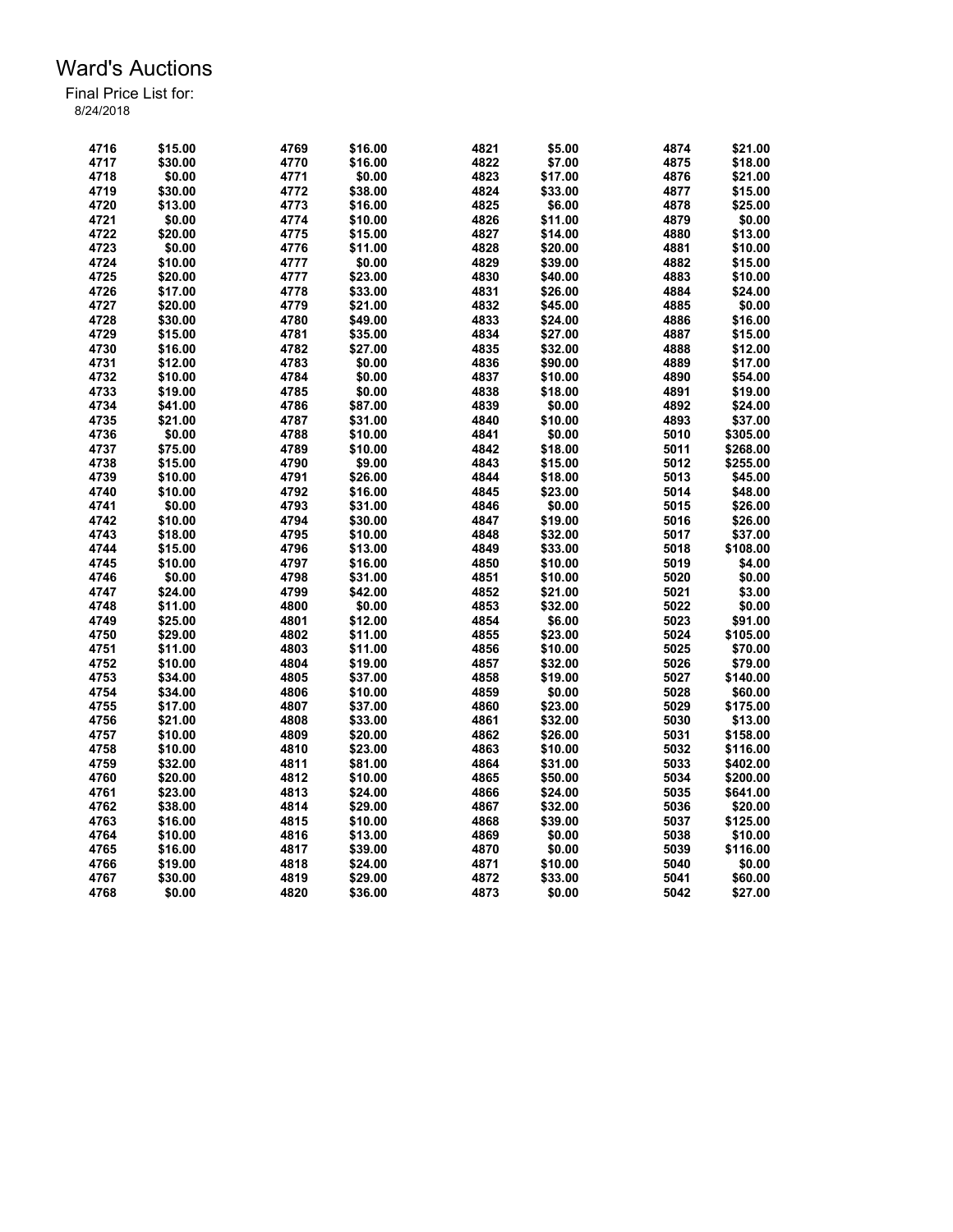| 5043 | \$0.00   | 5096 | \$7.00  | 5149         | \$8.00   | 5202 | \$13.00  |
|------|----------|------|---------|--------------|----------|------|----------|
| 5044 | \$0.00   | 5097 | \$4.00  | 5150         | \$3.00   | 5203 | \$10.00  |
| 5045 | \$0.00   | 5098 | \$11.00 | 5151         | \$0.00   | 5204 | \$0.00   |
| 5046 | \$13.00  | 5099 | \$8.00  | 5152         | \$3.00   | 5205 | \$58.00  |
| 5047 | \$16.00  | 5100 | \$10.00 | 5153         | \$0.00   | 5206 | \$6.00   |
| 5048 | \$11.00  | 5101 | \$12.00 | 5154         | \$3.00   | 5207 | \$4.00   |
| 5049 | \$11.00  | 5102 | \$3.00  | 5155         | \$0.00   | 5208 | \$0.00   |
| 5050 | \$15.00  | 5103 | \$3.00  | 5156         | \$3.00   | 5209 | \$27.00  |
| 5051 | \$5.00   | 5104 | \$0.00  | 5157         | \$0.00   | 5210 | \$25.00  |
| 5052 | \$16.00  | 5105 | \$0.00  | 5158         | \$4.00   | 5211 | \$1.00   |
| 5053 | \$11.00  | 5106 | \$3.00  | 5159         | \$3.00   | 5212 | \$5.00   |
| 5054 | \$10.00  | 5107 | \$9.00  | 5160         | \$3.00   | 5213 | \$60.00  |
| 5055 | \$26.00  | 5108 | \$11.00 | 5161         | \$0.00   | 5214 | \$24.00  |
| 5056 | \$50.00  | 5109 | \$16.00 | 5162         | \$16.00  | 5215 | \$24.00  |
| 5057 | \$16.00  | 5110 | \$9.00  | 5163         | \$16.00  | 5216 | \$29.00  |
| 5058 | \$15.00  | 5111 | \$46.00 | 5164         | \$9.00   | 5217 | \$0.00   |
| 5059 | \$8.00   | 5112 | \$26.00 | 5165         | \$11.00  | 5218 | \$5.00   |
| 5060 | \$5.00   | 5113 | \$5.00  | 5166         | \$7.00   | 5219 | \$5.00   |
| 5061 | \$5.00   | 5114 | \$42.00 |              | \$3.00   | 5220 | \$16.00  |
|      |          | 5115 | \$20.00 | 5167<br>5168 | \$1.00   | 5221 | \$0.00   |
| 5062 | \$11.00  |      |         |              |          |      |          |
| 5063 | \$10.00  | 5116 | \$1.00  | 5169         | \$3.00   | 5222 | \$8.00   |
| 5064 | \$12.00  | 5117 | \$25.00 | 5170         | \$8.00   | 5223 | \$0.00   |
| 5065 | \$21.00  | 5118 | \$24.00 | 5171         | \$24.00  | 5224 | \$35.00  |
| 5066 | \$21.00  | 5119 | \$24.00 | 5172         | \$4.00   | 5225 | \$24.00  |
| 5067 | \$10.00  | 5120 | \$32.00 | 5173         | \$5.00   | 5226 | \$0.00   |
| 5068 | \$18.00  | 5121 | \$21.00 | 5174         | \$1.00   | 5227 | \$16.00  |
| 5069 | \$9.00   | 5122 | \$7.00  | 5175         | \$1.00   | 5228 | \$6.00   |
| 5070 | \$3.00   | 5123 | \$13.00 | 5176         | \$8.00   | 5229 | \$5.00   |
| 5071 | \$6.00   | 5124 | \$24.00 | 5177         | \$315.00 | 5230 | \$8.00   |
| 5072 | \$98.00  | 5125 | \$2.00  | 5178         | \$5.00   | 5231 | \$0.00   |
| 5073 | \$12.00  | 5126 | \$10.00 | 5179         | \$16.00  | 5232 | \$4.00   |
| 5074 | \$5.00   | 5127 | \$32.00 | 5180         | \$1.00   | 5233 | \$8.00   |
| 5075 | \$16.00  | 5128 | \$9.00  | 5181         | \$3.00   | 5234 | \$4.00   |
| 5076 | \$6.00   | 5129 | \$4.00  | 5182         | \$0.00   | 5235 | \$5.00   |
| 5077 | \$42.00  | 5130 | \$28.00 | 5183         | \$0.00   | 5236 | \$1.00   |
| 5078 | \$8.00   | 5131 | \$91.00 | 5184         | \$25.00  | 5237 | \$0.00   |
| 5079 | \$111.00 | 5132 | \$10.00 | 5185         | \$20.00  | 5238 | \$11.00  |
| 5080 | \$17.00  | 5133 | \$28.00 | 5186         | \$13.00  | 5239 | \$3.00   |
| 5081 | \$26.00  | 5134 | \$15.00 | 5187         | \$15.00  | 5240 | \$5.00   |
| 5082 | \$21.00  | 5135 | \$5.00  | 5188         | \$0.00   | 5241 | \$1.00   |
| 5083 | \$21.00  | 5136 | \$12.00 | 5189         | \$1.00   | 5242 | \$8.00   |
| 5084 | \$4.00   | 5137 | \$19.00 | 5190         | \$0.00   | 5243 | \$8.00   |
| 5085 | \$5.00   | 5138 | \$12.00 | 5191         | \$0.00   | 5244 | \$6.00   |
| 5086 | \$6.00   | 5139 | \$16.00 | 5192         | \$0.00   | 5245 | \$57.00  |
| 5087 | \$10.00  | 5140 | \$4.00  | 5193         | \$3.00   | 5246 | \$5.00   |
| 5088 | \$4.00   | 5141 | \$5.00  | 5194         | \$0.00   | 5247 | \$4.00   |
| 5089 | \$7.00   | 5142 | \$10.00 | 5195         | \$13.00  | 5248 | \$8.00   |
| 5090 | \$22.00  | 5143 | \$14.00 | 5196         | \$0.00   | 5249 | \$2.00   |
| 5091 | \$4.00   | 5144 | \$11.00 | 5197         | \$0.00   | 5250 | \$2.00   |
| 5092 | \$4.00   | 5145 | \$3.00  | 5198         | \$0.00   | 5251 | \$32.00  |
| 5093 | \$6.00   | 5146 | \$21.00 | 5199         | \$0.00   | 5252 | \$2.00   |
| 5094 | \$8.00   | 5147 | \$24.00 | 5200         | \$0.00   | 5253 | \$315.00 |
| 5095 | \$4.00   | 5148 | \$8.00  | 5201         | \$0.00   | 5254 | \$7.00   |
|      |          |      |         |              |          |      |          |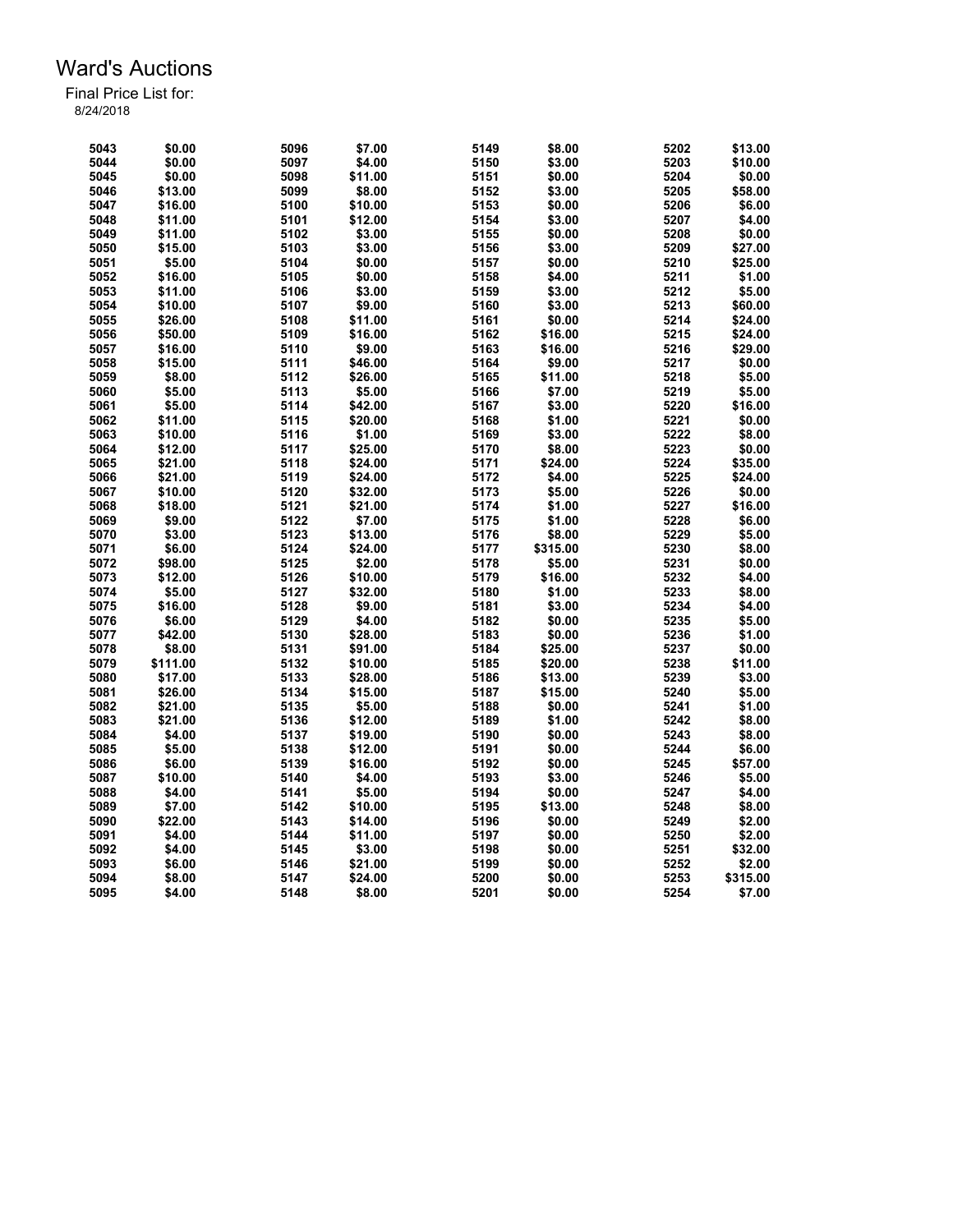| 5255 | \$12.00  | 5308 | \$0.00   | 5361 | \$1.00  | 5414 | \$17.00 |
|------|----------|------|----------|------|---------|------|---------|
| 5256 | \$13.00  | 5309 | \$0.00   | 5362 | \$7.00  | 5415 | \$63.00 |
| 5257 | \$5.00   | 5310 | \$0.00   | 5363 | \$63.00 | 5416 | \$3.00  |
| 5258 | \$6.00   | 5311 | \$65.00  | 5364 | \$10.00 | 5417 | \$6.00  |
| 5259 | \$20.00  | 5312 | \$0.00   | 5365 | \$9.00  | 5418 | \$4.00  |
| 5260 | \$12.00  | 5313 | \$1.00   | 5366 | \$9.00  | 5419 | \$3.00  |
| 5261 | \$9.00   | 5314 | \$1.00   | 5367 | \$12.00 | 5420 | \$11.00 |
| 5262 | \$17.00  | 5315 | \$0.00   | 5368 | \$9.00  | 5421 | \$1.00  |
| 5263 | \$6.00   | 5316 | \$7.00   | 5369 | \$30.00 | 5422 | \$3.00  |
| 5264 | \$6.00   | 5317 | \$1.00   | 5370 | \$29.00 | 5423 | \$0.00  |
| 5265 | \$3.00   | 5318 | \$2.00   | 5371 | \$11.00 | 5424 | \$3.00  |
| 5266 | \$13.00  | 5319 | \$2.00   | 5372 | \$6.00  | 5425 | \$3.00  |
| 5267 | \$6.00   | 5320 | \$0.00   | 5373 | \$10.00 | 5426 | \$3.00  |
| 5268 | \$6.00   | 5321 | \$13.00  | 5374 | \$8.00  | 5427 | \$12.00 |
| 5269 | \$6.00   | 5322 | \$1.00   | 5375 | \$6.00  | 5428 | \$18.00 |
| 5270 | \$2.00   | 5323 | \$4.00   | 5376 | \$58.00 | 5429 | \$15.00 |
| 5271 | \$1.00   | 5324 | \$2.00   | 5377 | \$6.00  | 5430 | \$12.00 |
| 5272 | \$4.00   | 5325 | \$4.00   | 5378 | \$4.00  | 5431 | \$10.00 |
| 5273 | \$6.00   | 5326 | \$2.00   | 5379 | \$2.00  | 5432 | \$3.00  |
| 5274 | \$45.00  | 5327 | \$9.00   | 5380 | \$4.00  | 5433 | \$3.00  |
| 5275 | \$24.00  | 5328 | \$4.00   | 5381 | \$7.00  | 5434 | \$13.00 |
|      | \$2.00   | 5329 |          | 5382 | \$8.00  | 5435 | \$13.00 |
| 5276 |          |      | \$9.00   |      |         |      |         |
| 5277 | \$5.00   | 5330 | \$13.00  | 5383 | \$27.00 | 5436 | \$25.00 |
| 5278 | \$3.00   | 5331 | \$6.00   | 5384 | \$17.00 | 5437 | \$13.00 |
| 5279 | \$1.00   | 5332 | \$5.00   | 5385 | \$11.00 | 5438 | \$19.00 |
| 5280 | \$1.00   | 5333 | \$4.00   | 5386 | \$74.00 | 5439 | \$3.00  |
| 5281 | \$7.00   | 5334 | \$15.00  | 5387 | \$7.00  | 5440 | \$17.00 |
| 5282 | \$1.00   | 5335 | \$2.00   | 5388 | \$4.00  | 5441 | \$24.00 |
| 5283 | \$4.00   | 5336 | \$10.00  | 5389 | \$8.00  | 5442 | \$18.00 |
| 5284 | \$3.00   | 5337 | \$6.00   | 5390 | \$34.00 | 5443 | \$71.00 |
| 5285 | \$2.00   | 5338 | \$7.00   | 5391 | \$27.00 | 5444 | \$17.00 |
| 5286 | \$3.00   | 5339 | \$4.00   | 5392 | \$3.00  | 5445 | \$5.00  |
| 5287 | \$2.00   | 5340 | \$13.00  | 5393 | \$5.00  | 5446 | \$15.00 |
| 5288 | \$1.00   | 5341 | \$10.00  | 5394 | \$3.00  | 5447 | \$27.00 |
| 5289 | \$8.00   | 5342 | \$28.00  | 5395 | \$5.00  | 5448 | \$6.00  |
| 5290 | \$0.00   | 5343 | \$25.00  | 5396 | \$5.00  | 5449 | \$0.00  |
| 5291 | \$0.00   | 5344 | \$2.00   | 5397 | \$16.00 | 5450 | \$32.00 |
| 5292 | \$6.00   | 5345 | \$8.00   | 5398 | \$28.00 | 5451 | \$63.00 |
| 5293 | \$27.00  | 5346 | \$2.00   | 5399 | \$5.00  | 5452 | \$34.00 |
| 5294 | \$2.00   | 5347 | \$2.00   | 5400 | \$21.00 | 5453 | \$15.00 |
| 5295 | \$1.00   | 5348 | \$2.00   | 5401 | \$16.00 | 5454 | \$3.00  |
| 5296 | \$113.00 | 5349 | \$13.00  | 5402 | \$4.00  | 5455 | \$9.00  |
| 5297 | \$11.00  | 5350 | \$0.00   | 5403 | \$32.00 | 5456 | \$1.00  |
| 5298 | \$21.00  | 5351 | \$16.00  | 5404 | \$3.00  | 5457 | \$1.00  |
| 5299 | \$9.00   | 5352 | \$3.00   | 5405 | \$11.00 | 5458 | \$2.00  |
| 5300 | \$5.00   | 5353 | \$352.00 | 5406 | \$6.00  | 5459 | \$0.00  |
| 5301 | \$2.00   | 5354 | \$17.00  | 5407 | \$5.00  | 5460 | \$17.00 |
| 5302 | \$2.00   | 5355 | \$2.00   | 5408 | \$50.00 | 5461 | \$15.00 |
| 5303 | \$5.00   | 5356 | \$0.00   | 5409 | \$4.00  | 5462 | \$33.00 |
| 5304 | \$3.00   | 5357 | \$16.00  | 5410 | \$33.00 | 5463 | \$7.00  |
| 5305 | \$9.00   | 5358 | \$2.00   | 5411 | \$9.00  | 5464 | \$15.00 |
| 5306 | \$1.00   | 5359 | \$2.00   | 5412 | \$4.00  | 5465 | \$6.00  |
| 5307 | \$1.00   | 5360 | \$44.00  | 5413 | \$21.00 | 5466 | \$4.00  |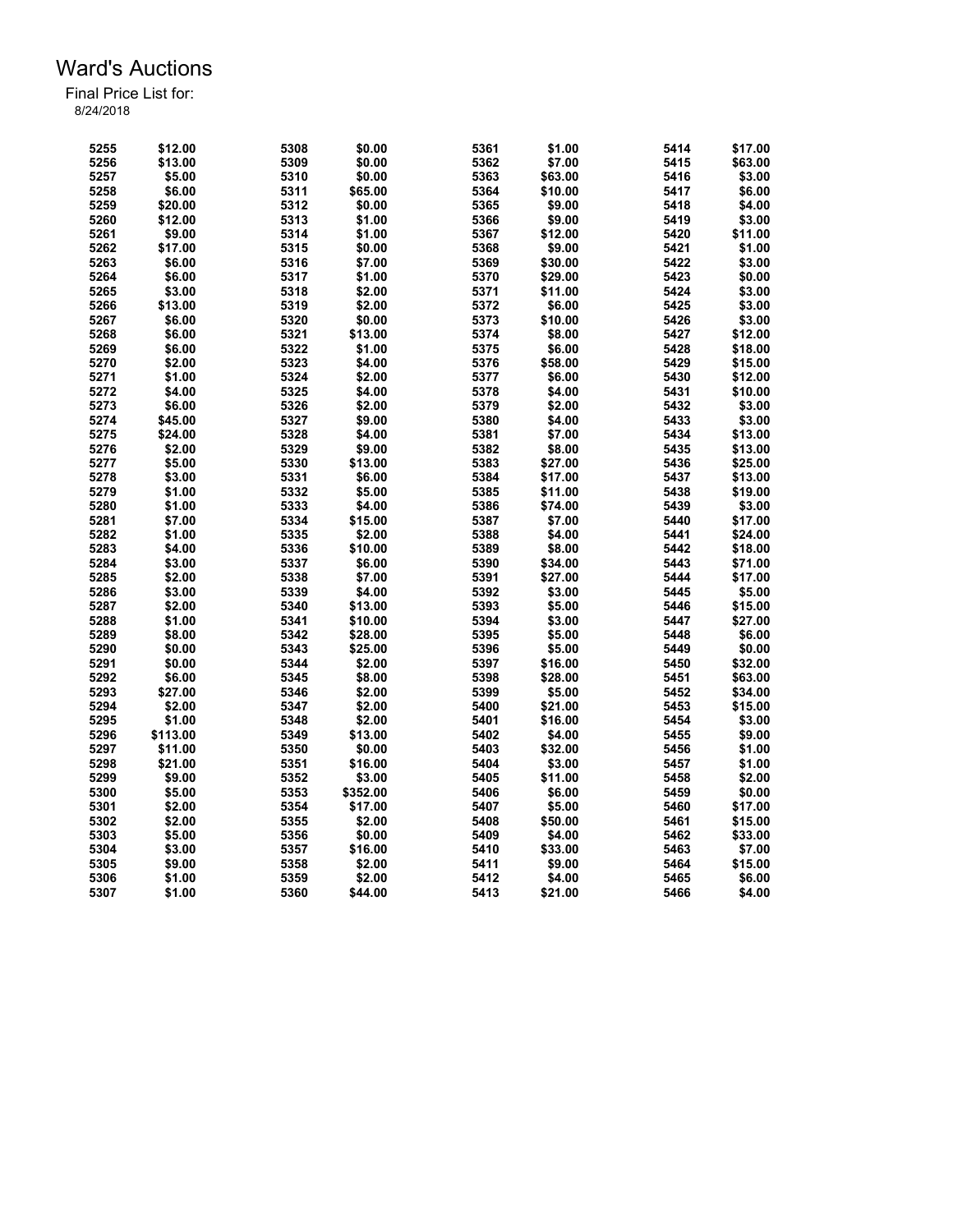| 5467 | \$10.00    | 6019 | \$101.00   | 6072 | \$177.00 | 6125 | \$69.00  |
|------|------------|------|------------|------|----------|------|----------|
| 5468 | \$4.00     | 6020 | \$150.00   | 6073 | \$210.00 | 6126 | \$34.00  |
| 5469 | \$6.00     | 6021 | \$285.00   | 6074 | \$48.00  | 6127 | \$42.00  |
| 5470 | \$12.00    | 6022 | \$70.00    | 6075 | \$0.00   | 6128 | \$21.00  |
| 5471 | \$1.00     | 6023 | \$1,129.00 | 6076 | \$100.00 | 6129 | \$247.00 |
| 5472 | \$7.00     | 6024 | \$315.00   | 6077 | \$30.00  | 6130 | \$32.00  |
| 5473 | \$12.00    | 6025 | \$583.00   | 6078 | \$0.00   | 6131 | \$468.00 |
| 5474 | \$3.00     | 6026 | \$237.00   | 6079 | \$30.00  | 6132 | \$53.00  |
| 5475 | \$16.00    | 6027 | \$158.00   | 6080 | \$126.00 | 6133 | \$79.00  |
| 5476 | \$7.00     | 6028 | \$369.00   | 6081 | \$0.00   | 6134 | \$0.00   |
| 5477 | \$8.00     | 6029 | \$100.00   | 6082 | \$63.00  | 6135 | \$368.00 |
| 5478 | \$7.00     | 6030 | \$343.00   | 6083 | \$20.00  | 6136 | \$200.00 |
| 5479 | \$48.00    | 6031 | \$714.00   | 6084 | \$37.00  | 6137 | \$342.00 |
| 5480 | \$289.00   | 6032 | \$420.00   | 6085 | \$30.00  | 6138 | \$100.00 |
| 5481 | \$17.00    | 6033 | \$100.00   | 6086 | \$90.00  | 6139 | \$177.00 |
| 5482 | \$7.00     | 6034 | \$150.00   | 6087 | \$150.00 | 6140 | \$82.00  |
| 5483 | \$3.00     | 6035 | \$221.00   | 6088 | \$78.00  | 6141 | \$325.00 |
| 5484 | \$5.00     | 6036 | \$243.00   | 6089 | \$70.00  | 6142 | \$405.00 |
| 5485 | \$0.00     | 6037 | \$210.00   | 6090 | \$63.00  | 6143 | \$59.00  |
| 5486 | \$31.00    | 6038 | \$447.00   | 6091 | \$27.00  | 6144 | \$79.00  |
| 5487 | \$126.00   | 6039 | \$653.00   | 6092 | \$31.00  | 6145 | \$50.00  |
| 5488 | \$0.00     | 6040 | \$625.00   | 6093 | \$34.00  | 6146 | \$163.00 |
| 5489 | \$32.00    | 6041 | \$74.00    | 6094 | \$95.00  | 6147 | \$20.00  |
| 5490 | \$11.00    | 6042 | \$125.00   | 6095 | \$128.00 | 6148 | \$662.00 |
| 5491 | \$0.00     | 6043 | \$161.00   | 6096 | \$58.00  | 6149 | \$198.00 |
| 5492 | \$3.00     | 6044 | \$387.00   | 6097 | \$95.00  |      |          |
|      |            |      |            |      |          | 6150 | \$90.00  |
| 5493 | \$16.00    | 6045 | \$231.00   | 6098 | \$473.00 | 6151 | \$100.00 |
| 5494 | \$1.00     | 6046 | \$252.00   | 6099 | \$160.00 | 6152 | \$63.00  |
| 5495 | \$52.00    | 6047 | \$184.00   | 6100 | \$221.00 | 6153 | \$107.00 |
| 5496 | \$37.00    | 6048 | \$84.00    | 6101 | \$578.00 | 6154 | \$78.00  |
| 5497 | \$1.00     | 6049 | \$147.00   | 6102 | \$101.00 | 6155 | \$91.00  |
| 5498 | \$186.00   | 6050 | \$27.00    | 6103 | \$210.00 | 6156 | \$37.00  |
| 5499 | \$21.00    | 6051 | \$132.00   | 6104 | \$126.00 | 6157 | \$32.00  |
| 5500 | \$263.00   | 6052 | \$60.00    | 6105 | \$105.00 | 6158 | \$44.00  |
| 6000 | \$146.00   | 6053 | \$100.00   | 6106 | \$273.00 | 6159 | \$342.00 |
| 6001 | \$594.00   | 6054 | \$176.00   | 6107 | \$112.00 | 6160 | \$356.00 |
| 6002 | \$464.00   | 6055 | \$0.00     | 6108 | \$100.00 | 6161 | \$10.00  |
| 6003 | \$657.00   | 6056 | \$50.00    | 6109 | \$101.00 | 6162 | \$23.00  |
| 6004 | \$158.00   | 6057 | \$804.00   | 6110 | \$163.00 | 6163 | \$141.00 |
| 6005 | \$646.00   | 6058 | \$87.00    | 6111 | \$607.00 | 6164 | \$104.00 |
| 6006 | \$588.00   | 6059 | \$100.00   | 6112 | \$86.00  | 6165 | \$30.00  |
| 6007 | \$945.00   | 6060 | \$116.00   | 6113 | \$77.00  | 6166 | \$0.00   |
| 6008 | \$473.00   | 6061 | \$1,108.00 | 6114 | \$126.00 | 6167 | \$23.00  |
| 6009 | \$394.00   | 6062 | \$229.00   | 6115 | \$168.00 | 6168 | \$20.00  |
| 6010 | \$1,080.00 | 6063 | \$46.00    | 6116 | \$163.00 | 6169 | \$7.00   |
| 6011 | \$793.00   | 6064 | \$184.00   | 6117 | \$79.00  | 6170 | \$70.00  |
| 6012 | \$100.00   | 6065 | \$128.00   | 6118 | \$160.00 | 6171 | \$168.00 |
| 6013 | \$220.00   | 6066 | \$30.00    | 6119 | \$83.00  | 6172 | \$132.00 |
| 6014 | \$1,131.00 | 6067 | \$42.00    | 6120 | \$95.00  | 6173 | \$37.00  |
| 6015 | \$237.00   | 6068 | \$42.00    | 6121 | \$74.00  | 6174 | \$25.00  |
| 6016 | \$210.00   | 6069 | \$24.00    | 6122 | \$105.00 | 6175 | \$0.00   |
| 6017 | \$111.00   | 6070 | \$237.00   | 6123 | \$126.00 | 6176 | \$0.00   |
| 6018 | \$79.00    | 6071 | \$158.00   | 6124 | \$132.00 | 6177 | \$70.00  |
|      |            |      |            |      |          |      |          |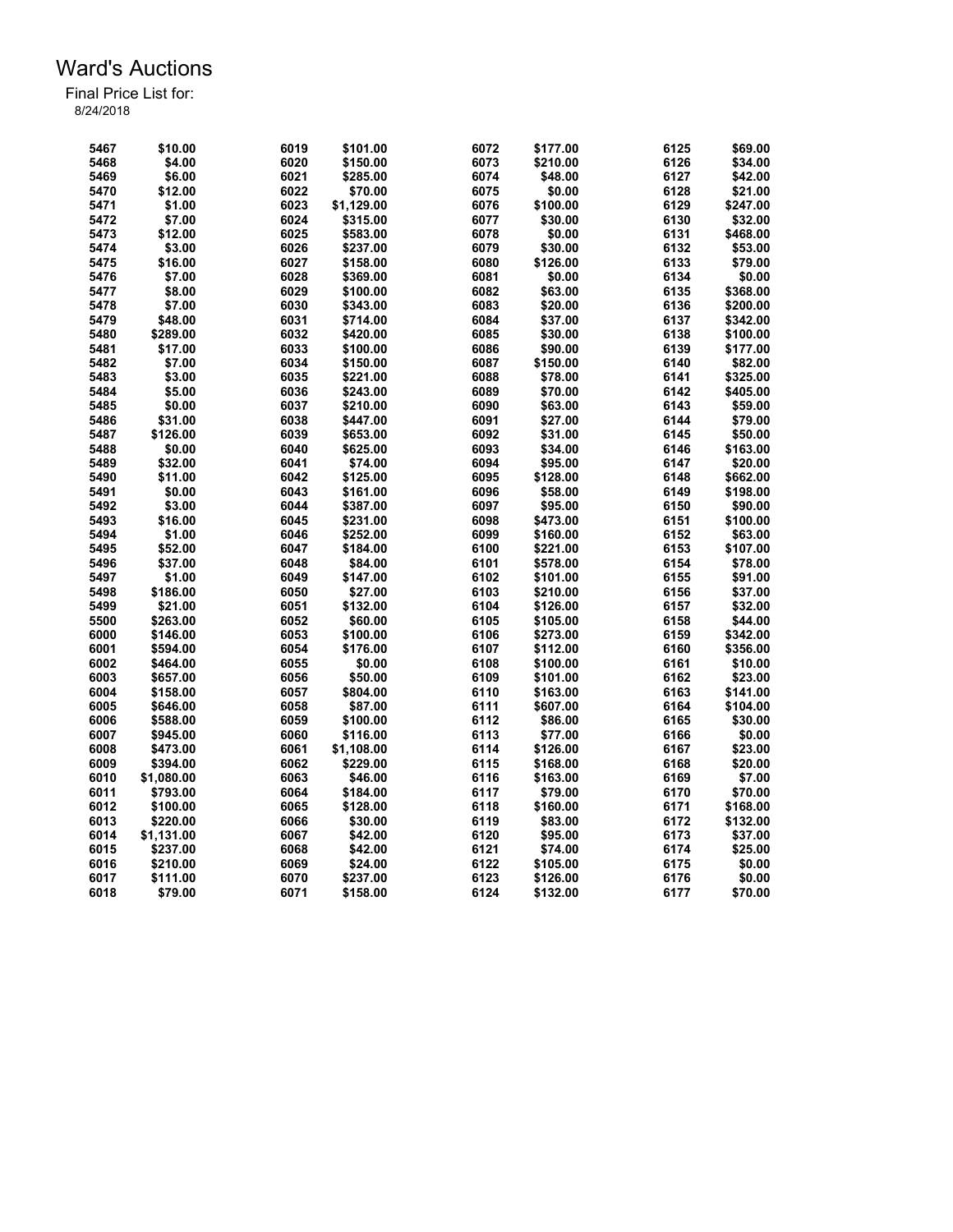| 6178 | \$158.00 | 6231 | \$34.00  | 7013 | \$10.00  | 7066 | \$25.00  |
|------|----------|------|----------|------|----------|------|----------|
| 6179 | \$55.00  | 6232 | \$30.00  | 7014 | \$109.00 | 7067 | \$0.00   |
| 6180 | \$77.00  | 6233 | \$30.00  | 7015 | \$29.00  | 7068 | \$50.00  |
| 6181 | \$84.00  | 6234 | \$116.00 | 7016 | \$29.00  | 7069 | \$100.00 |
| 6182 | \$48.00  | 6235 | \$0.00   | 7017 | \$0.00   | 7070 | \$100.00 |
| 6183 | \$49.00  | 6236 | \$55.00  | 7018 | \$23.00  | 7071 | \$40.00  |
| 6184 | \$105.00 | 6237 | \$0.00   | 7019 | \$0.00   | 7072 | \$11.00  |
| 6185 | \$158.00 | 6238 | \$13.00  | 7020 | \$23.00  | 7073 | \$79.00  |
| 6186 | \$38.00  | 6239 | \$4.00   | 7021 | \$21.00  | 7074 | \$63.00  |
| 6187 | \$17.00  | 6240 | \$100.00 | 7022 | \$21.00  | 7075 | \$63.00  |
| 6188 | \$79.00  | 6241 | \$55.00  | 7023 | \$125.00 | 7076 | \$5.00   |
| 6189 | \$105.00 | 6242 | \$79.00  | 7024 | \$42.00  | 7077 | \$5.00   |
| 6190 | \$175.00 | 6243 | \$80.00  | 7025 | \$32.00  | 7078 | \$16.00  |
| 6191 | \$184.00 | 6244 | \$116.00 | 7026 | \$53.00  | 7079 | \$16.00  |
| 6192 | \$245.00 | 6245 | \$118.00 | 7027 | \$79.00  | 7080 | \$4.00   |
| 6193 | \$0.00   | 6246 | \$130.00 | 7028 | \$63.00  | 7081 | \$25.00  |
| 6194 | \$126.00 | 6247 | \$30.00  | 7029 | \$21.00  | 7082 | \$6.00   |
| 6195 | \$3.00   | 6248 | \$71.00  | 7030 | \$42.00  | 7083 | \$6.00   |
| 6196 | \$8.00   | 6249 | \$34.00  | 7031 | \$42.00  | 7084 | \$0.00   |
| 6197 | \$16.00  | 6250 | \$58.00  | 7032 | \$0.00   | 7085 | \$0.00   |
| 6198 | \$12.00  | 6251 | \$11.00  | 7033 | \$10.00  | 7086 | \$21.00  |
| 6199 | \$128.00 | 6252 | \$70.00  | 7034 | \$0.00   | 7087 | \$5.00   |
| 6200 | \$18.00  | 6253 | \$51.00  | 7035 | \$0.00   | 7088 | \$46.00  |
| 6201 |          | 6254 |          | 7036 | \$10.00  | 7089 |          |
|      | \$158.00 |      | \$79.00  |      |          | 7090 | \$15.00  |
| 6202 | \$0.00   | 6255 | \$32.00  | 7037 | \$10.00  |      | \$10.00  |
| 6203 | \$35.00  | 6256 | \$25.00  | 7038 | \$10.00  | 7091 | \$10.00  |
| 6204 | \$10.00  | 6257 | \$24.00  | 7039 | \$0.00   | 7092 | \$0.00   |
| 6205 | \$7.00   | 6258 | \$84.00  | 7040 | \$10.00  | 7093 | \$18.00  |
| 6206 | \$60.00  | 6259 | \$11.00  | 7041 | \$10.00  | 7094 | \$23.00  |
| 6207 | \$20.00  | 6260 | \$27.00  | 7042 | \$11.00  | 7095 | \$20.00  |
| 6208 | \$60.00  | 6261 | \$27.00  | 7043 | \$10.00  | 7096 | \$26.00  |
| 6209 | \$2.00   | 6262 | \$5.00   | 7044 | \$31.00  | 7097 | \$54.00  |
| 6210 | \$11.00  | 6263 | \$10.00  | 7045 | \$33.00  | 7098 | \$0.00   |
| 6211 | \$21.00  | 6264 | \$6.00   | 7046 | \$42.00  | 7099 | \$4.00   |
| 6212 | \$0.00   | 6265 | \$19.00  | 7047 | \$3.00   | 7100 | \$3.00   |
| 6213 | \$11.00  | 6266 | \$24.00  | 7048 | \$16.00  | 7101 | \$83.00  |
| 6214 | \$10.00  | 6267 | \$11.00  | 7049 | \$79.00  | 7102 | \$58.00  |
| 6215 | \$0.00   | 6268 | \$32.00  | 7050 | \$23.00  | 7103 | \$23.00  |
| 6216 | \$50.00  | 6269 | \$5.00   | 7051 | \$42.00  | 7104 | \$20.00  |
| 6217 | \$53.00  | 6270 | \$8.00   | 7052 | \$53.00  | 7105 | \$0.00   |
| 6218 | \$0.00   | 6271 | \$15.00  | 7053 | \$16.00  | 7106 | \$11.00  |
| 6219 | \$0.00   | 6272 | \$10.00  | 7054 | \$10.00  | 7107 | \$49.00  |
| 6220 | \$200.00 | 6273 | \$8.00   | 7055 | \$174.00 | 7108 | \$30.00  |
| 6221 | \$275.00 | 6274 | \$25.00  | 7056 | \$11.00  | 7109 | \$75.00  |
| 6222 | \$46.00  | 6275 | \$42.00  | 7057 | \$29.00  | 7110 | \$20.00  |
| 6223 | \$168.00 | 6276 | \$18.00  | 7058 | \$50.00  | 7111 | \$4.00   |
| 6224 | \$250.00 | 6277 | \$0.00   | 7059 | \$20.00  | 7112 | \$5.00   |
| 6225 | \$52.00  | 7007 | \$50.00  | 7060 | \$10.00  | 7113 | \$4.00   |
| 6226 | \$42.00  | 7008 | \$0.00   | 7061 | \$13.00  | 7114 | \$6.00   |
| 6227 | \$37.00  | 7009 | \$16.00  | 7062 | \$184.00 | 7115 | \$34.00  |
| 6228 | \$51.00  | 7010 | \$0.00   | 7063 | \$375.00 | 7116 | \$13.00  |
| 6229 | \$93.00  | 7011 | \$19.00  | 7064 | \$150.00 | 7117 | \$0.00   |
| 6230 | \$52.00  | 7012 | \$35.00  | 7065 | \$7.00   | 7118 | \$50.00  |
|      |          |      |          |      |          |      |          |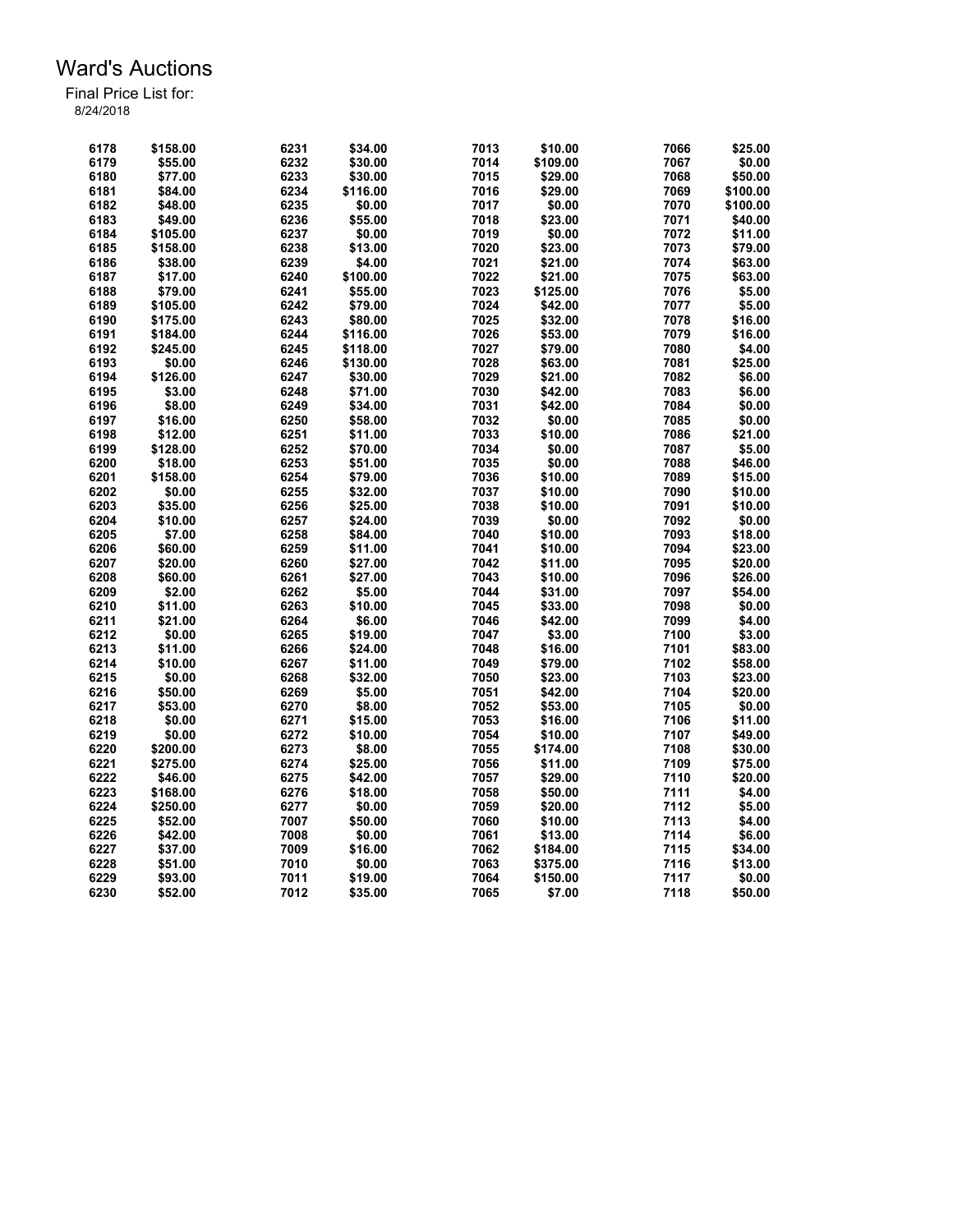| 7119 | \$32.00  | 7172 | \$31.00          | 7225 | \$6.00  | 7278 | \$0.00   |
|------|----------|------|------------------|------|---------|------|----------|
| 7120 | \$5.00   | 7173 | \$3.00           | 7226 | \$17.00 | 7279 | \$21.00  |
| 7121 | \$11.00  | 7174 | \$24.00          | 7227 | \$21.00 | 7280 | \$0.00   |
| 7122 | \$17.00  | 7175 | \$0.00           | 7228 | \$3.00  | 7281 | \$4.00   |
| 7123 | \$53.00  | 7176 | \$0.00           | 7229 | \$23.00 | 7282 | \$10.00  |
| 7124 | \$0.00   | 7177 | \$10.00          | 7230 | \$25.00 | 7283 | \$10.00  |
| 7125 | \$0.00   | 7178 | \$4.00           | 7231 | \$4.00  | 7284 | \$4.00   |
| 7126 | \$4.00   | 7179 | \$11.00          | 7232 | \$4.00  | 7285 | \$8.00   |
| 7127 | \$132.00 | 7180 | \$10.00          | 7233 | \$4.00  | 7286 | \$0.00   |
| 7128 | \$0.00   | 7181 | \$11.00          | 7234 | \$4.00  | 7287 | \$0.00   |
| 7129 | \$40.00  | 7182 | \$20.00          | 7235 | \$21.00 | 7288 | \$0.00   |
| 7130 | \$6.00   | 7183 | \$25.00          | 7236 | \$4.00  | 7289 | \$21.00  |
| 7131 | \$10.00  | 7184 | \$10.00          | 7237 | \$3.00  | 7290 | \$158.00 |
| 7132 | \$3.00   | 7185 | \$29.00          | 7238 | \$11.00 | 7291 | \$3.00   |
| 7133 | \$11.00  | 7186 | \$30.00          | 7239 | \$9.00  | 7292 | \$50.00  |
| 7134 | \$12.00  | 7187 | \$0.00           | 7240 | \$4.00  | 7293 | \$51.00  |
| 7135 | \$0.00   | 7188 | \$27.00          | 7241 | \$17.00 | 7294 | \$3.00   |
| 7136 | \$0.00   | 7189 | \$0.00           | 7242 | \$49.00 | 7295 | \$25.00  |
| 7137 | \$4.00   | 7190 | \$5.00           | 7243 | \$0.00  | 7296 | \$10.00  |
|      | \$3.00   | 7191 | \$60.00          | 7244 | \$30.00 | 7297 |          |
| 7138 |          | 7192 |                  |      |         | 7298 | \$55.00  |
| 7139 | \$0.00   | 7193 | \$0.00<br>\$0.00 | 7245 | \$10.00 | 7299 | \$48.00  |
| 7140 | \$4.00   |      |                  | 7246 | \$0.00  |      | \$3.00   |
| 7141 | \$0.00   | 7194 | \$0.00           | 7247 | \$5.00  | 7300 | \$3.00   |
| 7142 | \$21.00  | 7195 | \$5.00           | 7248 | \$0.00  | 7301 | \$3.00   |
| 7143 | \$11.00  | 7196 | \$50.00          | 7249 | \$0.00  | 7302 | \$21.00  |
| 7144 | \$6.00   | 7197 | \$50.00          | 7250 | \$0.00  | 7303 | \$0.00   |
| 7145 | \$3.00   | 7198 | \$6.00           | 7251 | \$27.00 | 7304 | \$0.00   |
| 7146 | \$0.00   | 7199 | \$6.00           | 7252 | \$33.00 | 7305 | \$0.00   |
| 7147 | \$149.00 | 7200 | \$0.00           | 7253 | \$27.00 | 7306 | \$0.00   |
| 7148 | \$7.00   | 7201 | \$0.00           | 7254 | \$44.00 | 7307 | \$3.00   |
| 7149 | \$0.00   | 7202 | \$0.00           | 7255 | \$2.00  | 7308 | \$0.00   |
| 7150 | \$5.00   | 7203 | \$27.00          | 7256 | \$5.00  | 7309 | \$5.00   |
| 7151 | \$0.00   | 7204 | \$7.00           | 7257 | \$0.00  | 7310 | \$3.00   |
| 7152 | \$3.00   | 7205 | \$10.00          | 7258 | \$5.00  | 7311 | \$3.00   |
| 7153 | \$34.00  | 7206 | \$11.00          | 7259 | \$5.00  | 7312 | \$20.00  |
| 7154 | \$75.00  | 7207 | \$5.00           | 7260 | \$5.00  | 7313 | \$58.00  |
| 7155 | \$16.00  | 7208 | \$6.00           | 7261 | \$3.00  | 7314 | \$5.00   |
| 7156 | \$4.00   | 7209 | \$17.00          | 7262 | \$13.00 | 7315 | \$0.00   |
| 7157 | \$0.00   | 7210 | \$5.00           | 7263 | \$4.00  | 7316 | \$3.00   |
| 7158 | \$0.00   | 7211 | \$8.00           | 7264 | \$0.00  | 7317 | \$0.00   |
| 7159 | \$4.00   | 7212 | \$7.00           | 7265 | \$5.00  | 7318 | \$0.00   |
| 7160 | \$50.00  | 7213 | \$4.00           | 7266 | \$13.00 | 7319 | \$20.00  |
| 7161 | \$1.00   | 7214 | \$10.00          | 7267 | \$0.00  | 7320 | \$28.00  |
| 7162 | \$11.00  | 7215 | \$10.00          | 7268 | \$0.00  | 7321 | \$15.00  |
| 7163 | \$10.00  | 7216 | \$10.00          | 7269 | \$10.00 | 7322 | \$72.00  |
| 7164 | \$10.00  | 7217 | \$10.00          | 7270 | \$19.00 | 7323 | \$0.00   |
| 7165 | \$3.00   | 7218 | \$4.00           | 7271 | \$5.00  | 7324 | \$11.00  |
| 7166 | \$40.00  | 7219 | \$3.00           | 7272 | \$2.00  | 7325 | \$3.00   |
| 7167 | \$21.00  | 7220 | \$2.00           | 7273 | \$4.00  | 7326 | \$0.00   |
| 7168 | \$53.00  | 7221 | \$27.00          | 7274 | \$6.00  | 7327 | \$0.00   |
| 7169 | \$104.00 | 7222 | \$7.00           | 7275 | \$8.00  | 7328 | \$0.00   |
| 7170 | \$145.00 | 7223 | \$8.00           | 7276 | \$2.00  | 7329 | \$0.00   |
| 7171 | \$0.00   | 7224 | \$6.00           | 7277 | \$0.00  | 7330 | \$0.00   |
|      |          |      |                  |      |         |      |          |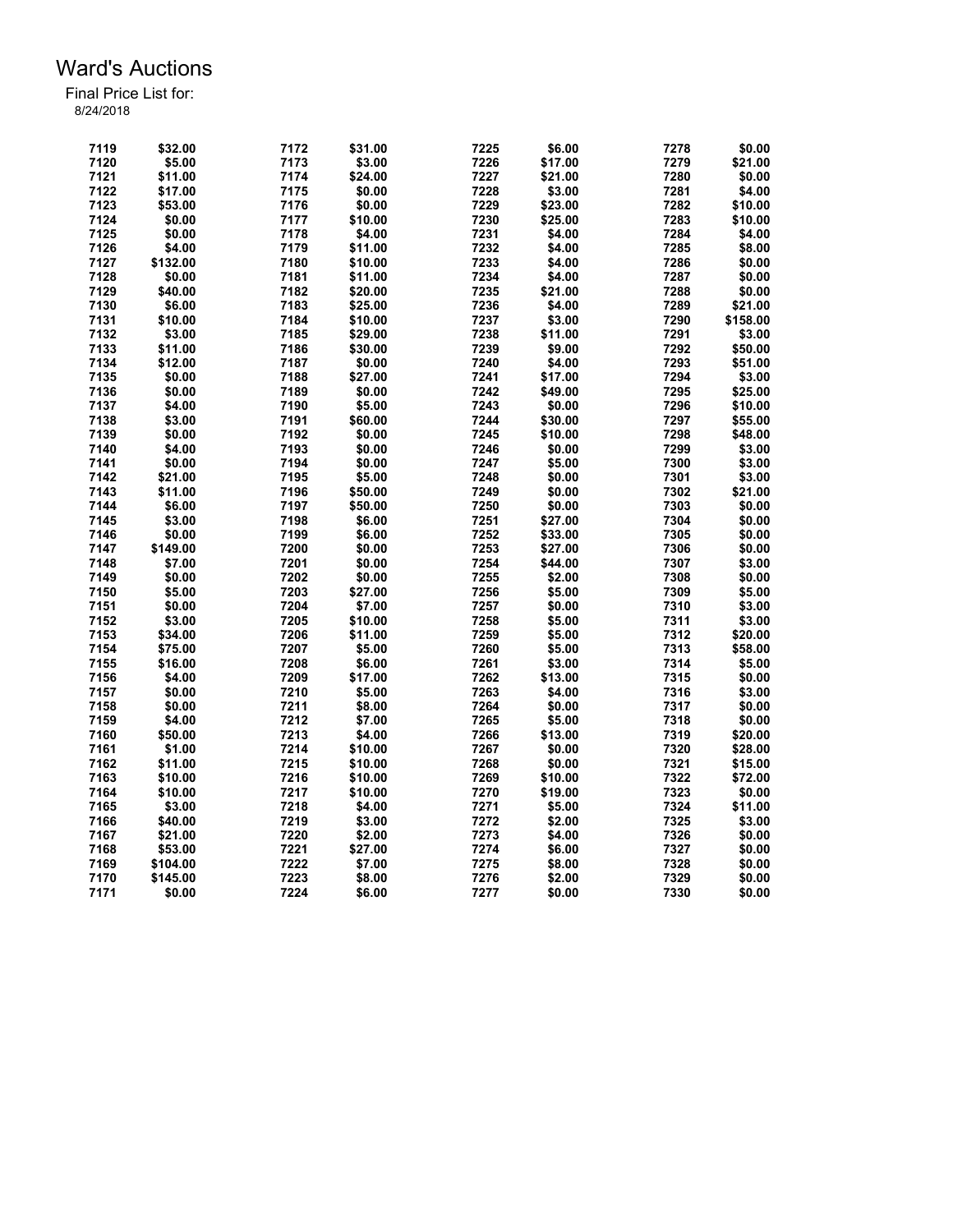| 7331 | \$3.00  | 7384 | \$2.00  | 7437 | \$1.00  | 7490 | \$3.00   |
|------|---------|------|---------|------|---------|------|----------|
| 7332 | \$4.00  | 7385 | \$21.00 | 7438 | \$0.00  | 7491 | \$0.00   |
| 7333 | \$8.00  | 7386 | \$0.00  | 7439 | \$6.00  | 7492 | \$5.00   |
| 7334 | \$0.00  | 7387 | \$12.00 | 7440 | \$6.00  | 7493 | \$42.00  |
| 7335 | \$0.00  | 7388 | \$10.00 | 7441 | \$1.00  | 7494 | \$0.00   |
| 7336 | \$0.00  | 7389 | \$10.00 | 7442 | \$0.00  | 7495 | \$18.00  |
| 7337 | \$4.00  | 7390 | \$10.00 | 7443 | \$5.00  | 7496 | \$6.00   |
| 7338 | \$3.00  | 7391 | \$10.00 | 7444 | \$23.00 | 7497 | \$7.00   |
| 7339 | \$0.00  | 7392 | \$12.00 | 7445 | \$4.00  | 7498 | \$14.00  |
| 7340 | \$3.00  | 7393 | \$3.00  | 7446 | \$3.00  | 7499 | \$2.00   |
| 7341 | \$10.00 | 7394 | \$3.00  | 7447 | \$4.00  | 7500 | \$4.00   |
| 7342 | \$0.00  | 7395 | \$0.00  | 7448 | \$50.00 | 7501 | \$19.00  |
| 7343 | \$3.00  | 7396 | \$25.00 | 7449 | \$4.00  | 7502 | \$10.00  |
| 7344 | \$0.00  | 7397 | \$5.00  | 7450 | \$15.00 | 7503 | \$5.00   |
| 7345 | \$3.00  | 7398 | \$2.00  | 7451 | \$8.00  | 7504 | \$10.00  |
| 7346 | \$2.00  | 7399 | \$3.00  | 7452 | \$5.00  | 7505 | \$0.00   |
| 7347 | \$0.00  | 7400 | \$25.00 | 7453 | \$4.00  | 7506 | \$21.00  |
| 7348 | \$0.00  | 7401 | \$88.00 | 7454 | \$23.00 | 7507 | \$21.00  |
|      |         |      |         |      |         |      |          |
| 7349 | \$11.00 | 7402 | \$41.00 | 7455 | \$5.00  | 7508 | \$16.00  |
| 7350 | \$3.00  | 7403 | \$42.00 | 7456 | \$15.00 | 7509 | \$25.00  |
| 7351 | \$3.00  | 7404 | \$50.00 | 7457 | \$4.00  | 7510 | \$13.00  |
| 7352 | \$18.00 | 7405 | \$5.00  | 7458 | \$5.00  | 7511 | \$13.00  |
| 7353 | \$0.00  | 7406 | \$9.00  | 7459 | \$16.00 | 7512 | \$10.00  |
| 7354 | \$0.00  | 7407 | \$6.00  | 7460 | \$6.00  | 7513 | \$10.00  |
| 7355 | \$0.00  | 7408 | \$5.00  | 7461 | \$13.00 | 7514 | \$40.00  |
| 7356 | \$5.00  | 7409 | \$10.00 | 7462 | \$25.00 | 7515 | \$7.00   |
| 7357 | \$4.00  | 7410 | \$45.00 | 7463 | \$4.00  | 7516 | \$16.00  |
| 7358 | \$8.00  | 7411 | \$3.00  | 7464 | \$0.00  | 7517 | \$15.00  |
| 7359 | \$0.00  | 7412 | \$10.00 | 7465 | \$0.00  | 7518 | \$28.00  |
| 7360 | \$2.00  | 7413 | \$13.00 | 7466 | \$20.00 | 7519 | \$63.00  |
| 7361 | \$0.00  | 7414 | \$0.00  | 7467 | \$0.00  | 7520 | \$9.00   |
| 7362 | \$0.00  | 7415 | \$4.00  | 7468 | \$10.00 | 7521 | \$7.00   |
| 7363 | \$0.00  | 7416 | \$18.00 | 7469 | \$9.00  | 7522 | \$5.00   |
| 7364 | \$5.00  | 7417 | \$16.00 | 7470 | \$0.00  | 7523 | \$9.00   |
| 7365 | \$29.00 | 7418 | \$25.00 | 7471 | \$4.00  | 7524 | \$5.00   |
| 7366 | \$0.00  | 7419 | \$44.00 | 7472 | \$0.00  | 7525 | \$0.00   |
| 7367 | \$25.00 | 7420 | \$28.00 | 7473 | \$5.00  | 7526 | \$19.00  |
| 7368 | \$5.00  | 7421 | \$15.00 | 7474 | \$20.00 | 7527 | \$32.00  |
| 7369 | \$37.00 | 7422 | \$33.00 | 7475 | \$29.00 | 7528 | \$10.00  |
| 7370 | \$18.00 | 7423 | \$12.00 | 7476 | \$0.00  | 7529 | \$10.00  |
| 7371 | \$5.00  | 7424 | \$15.00 | 7477 | \$19.00 | 7530 | \$7.00   |
| 7372 | \$17.00 | 7425 | \$7.00  | 7478 | \$16.00 | 7531 | \$27.00  |
| 7373 | \$75.00 | 7426 | \$3.00  | 7479 | \$3.00  | 7532 | \$0.00   |
| 7374 | \$7.00  | 7427 | \$0.00  | 7480 | \$2.00  | 7533 | \$1.00   |
| 7375 | \$25.00 | 7428 | \$4.00  | 7481 | \$0.00  | 7534 | \$21.00  |
| 7376 | \$3.00  | 7429 | \$15.00 | 7482 | \$4.00  | 7535 | \$1.00   |
| 7377 | \$23.00 | 7430 | \$52.00 | 7483 | \$35.00 | 7536 | \$14.00  |
| 7378 | \$0.00  | 7431 | \$32.00 | 7484 | \$27.00 | 7537 | \$111.00 |
| 7379 | \$27.00 | 7432 | \$32.00 | 7485 | \$27.00 | 7538 | \$10.00  |
| 7380 | \$25.00 | 7433 | \$19.00 | 7486 | \$6.00  | 7539 | \$19.00  |
| 7381 | \$15.00 | 7434 | \$0.00  | 7487 | \$3.00  | 7540 | \$19.00  |
| 7382 | \$2.00  | 7435 | \$0.00  | 7488 | \$32.00 | 7541 | \$1.00   |
| 7383 | \$0.00  | 7436 | \$16.00 | 7489 | \$0.00  | 7542 | \$0.00   |
|      |         |      |         |      |         |      |          |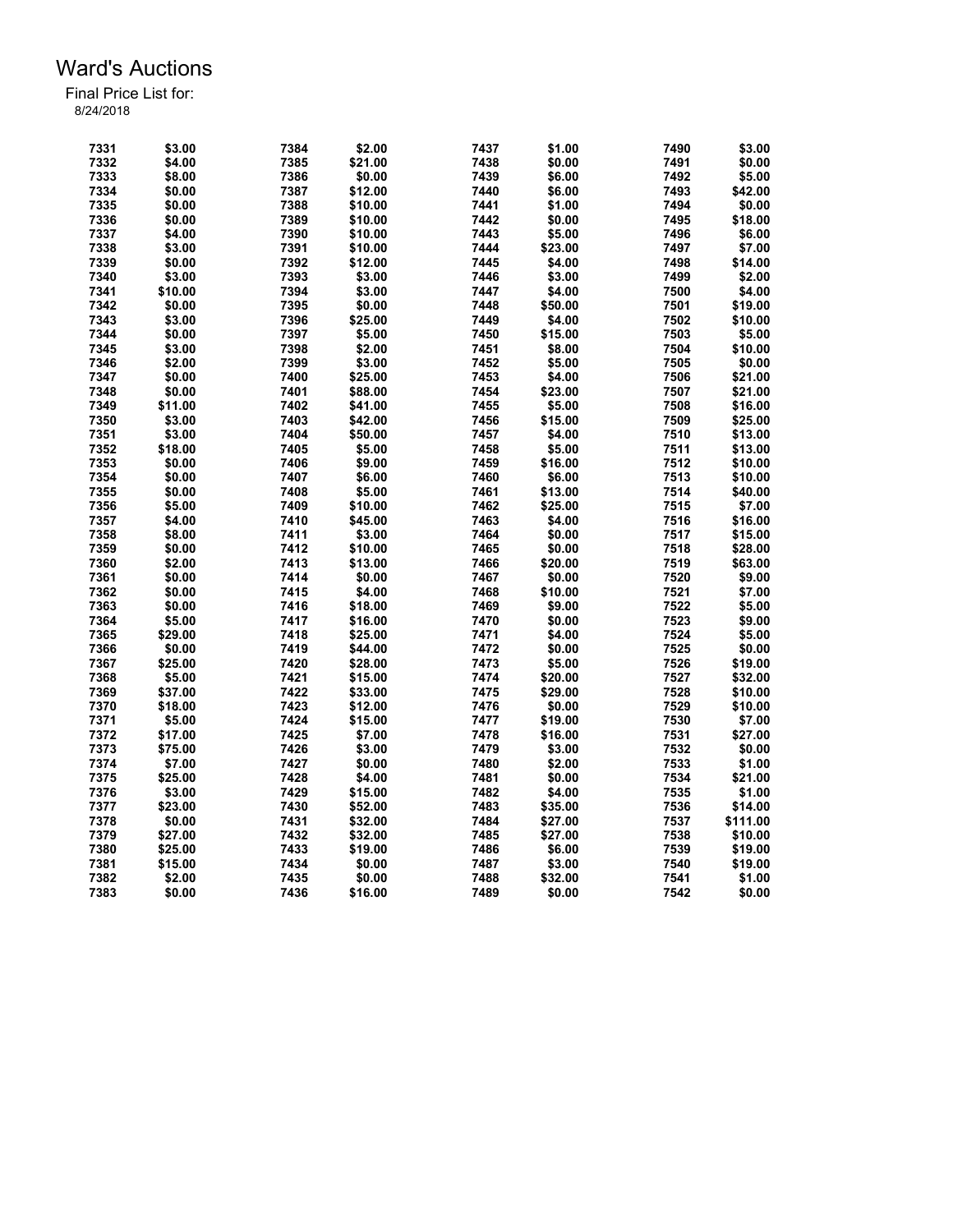| 7543 | \$0.00     | 8013 | \$357.00   | 8066 | \$250.00   | 8119 | \$1,225.00 |
|------|------------|------|------------|------|------------|------|------------|
| 7544 | \$0.00     | 8014 | \$2,625.00 | 8067 | \$1,142.00 | 8120 | \$240.00   |
| 7545 | \$0.00     | 8015 | \$1,533.00 | 8068 | \$100.00   | 8121 | \$132.00   |
| 7546 | \$0.00     | 8016 | \$3,749.00 | 8069 | \$11.00    | 8122 | \$130.00   |
| 7547 | \$0.00     | 8017 | \$476.00   | 8070 | \$30.00    | 8123 | \$132.00   |
| 7548 | \$0.00     | 8018 | \$5,844.00 | 8071 | \$294.00   | 8124 | \$80.00    |
| 7549 | \$0.00     | 8019 | \$315.00   | 8072 | \$120.00   | 8125 | \$17.00    |
| 7550 | \$20.00    | 8020 | \$1,151.00 | 8073 | \$182.00   | 8126 | \$53.00    |
| 7551 | \$144.00   | 8021 | \$273.00   | 8074 | \$79.00    | 8127 | \$126.00   |
| 7552 | \$4.00     | 8022 | \$516.00   | 8075 | \$32.00    | 8128 | \$412.00   |
| 7553 | \$17.00    | 8023 | \$420.00   | 8076 | \$34.00    | 8129 | \$21.00    |
| 7554 | \$31.00    | 8024 | \$188.00   | 8077 | \$27.00    | 8130 | \$0.00     |
| 7555 | \$39.00    | 8025 | \$285.00   | 8078 | \$17.00    | 8131 | \$53.00    |
| 7556 | \$17.00    | 8026 | \$24.00    | 8079 | \$5.00     | 8132 | \$285.00   |
| 7557 | \$21.00    | 8027 | \$233.00   | 8080 | \$21.00    | 8133 | \$15.00    |
| 7558 | \$19.00    | 8028 | \$117.00   | 8081 | \$37.00    | 8134 | \$14.00    |
| 7559 | \$16.00    | 8029 | \$75.00    | 8082 | \$166.00   | 8135 | \$39.00    |
| 7560 | \$17.00    | 8030 | \$105.00   | 8083 | \$237.00   | 8136 | \$263.00   |
| 7561 | \$16.00    | 8031 | \$0.00     | 8084 | \$1.00     | 8137 | \$132.00   |
| 7562 | \$0.00     | 8032 | \$57.00    | 8085 | \$53.00    | 8138 | \$500.00   |
| 7563 | \$5.00     | 8033 | \$25.00    | 8086 | \$16.00    | 8139 | \$473.00   |
| 7564 | \$1.00     | 8034 | \$21.00    | 8087 | \$3,360.00 | 8140 | \$210.00   |
| 7565 | \$1.00     | 8035 | \$81.00    | 8088 | \$368.00   | 8141 | \$502.00   |
| 7566 | \$1.00     | 8036 | \$5.00     | 8089 | \$1,575.00 | 8142 | \$188.00   |
| 7567 | \$1.00     | 8037 | \$33.00    | 8090 | \$1,500.00 | 8143 | \$292.00   |
| 7568 | \$17.00    | 8038 | \$6.00     | 8091 | \$800.00   | 8144 | \$35.00    |
| 7569 | \$3.00     | 8039 | \$5.00     | 8092 | \$531.00   | 8145 | \$476.00   |
| 7570 | \$13.00    | 8040 | \$100.00   | 8093 | \$2,835.00 | 8146 | \$0.00     |
| 7571 | \$0.00     | 8041 | \$20.00    | 8094 | \$1,890.00 | 8147 | \$82.00    |
| 7572 | \$1.00     | 8042 | \$4,300.00 | 8095 | \$1,523.00 | 8148 | \$75.00    |
| 7573 | \$21.00    | 8043 | \$1,680.00 | 8096 | \$289.00   | 8149 | \$20.00    |
| 7574 | \$0.00     | 8044 | \$2,953.00 | 8097 | \$825.00   | 8150 | \$10.00    |
| 7575 | \$21.00    | 8045 | \$952.00   | 8098 | \$952.00   | 8151 | \$23.00    |
| 7576 | \$12.00    | 8046 | \$1,071.00 | 8099 | \$524.00   | 8152 | \$31.00    |
| 7577 | \$27.00    | 8047 | \$6,510.00 | 8100 | \$1,238.00 | 8153 | \$37.00    |
| 7578 | \$13.00    | 8048 | \$4,631.00 | 8101 | \$1,428.00 | 8154 | \$32.00    |
| 7579 | \$17.00    | 8049 | \$5,300.00 | 8102 | \$1,142.00 | 8155 | \$40.00    |
| 7580 | \$27.00    | 8050 | \$957.00   | 8103 | \$2,415.00 | 8156 | \$25.00    |
| 7581 | \$16.00    | 8051 | \$326.00   | 8104 | \$666.00   | 8157 | \$48.00    |
| 7582 | \$17.00    | 8052 | \$596.00   | 8105 | \$700.00   | 8158 | \$50.00    |
| 7583 | \$13.00    | 8053 | \$857.00   | 8106 | \$79.00    | 8159 | \$25.00    |
| 7584 | \$0.00     | 8054 | \$420.00   | 8107 | \$42.00    | 8160 | \$50.00    |
| 7585 | \$1.00     | 8055 | \$3,255.00 | 8108 | \$252.00   | 8161 | \$53.00    |
| 7586 | \$2.00     | 8056 | \$2,400.00 | 8109 | \$163.00   | 8162 | \$77.00    |
| 7587 | \$5.00     | 8057 | \$600.00   | 8110 | \$279.00   | 8163 | \$0.00     |
| 7588 | \$13.00    | 8058 | \$25.00    | 8111 | \$213.00   | 8164 | \$0.00     |
| 7589 | \$5.00     | 8059 | \$50.00    | 8112 | \$2,048.00 | 8165 | \$464.00   |
| 7590 | \$5.00     | 8060 | \$105.00   | 8113 | \$476.00   | 8166 | \$407.00   |
| 7591 | \$3.00     | 8061 | \$121.00   | 8114 | \$502.00   | 8167 | \$100.00   |
| 8009 | \$642.00   | 8062 | \$500.00   | 8115 | \$315.00   | 8168 | \$448.00   |
| 8010 | \$5,300.00 | 8063 | \$1,142.00 | 8116 | \$1,397.00 | 8169 | \$186.00   |
| 8011 | \$2,730.00 | 8064 | \$150.00   | 8117 | \$465.00   | 8170 | \$0.00     |
| 8012 | \$3,114.00 | 8065 | \$125.00   | 8118 | \$132.00   | 8171 | \$0.00     |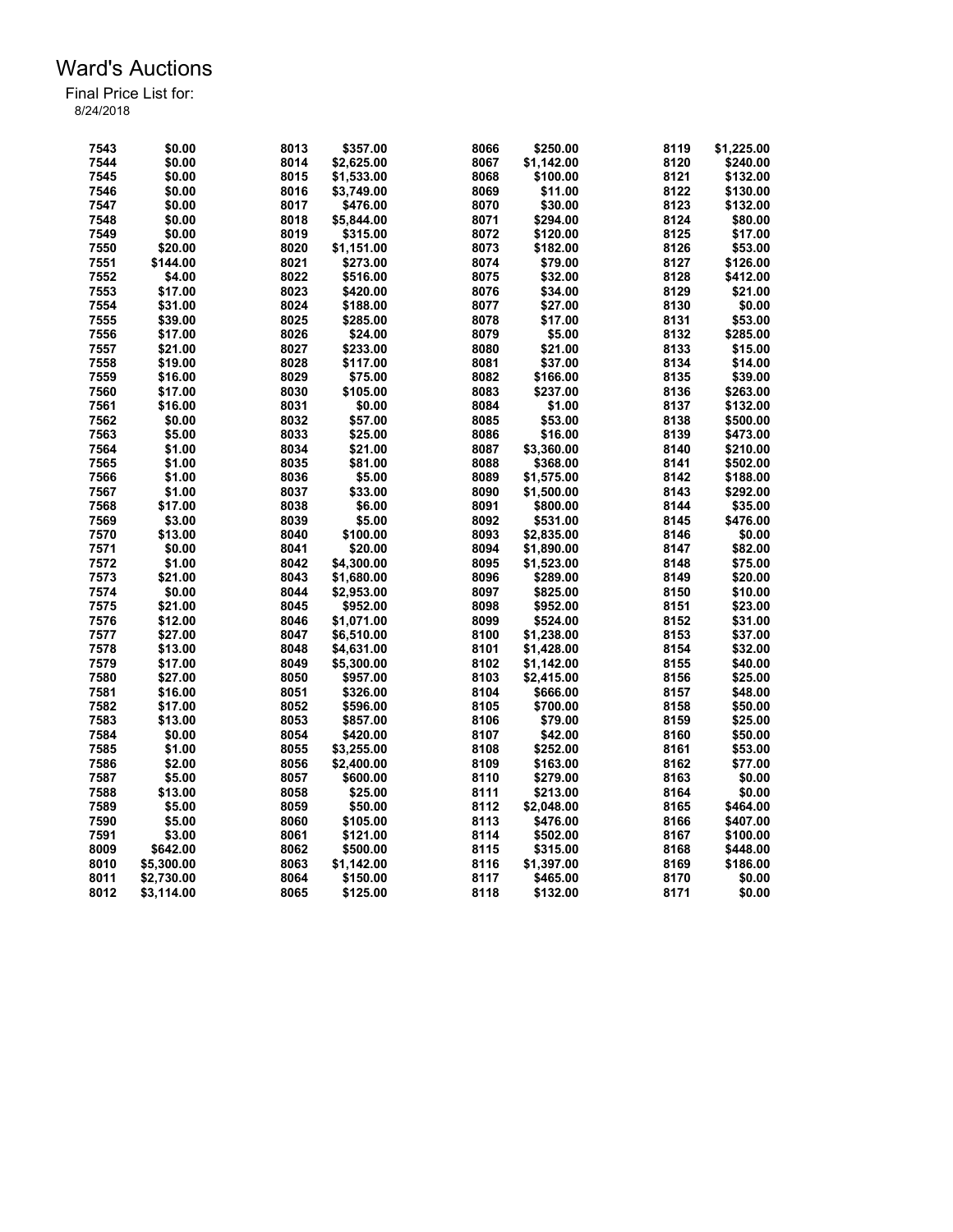| 8172 | \$53.00  | 8225 | \$27.00  | 8278 | \$42.00  | 9011 | \$144.00 |
|------|----------|------|----------|------|----------|------|----------|
| 8173 | \$50.00  | 8226 | \$132.00 | 8279 | \$53.00  | 9012 | \$41.00  |
| 8174 | \$61.00  | 8227 | \$0.00   | 8280 | \$5.00   | 9013 | \$15.00  |
| 8175 | \$23.00  | 8228 | \$21.00  | 8281 | \$13.00  | 9014 | \$1.00   |
| 8176 | \$263.00 | 8229 | \$11.00  | 8282 | \$2.00   | 9015 | \$75.00  |
| 8177 | \$20.00  | 8230 | \$5.00   | 8283 | \$16.00  | 9016 | \$122.00 |
|      |          |      |          |      |          |      |          |
| 8178 | \$48.00  | 8231 | \$75.00  | 8284 | \$9.00   | 9017 | \$49.00  |
| 8179 | \$125.00 | 8232 | \$263.00 | 8285 | \$30.00  | 9018 | \$42.00  |
| 8180 | \$50.00  | 8233 | \$75.00  | 8286 | \$25.00  | 9019 | \$27.00  |
| 8181 | \$25.00  | 8234 | \$125.00 | 8287 | \$5.00   | 9020 | \$31.00  |
| 8182 | \$25.00  | 8235 | \$48.00  | 8288 | \$42.00  | 9021 | \$29.00  |
| 8183 | \$53.00  | 8236 | \$81.00  | 8289 | \$34.00  | 9022 | \$27.00  |
| 8184 | \$0.00   | 8237 | \$110.00 | 8290 | \$35.00  | 9023 | \$31.00  |
| 8185 | \$0.00   | 8238 | \$34.00  | 8291 | \$9.00   | 9024 | \$38.00  |
| 8186 | \$0.00   | 8239 | \$44.00  | 8292 | \$10.00  | 9025 | \$37.00  |
| 8187 | \$25.00  | 8240 | \$158.00 | 8293 | \$8.00   | 9026 | \$42.00  |
| 8188 | \$53.00  | 8241 | \$132.00 | 8294 | \$11.00  | 9027 | \$42.00  |
| 8189 | \$62.00  | 8242 | \$48.00  | 8295 | \$11.00  | 9028 | \$55.00  |
| 8190 | \$23.00  | 8243 | \$165.00 | 8296 | \$75.00  | 9029 | \$40.00  |
| 8191 | \$100.00 | 8244 | \$65.00  | 8297 | \$7.00   | 9030 | \$13.00  |
| 8192 | \$37.00  | 8245 | \$20.00  | 8298 | \$0.00   | 9031 | \$12.00  |
| 8193 | \$0.00   | 8246 | \$89.00  | 8299 | \$7.00   | 9032 | \$0.00   |
| 8194 | \$40.00  | 8247 | \$42.00  | 8300 | \$7.00   | 9033 | \$20.00  |
| 8195 | \$79.00  | 8248 | \$107.00 | 8301 | \$35.00  | 9034 | \$104.00 |
| 8196 | \$37.00  | 8249 | \$6.00   | 8302 | \$21.00  | 9035 | \$111.00 |
| 8197 | \$54.00  | 8250 | \$5.00   | 8303 | \$18.00  | 9036 | \$315.00 |
| 8198 | \$53.00  | 8251 | \$0.00   | 8304 | \$0.00   | 9037 | \$90.00  |
| 8199 | \$26.00  | 8252 | \$21.00  | 8305 | \$0.00   | 9038 | \$24.00  |
|      |          |      |          |      |          |      |          |
| 8200 | \$25.00  | 8253 | \$21.00  | 8306 | \$17.00  | 9039 | \$73.00  |
| 8201 | \$15.00  | 8254 | \$37.00  | 8307 | \$5.00   | 9040 | \$23.00  |
| 8202 | \$21.00  | 8255 | \$27.00  | 8308 | \$30.00  | 9041 | \$15.00  |
| 8203 | \$0.00   | 8256 | \$0.00   | 8309 | \$0.00   | 9042 | \$14.00  |
| 8204 | \$0.00   | 8257 | \$0.00   | 8310 | \$0.00   | 9043 | \$39.00  |
| 8205 | \$0.00   | 8258 | \$0.00   | 8311 | \$21.00  | 9044 | \$34.00  |
| 8206 | \$37.00  | 8259 | \$0.00   | 8312 | \$105.00 | 9045 | \$17.00  |
| 8207 | \$10.00  | 8260 | \$7.00   | 8313 | \$53.00  | 9046 | \$28.00  |
| 8208 | \$18.00  | 8261 | \$27.00  | 8314 | \$5.00   | 9047 | \$23.00  |
| 8209 | \$6.00   | 8262 | \$3.00   | 8315 | \$0.00   | 9048 | \$30.00  |
| 8210 | \$21.00  | 8263 | \$27.00  | 8316 | \$10.00  | 9049 | \$48.00  |
| 8211 | \$15.00  | 8264 | \$121.00 | 8317 | \$0.00   | 9050 | \$31.00  |
| 8212 | \$15.00  | 8265 | \$19.00  | 8318 | \$0.00   | 9051 | \$32.00  |
| 8213 | \$15.00  | 8266 | \$31.00  | 8319 | \$6.00   | 9052 | \$0.00   |
| 8214 | \$25.00  | 8267 | \$0.00   | 8320 | \$7.00   | 9053 | \$10.00  |
| 8215 | \$18.00  | 8268 | \$27.00  | 8321 | \$21.00  | 9054 | \$8.00   |
| 8216 | \$8.00   | 8269 | \$6.00   | 8322 | \$21.00  | 9055 | \$0.00   |
| 8217 | \$0.00   | 8270 | \$5.00   | 8323 | \$40.00  | 9056 | \$15.00  |
| 8218 | \$189.00 | 8271 | \$0.00   | 8324 | \$10.00  | 9057 | \$24.00  |
| 8219 | \$33.00  | 8272 | \$69.00  | 8325 | \$53.00  | 9058 | \$31.00  |
| 8220 | \$40.00  | 8273 | \$37.00  | 8326 | \$16.00  | 9059 | \$17.00  |
| 8221 | \$41.00  | 8274 | \$0.00   | 8327 | \$8.00   | 9060 | \$23.00  |
| 8222 | \$0.00   | 8275 | \$25.00  | 8328 | \$21.00  | 9061 | \$12.00  |
| 8223 | \$76.00  | 8276 | \$37.00  | 8329 | \$0.00   | 9062 | \$23.00  |
|      |          |      |          |      |          |      |          |
| 8224 | \$37.00  | 8277 | \$21.00  | 9010 | \$188.00 | 9063 | \$13.00  |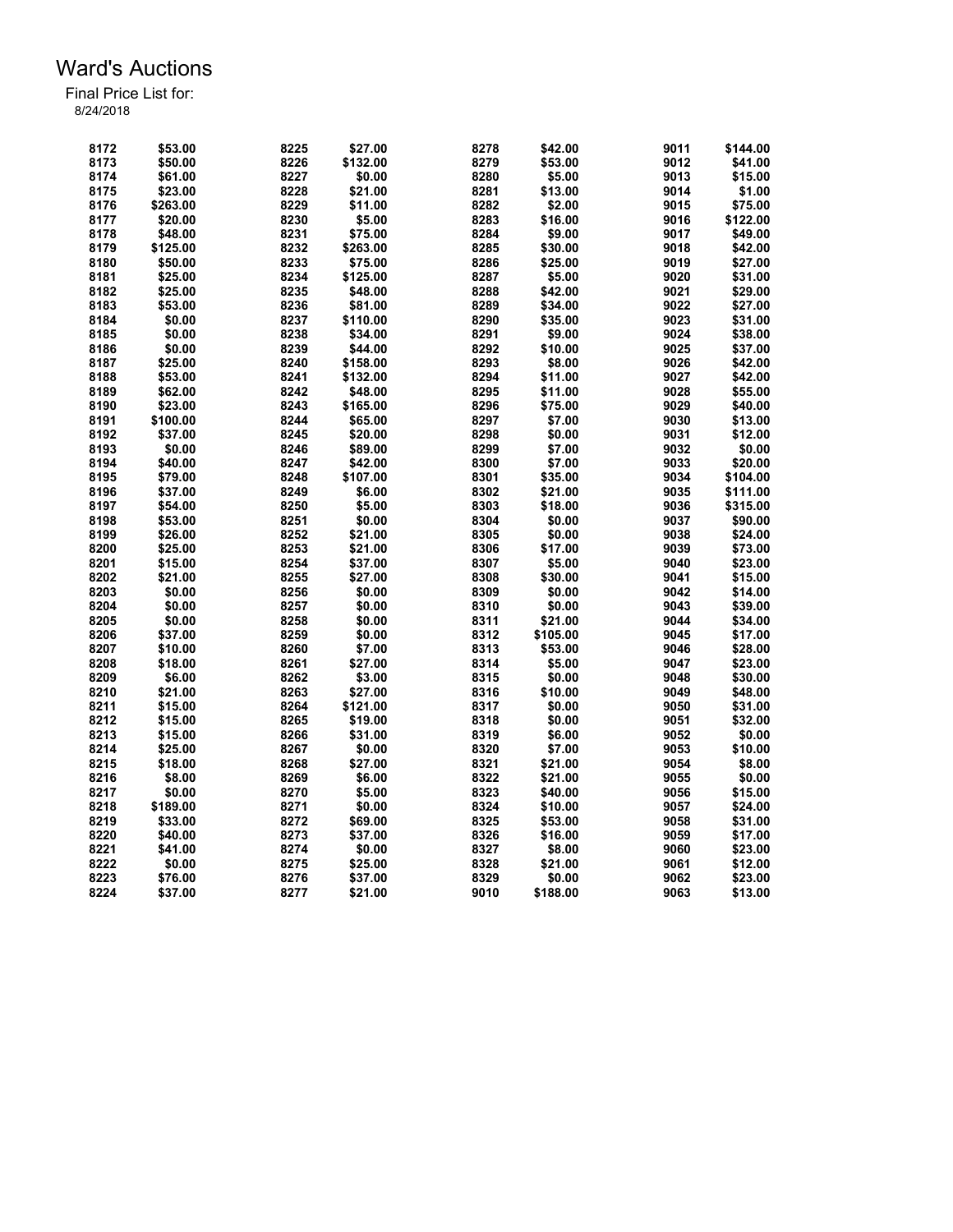| 9064 | \$9.00   | 9117 | \$30.00  | 9170 | \$5.00   | 9223 | \$105.00 |
|------|----------|------|----------|------|----------|------|----------|
| 9065 | \$21.00  | 9118 | \$0.00   | 9171 | \$3.00   | 9224 | \$16.00  |
| 9066 | \$27.00  | 9119 | \$0.00   | 9172 | \$3.00   | 9225 | \$10.00  |
| 9067 | \$39.00  | 9120 | \$16.00  | 9173 | \$11.00  | 9226 | \$11.00  |
| 9068 | \$5.00   | 9121 | \$25.00  | 9174 | \$3.00   | 9227 | \$8.00   |
| 9069 | \$5.00   | 9122 | \$17.00  | 9175 | \$0.00   | 9228 | \$0.00   |
| 9070 | \$326.00 | 9123 | \$5.00   | 9176 | \$11.00  | 9229 | \$7.00   |
| 9071 | \$380.00 | 9124 | \$37.00  | 9177 | \$3.00   | 9230 | \$100.00 |
| 9072 | \$209.00 | 9125 | \$12.00  | 9178 | \$16.00  | 9231 | \$13.00  |
| 9073 | \$102.00 | 9126 | \$12.00  | 9179 | \$5.00   | 9232 | \$58.00  |
| 9074 | \$84.00  | 9127 | \$5.00   | 9180 | \$27.00  | 9233 | \$37.00  |
| 9075 | \$48.00  | 9128 | \$5.00   | 9181 | \$21.00  | 9234 | \$12.00  |
| 9076 | \$41.00  | 9129 | \$8.00   | 9182 | \$41.00  | 9235 | \$15.00  |
| 9077 | \$20.00  | 9130 | \$11.00  | 9183 | \$48.00  | 9236 | \$53.00  |
| 9078 | \$21.00  | 9131 | \$23.00  | 9184 | \$30.00  | 9237 | \$9.00   |
| 9079 | \$36.00  | 9132 | \$0.00   | 9185 | \$61.00  | 9238 | \$27.00  |
| 9080 | \$48.00  | 9133 | \$0.00   | 9186 | \$65.00  | 9239 | \$53.00  |
| 9081 | \$26.00  | 9134 | \$10.00  | 9187 | \$23.00  | 9240 | \$0.00   |
|      |          |      |          |      |          |      |          |
| 9082 | \$408.00 | 9135 | \$69.00  | 9188 | \$33.00  | 9241 | \$8.00   |
| 9083 | \$252.00 | 9136 | \$44.00  | 9189 | \$23.00  | 9242 | \$27.00  |
| 9084 | \$26.00  | 9137 | \$46.00  | 9190 | \$29.00  | 9243 | \$18.00  |
| 9085 | \$48.00  | 9138 | \$51.00  | 9191 | \$26.00  | 9244 | \$11.00  |
| 9086 | \$23.00  | 9139 | \$12.00  | 9192 | \$25.00  | 9245 | \$9.00   |
| 9087 | \$15.00  | 9140 | \$132.00 | 9193 | \$55.00  | 9246 | \$37.00  |
| 9088 | \$38.00  | 9141 | \$0.00   | 9194 | \$13.00  | 9247 | \$15.00  |
| 9089 | \$28.00  | 9142 | \$107.00 | 9195 | \$58.00  | 9248 | \$13.00  |
| 9090 | \$42.00  | 9143 | \$392.00 | 9196 | \$54.00  | 9249 | \$0.00   |
| 9091 | \$38.00  | 9144 | \$65.00  | 9197 | \$27.00  | 9250 | \$8.00   |
| 9092 | \$42.00  | 9145 | \$315.00 | 9198 | \$31.00  | 9251 | \$0.00   |
| 9093 | \$42.00  | 9146 | \$34.00  | 9199 | \$20.00  | 9252 | \$14.00  |
| 9094 | \$42.00  | 9147 | \$83.00  | 9200 | \$0.00   | 9253 | \$12.00  |
| 9095 | \$46.00  | 9148 | \$25.00  | 9201 | \$23.00  | 9254 | \$9.00   |
| 9096 | \$0.00   | 9149 | \$0.00   | 9202 | \$0.00   | 9255 | \$29.00  |
| 9097 | \$0.00   | 9150 | \$16.00  | 9203 | \$13.00  | 9256 | \$5.00   |
| 9098 | \$0.00   | 9151 | \$50.00  | 9204 | \$21.00  | 9257 | \$8.00   |
| 9099 | \$6.00   | 9152 | \$0.00   | 9205 | \$0.00   | 9258 | \$0.00   |
| 9100 | \$24.00  | 9153 | \$5.00   | 9206 | \$17.00  | 9259 | \$17.00  |
| 9101 | \$39.00  | 9154 | \$28.00  | 9207 | \$115.00 | 9260 | \$12.00  |
| 9102 | \$27.00  | 9155 | \$53.00  | 9208 | \$168.00 | 9261 | \$24.00  |
| 9103 | \$17.00  | 9156 | \$32.00  | 9209 | \$75.00  | 9262 | \$0.00   |
| 9104 | \$12.00  | 9157 | \$55.00  | 9210 | \$25.00  | 9263 | \$21.00  |
| 9105 | \$29.00  | 9158 | \$8.00   | 9211 | \$58.00  | 9264 | \$14.00  |
| 9106 | \$35.00  | 9159 | \$16.00  | 9212 | \$50.00  | 9265 | \$16.00  |
| 9107 | \$28.00  | 9160 | \$15.00  | 9213 | \$23.00  | 9266 | \$12.00  |
| 9108 | \$20.00  | 9161 | \$11.00  | 9214 | \$0.00   | 9267 | \$9.00   |
|      |          |      |          |      |          |      |          |
| 9109 | \$20.00  | 9162 | \$36.00  | 9215 | \$40.00  | 9268 | \$14.00  |
| 9110 | \$25.00  | 9163 | \$8.00   | 9216 | \$174.00 | 9269 | \$15.00  |
| 9111 | \$149.00 | 9164 | \$9.00   | 9217 | \$12.00  | 9270 | \$10.00  |
| 9112 | \$0.00   | 9165 | \$25.00  | 9218 | \$17.00  | 9271 | \$0.00   |
| 9113 | \$34.00  | 9166 | \$0.00   | 9219 | \$21.00  | 9272 | \$0.00   |
| 9114 | \$17.00  | 9167 | \$0.00   | 9220 | \$35.00  | 9273 | \$10.00  |
| 9115 | \$0.00   | 9168 | \$9.00   | 9221 | \$8.00   | 9274 | \$0.00   |
| 9116 | \$23.00  | 9169 | \$32.00  | 9222 | \$0.00   | 9275 | \$5.00   |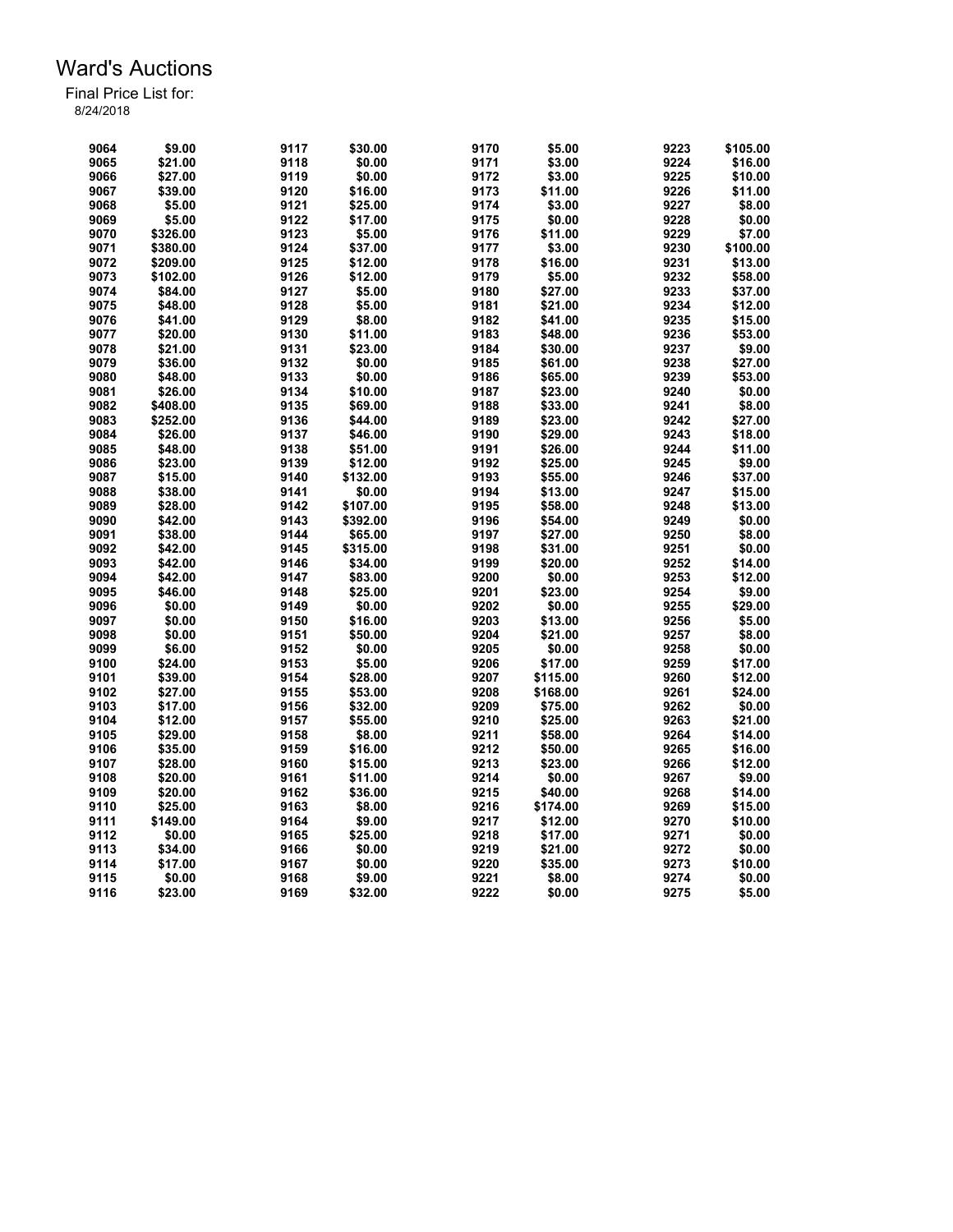| 9276 | \$0.00  | 9329 | \$6.00   | 9382 | \$19.00    | 9435 | \$221.00 |
|------|---------|------|----------|------|------------|------|----------|
| 9277 | \$8.00  | 9330 | \$17.00  | 9383 | \$5.00     | 9436 | \$37.00  |
| 9278 | \$8.00  | 9331 | \$5.00   | 9384 | \$55.00    | 9437 | \$0.00   |
| 9279 | \$8.00  | 9332 | \$5.00   | 9385 | \$5.00     | 9438 | \$20.00  |
| 9280 | \$5.00  | 9333 | \$0.00   | 9386 | \$15.00    | 9439 | \$50.00  |
| 9281 | \$14.00 | 9334 | \$4.00   | 9387 | \$8.00     | 9440 | \$90.00  |
| 9282 | \$21.00 | 9335 | \$9.00   | 9388 | \$8.00     | 9441 | \$0.00   |
| 9283 | \$5.00  | 9336 | \$0.00   | 9389 | \$21.00    | 9442 | \$103.00 |
| 9284 | \$5.00  | 9337 | \$10.00  | 9390 | \$10.00    | 9443 | \$113.00 |
| 9285 | \$0.00  | 9338 | \$7.00   | 9391 | \$25.00    | 9444 | \$82.00  |
| 9286 | \$10.00 | 9339 | \$58.00  | 9392 | \$31.00    | 9445 | \$53.00  |
| 9287 | \$13.00 | 9340 | \$48.00  | 9393 | \$77.00    | 9446 | \$116.00 |
| 9288 | \$0.00  | 9341 | \$46.00  | 9394 | \$5.00     | 9447 | \$50.00  |
| 9289 | \$0.00  | 9342 | \$27.00  | 9395 | \$11.00    | 9448 | \$111.00 |
| 9290 | \$18.00 | 9343 | \$24.00  | 9396 | \$10.00    | 9449 | \$108.00 |
| 9291 | \$5.00  | 9344 | \$42.00  | 9397 | \$11.00    | 9450 | \$11.00  |
| 9292 | \$5.00  | 9345 | \$21.00  | 9398 | \$71.00    | 9451 | \$19.00  |
| 9293 | \$0.00  | 9346 | \$10.00  | 9399 | \$27.00    | 9452 | \$50.00  |
| 9294 | \$5.00  | 9347 | \$10.00  | 9400 | \$40.00    | 9453 | \$66.00  |
| 9295 | \$11.00 | 9348 | \$10.00  | 9401 | \$17.00    | 9454 | \$65.00  |
| 9296 | \$10.00 | 9349 | \$315.00 | 9402 | \$0.00     | 9455 | \$0.00   |
| 9297 | \$5.00  | 9350 | \$447.00 | 9403 | \$8.00     | 9456 | \$0.00   |
|      | \$39.00 |      |          |      |            |      |          |
| 9298 |         | 9351 | \$11.00  | 9404 | \$5.00     | 9457 | \$116.00 |
| 9299 | \$6.00  | 9352 | \$66.00  | 9405 | \$17.00    | 9458 | \$70.00  |
| 9300 | \$3.00  | 9353 | \$33.00  | 9406 | \$14.00    | 9459 | \$80.00  |
| 9301 | \$21.00 | 9354 | \$10.00  | 9407 | \$5.00     | 9460 | \$70.00  |
| 9302 | \$10.00 | 9355 | \$32.00  | 9408 | \$45.00    | 9461 | \$116.00 |
| 9303 | \$21.00 | 9356 | \$10.00  | 9409 | \$23.00    | 9462 | \$132.00 |
| 9304 | \$7.00  | 9357 | \$37.00  | 9410 | \$199.00   | 9463 | \$137.00 |
| 9305 | \$19.00 | 9358 | \$55.00  | 9411 | \$12.00    | 9464 | \$71.00  |
| 9306 | \$33.00 | 9359 | \$35.00  | 9412 | \$10.00    | 9465 | \$12.00  |
| 9307 | \$16.00 | 9360 | \$8.00   | 9413 | \$10.00    | 9466 | \$76.00  |
| 9308 | \$25.00 | 9361 | \$58.00  | 9414 | \$347.00   | 9467 | \$37.00  |
| 9309 | \$5.00  | 9362 | \$27.00  | 9415 | \$295.00   | 9468 | \$38.00  |
| 9310 | \$7.00  | 9363 | \$8.00   | 9416 | \$310.00   | 9469 | \$62.00  |
| 9311 | \$10.00 | 9364 | \$46.00  | 9417 | \$21.00    | 9470 | \$0.00   |
| 9312 | \$24.00 | 9365 | \$10.00  | 9418 | \$7.00     | 9471 | \$21.00  |
| 9313 | \$10.00 | 9366 | \$5.00   | 9419 | \$34.00    | 9472 | \$58.00  |
| 9314 | \$6.00  | 9367 | \$10.00  | 9420 | \$45.00    | 9473 | \$0.00   |
| 9315 | \$10.00 | 9368 | \$8.00   | 9421 | \$203.00   | 9474 | \$10.00  |
| 9316 | \$36.00 | 9369 | \$53.00  | 9422 | \$105.00   | 9475 | \$139.00 |
| 9317 | \$11.00 | 9370 | \$8.00   | 9423 | \$95.00    | 9476 | \$0.00   |
| 9318 | \$10.00 | 9371 | \$15.00  | 9424 | \$135.00   | 9477 | \$19.00  |
| 9319 | \$51.00 | 9372 | \$10.00  | 9425 | \$473.00   | 9478 | \$5.00   |
| 9320 | \$4.00  | 9373 | \$11.00  | 9426 | \$2,967.00 | 9479 | \$9.00   |
| 9321 | \$6.00  | 9374 | \$8.00   | 9427 | \$123.00   | 9480 | \$0.00   |
|      | \$5.00  | 9375 | \$27.00  | 9428 |            | 9481 |          |
| 9322 |         |      |          |      | \$195.00   |      | \$33.00  |
| 9323 | \$9.00  | 9376 | \$69.00  | 9429 | \$27.00    | 9482 | \$221.00 |
| 9324 | \$27.00 | 9377 | \$54.00  | 9430 | \$14.00    | 9483 | \$29.00  |
| 9325 | \$8.00  | 9378 | \$22.00  | 9431 | \$111.00   | 9484 | \$108.00 |
| 9326 | \$5.00  | 9379 | \$21.00  | 9432 | \$79.00    | 9485 | \$37.00  |
| 9327 | \$5.00  | 9380 | \$57.00  | 9433 | \$67.00    | 9486 | \$3.00   |
| 9328 | \$19.00 | 9381 | \$9.00   | 9434 | \$0.00     | 9487 | \$26.00  |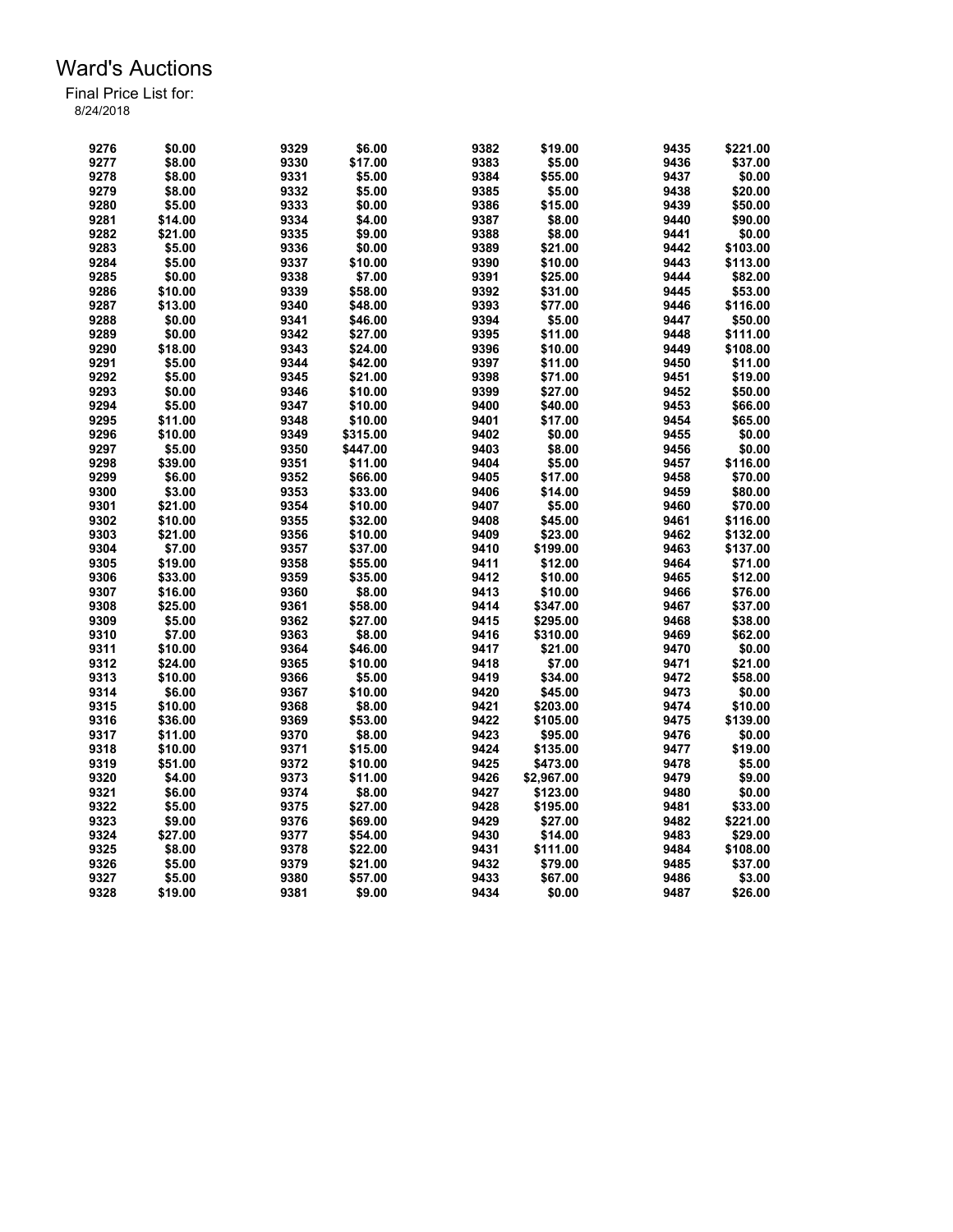| 9488 | \$33.00  | 9541 | \$11.00  | 9594         | \$21.00  | 9647         | \$37.00  |
|------|----------|------|----------|--------------|----------|--------------|----------|
| 9489 | \$108.00 | 9542 | \$21.00  | 9595         | \$35.00  | 9648         | \$24.00  |
| 9490 | \$27.00  | 9543 | \$5.00   | 9596         | \$10.00  | 9649         | \$25.00  |
| 9491 | \$21.00  | 9544 | \$21.00  | 9597         | \$5.00   | 9650         | \$9.00   |
| 9492 | \$137.00 | 9545 | \$21.00  | 9598         | \$0.00   | 9651         | \$9.00   |
| 9493 | \$55.00  | 9546 | \$12.00  | 9599         | \$18.00  | 9652         | \$11.00  |
| 9494 | \$37.00  | 9547 | \$0.00   | 9600         | \$37.00  | 9653         | \$32.00  |
| 9495 | \$0.00   | 9548 | \$0.00   | 9601         | \$24.00  | 9654         | \$0.00   |
| 9496 | \$90.00  | 9549 | \$0.00   | 9602         | \$5.00   | 9655         | \$13.00  |
| 9497 | \$167.00 | 9550 | \$11.00  | 9603         | \$0.00   | 9656         | \$0.00   |
| 9498 | \$0.00   | 9551 | \$0.00   | 9604         | \$0.00   | 9657         | \$53.00  |
| 9499 | \$0.00   | 9552 | \$8.00   | 9605         | \$37.00  | 9658         | \$42.00  |
| 9500 | \$47.00  | 9553 | \$16.00  | 9606         | \$41.00  | 9659         | \$38.00  |
| 9501 | \$0.00   | 9554 | \$79.00  | 9607         | \$86.00  | 9660         | \$42.00  |
| 9502 | \$58.00  | 9555 | \$11.00  | 9608         | \$88.00  | 9661         | \$42.00  |
| 9503 | \$63.00  | 9556 | \$32.00  | 9609         | \$5.00   | 9662         | \$11.00  |
| 9504 | \$31.00  | 9557 | \$5.00   | 9610         | \$9.00   | 9663         | \$30.00  |
| 9505 | \$20.00  | 9558 | \$11.00  | 9611         | \$5.00   | 9664         | \$11.00  |
| 9506 | \$0.00   | 9559 | \$27.00  | 9612         | \$56.00  | 9665         | \$10.00  |
| 9507 | \$0.00   | 9560 | \$10.00  | 9613         | \$23.00  | 9666         | \$0.00   |
| 9508 | \$20.00  | 9561 | \$16.00  |              |          |              | \$0.00   |
|      |          |      |          | 9614<br>9615 | \$16.00  | 9667<br>9668 |          |
| 9509 | \$25.00  | 9562 | \$49.00  |              | \$5.00   |              | \$10.00  |
| 9510 | \$0.00   | 9563 | \$21.00  | 9616         | \$16.00  | 9669         | \$10.00  |
| 9511 | \$0.00   | 9564 | \$0.00   | 9617         | \$10.00  | 9670         | \$16.00  |
| 9512 | \$10.00  | 9565 | \$315.00 | 9618         | \$32.00  | 9671         | \$15.00  |
| 9513 | \$0.00   | 9566 | \$16.00  | 9619         | \$32.00  | 9672         | \$22.00  |
| 9514 | \$12.00  | 9567 | \$16.00  | 9620         | \$1.00   | 9673         | \$25.00  |
| 9515 | \$5.00   | 9568 | \$8.00   | 9621         | \$35.00  | 9674         | \$25.00  |
| 9516 | \$11.00  | 9569 | \$31.00  | 9622         | \$16.00  | 9675         | \$34.00  |
| 9517 | \$21.00  | 9570 | \$0.00   | 9623         | \$21.00  | 9676         | \$23.00  |
| 9518 | \$74.00  | 9571 | \$29.00  | 9624         | \$13.00  | 9677         | \$111.00 |
| 9519 | \$59.00  | 9572 | \$16.00  | 9625         | \$19.00  | 9678         | \$168.00 |
| 9520 | \$90.00  | 9573 | \$140.00 | 9626         | \$19.00  | 9679         | \$32.00  |
| 9521 | \$0.00   | 9574 | \$18.00  | 9627         | \$26.00  | 9680         | \$25.00  |
| 9522 | \$7.00   | 9575 | \$49.00  | 9628         | \$7.00   | 9681         | \$27.00  |
| 9523 | \$0.00   | 9576 | \$21.00  | 9629         | \$5.00   | 9682         | \$29.00  |
| 9524 | \$32.00  | 9577 | \$48.00  | 9630         | \$11.00  | 9683         | \$37.00  |
| 9525 | \$8.00   | 9578 | \$0.00   | 9631         | \$0.00   | 9684         | \$10.00  |
| 9526 | \$53.00  | 9579 | \$0.00   | 9632         | \$10.00  | 9685         | \$0.00   |
| 9527 | \$8.00   | 9580 | \$8.00   | 9633         | \$13.00  | 9686         | \$0.00   |
| 9528 | \$8.00   | 9581 | \$9.00   | 9634         | \$15.00  | 9687         | \$210.00 |
| 9529 | \$0.00   | 9582 | \$8.00   | 9635         | \$116.00 | 9688         | \$74.00  |
| 9530 | \$5.00   | 9583 | \$44.00  | 9636         | \$113.00 | 9689         | \$16.00  |
| 9531 | \$10.00  | 9584 | \$50.00  | 9637         | \$32.00  | 9690         | \$62.00  |
| 9532 | \$11.00  | 9585 | \$21.00  | 9638         | \$67.00  | 9691         | \$29.00  |
| 9533 | \$17.00  | 9586 | \$28.00  | 9639         | \$50.00  | 9692         | \$11.00  |
| 9534 | \$9.00   | 9587 | \$5.00   | 9640         | \$0.00   | 9693         | \$18.00  |
| 9535 | \$5.00   | 9588 | \$11.00  | 9641         | \$111.00 | 9694         | \$5.00   |
| 9536 | \$8.00   | 9589 | \$16.00  | 9642         | \$0.00   | 9695         | \$5.00   |
| 9537 | \$19.00  | 9590 | \$29.00  | 9643         | \$0.00   | 9696         | \$19.00  |
| 9538 | \$21.00  | 9591 | \$44.00  | 9644         | \$116.00 | 9697         | \$3.00   |
| 9539 | \$0.00   | 9592 | \$39.00  | 9645         | \$29.00  | 9698         | \$27.00  |
| 9540 | \$9.00   | 9593 | \$37.00  | 9646         | \$8.00   | 9699         | \$306.00 |
|      |          |      |          |              |          |              |          |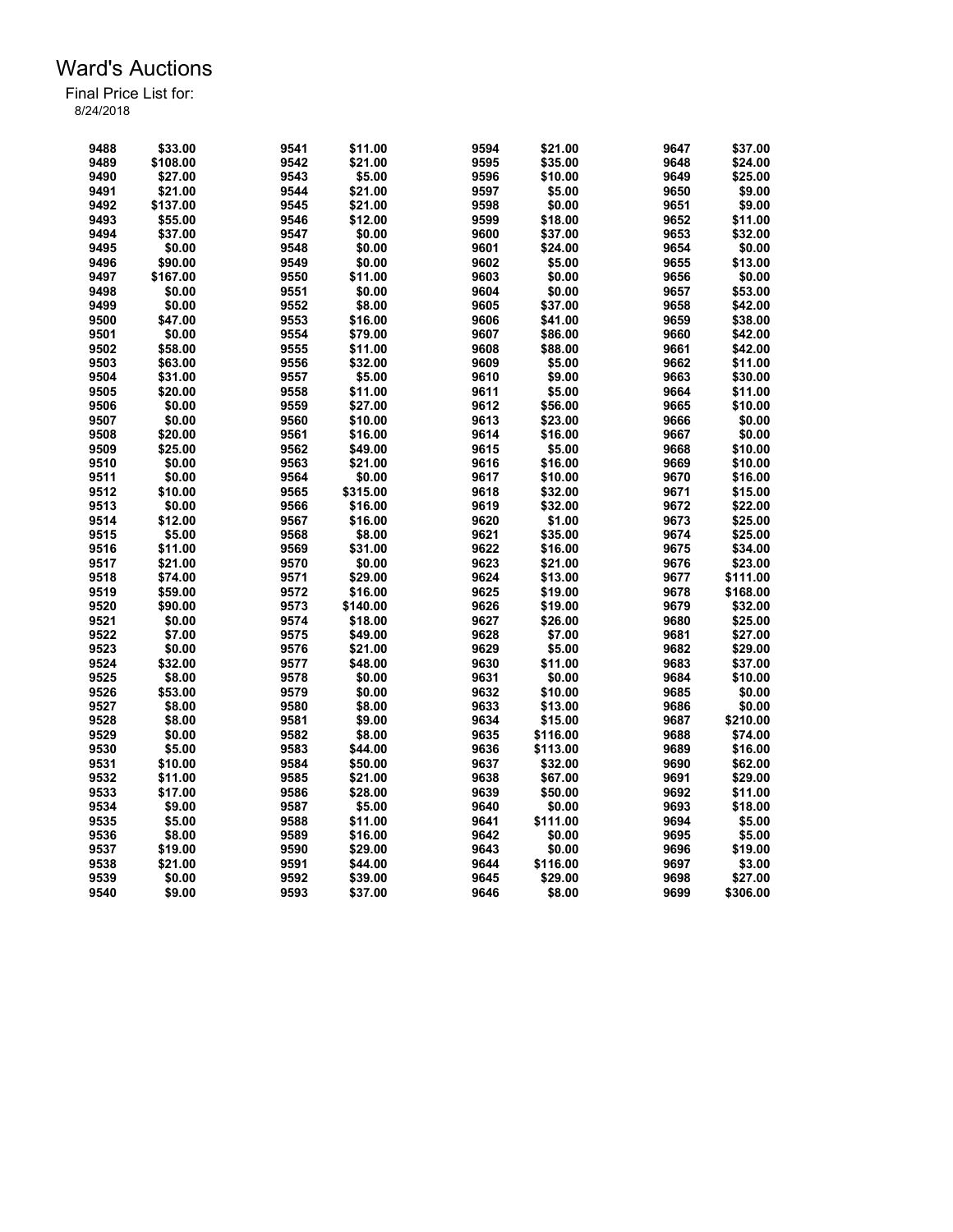| 9700 | \$21.00  | 9753 | \$15.00  | 9806 | \$47.00  | 9859 | \$63.00  |
|------|----------|------|----------|------|----------|------|----------|
| 9701 | \$21.00  | 9754 | \$0.00   | 9807 | \$5.00   | 9860 | \$1.00   |
| 9702 | \$17.00  | 9755 | \$35.00  | 9808 | \$2.00   | 9861 | \$55.00  |
| 9703 | \$21.00  | 9756 | \$8.00   | 9809 | \$31.00  | 9862 | \$4.00   |
| 9704 | \$24.00  | 9757 | \$121.00 | 9810 | \$184.00 | 9863 | \$8.00   |
| 9705 | \$38.00  | 9758 | \$8.00   | 9811 |          | 9864 | \$15.00  |
|      |          |      |          |      | \$36.00  |      |          |
| 9706 | \$10.00  | 9759 | \$84.00  | 9812 | \$37.00  | 9865 | \$15.00  |
| 9707 | \$24.00  | 9760 | \$84.00  | 9813 | \$44.00  | 9866 | \$1.00   |
| 9708 | \$5.00   | 9761 | \$84.00  | 9814 | \$23.00  | 9867 | \$1.00   |
| 9709 | \$0.00   | 9762 | \$34.00  | 9815 | \$90.00  | 9868 | \$126.00 |
| 9710 | \$0.00   | 9763 | \$27.00  | 9816 | \$178.00 | 9869 | \$155.00 |
| 9711 | \$12.00  | 9764 | \$35.00  | 9817 | \$14.00  | 9870 | \$36.00  |
| 9712 | \$24.00  | 9765 | \$25.00  | 9818 | \$42.00  | 9871 | \$13.00  |
| 9713 | \$10.00  | 9766 | \$95.00  | 9819 | \$73.00  | 9872 | \$1.00   |
| 9714 | \$15.00  | 9767 | \$0.00   | 9820 | \$21.00  | 9873 | \$29.00  |
| 9715 | \$37.00  | 9768 | \$21.00  | 9821 | \$52.00  | 9874 | \$5.00   |
| 9716 | \$0.00   | 9769 | \$33.00  | 9822 | \$33.00  | 9875 | \$13.00  |
| 9717 | \$0.00   | 9770 | \$15.00  | 9823 | \$9.00   | 9876 | \$1.00   |
| 9718 | \$47.00  | 9771 | \$55.00  | 9824 | \$49.00  | 9877 | \$2.00   |
| 9719 | \$19.00  | 9772 | \$15.00  | 9825 | \$1.00   | 9878 | \$27.00  |
| 9720 | \$40.00  | 9773 | \$18.00  | 9826 | \$2.00   | 9879 | \$16.00  |
| 9721 | \$21.00  | 9774 | \$25.00  | 9827 | \$200.00 | 9880 | \$19.00  |
| 9722 | \$96.00  | 9775 | \$25.00  | 9828 | \$1.00   | 9881 | \$1.00   |
| 9723 | \$117.00 | 9776 | \$9.00   | 9829 | \$16.00  | 9882 | \$14.00  |
| 9724 | \$126.00 | 9777 | \$29.00  | 9830 | \$73.00  | 9883 | \$15.00  |
| 9725 | \$58.00  | 9778 | \$0.00   | 9831 | \$167.00 | 9884 | \$2.00   |
| 9726 | \$5.00   | 9779 | \$0.00   | 9832 | \$17.00  | 9885 | \$29.00  |
| 9727 | \$77.00  | 9780 | \$0.00   | 9833 | \$2.00   | 9886 | \$4.00   |
|      |          |      |          |      |          |      |          |
| 9728 | \$13.00  | 9781 | \$63.00  | 9834 | \$2.00   | 9887 | \$17.00  |
| 9729 | \$142.00 | 9782 | \$5.00   | 9835 | \$5.00   | 9888 | \$2.00   |
| 9730 | \$0.00   | 9783 | \$14.00  | 9836 | \$119.00 | 9889 | \$1.00   |
| 9731 | \$536.00 | 9784 | \$0.00   | 9837 | \$1.00   | 9890 | \$56.00  |
| 9732 | \$40.00  | 9785 | \$10.00  | 9838 | \$44.00  | 9891 | \$15.00  |
| 9733 | \$15.00  | 9786 | \$8.00   | 9839 | \$21.00  | 9892 | \$40.00  |
| 9734 | \$23.00  | 9787 | \$0.00   | 9840 | \$76.00  | 9893 | \$1.00   |
| 9735 | \$234.00 | 9788 | \$11.00  | 9841 | \$23.00  | 9894 | \$1.00   |
| 9736 | \$0.00   | 9789 | \$16.00  | 9842 | \$38.00  | 9895 | \$1.00   |
| 9737 | \$10.00  | 9790 | \$13.00  | 9843 | \$20.00  | 9896 | \$1.00   |
| 9738 | \$19.00  | 9791 | \$12.00  | 9844 | \$4.00   | 9897 | \$1.00   |
| 9739 | \$23.00  | 9792 | \$10.00  | 9845 | \$24.00  | 9898 | \$1.00   |
| 9740 | \$0.00   | 9793 | \$44.00  | 9846 | \$16.00  | 9899 | \$7.00   |
| 9741 | \$69.00  | 9794 | \$8.00   | 9847 | \$206.00 | 9900 | \$15.00  |
| 9742 | \$84.00  | 9795 | \$6.00   | 9848 | \$8.00   | 9901 | \$28.00  |
| 9743 | \$0.00   | 9796 | \$228.00 | 9849 | \$17.00  | 9902 | \$37.00  |
| 9744 | \$10.00  | 9797 | \$306.00 | 9850 | \$19.00  | 9903 | \$1.00   |
| 9745 | \$58.00  | 9798 | \$69.00  | 9851 | \$2.00   | 9904 | \$1.00   |
| 9746 | \$272.00 | 9799 | \$314.00 | 9852 | \$48.00  | 9905 | \$2.00   |
| 9747 | \$0.00   | 9800 | \$35.00  | 9853 | \$17.00  | 9906 | \$14.00  |
| 9748 | \$62.00  | 9801 | \$7.00   | 9854 | \$138.00 | 9907 | \$2.00   |
| 9749 | \$25.00  | 9802 | \$72.00  | 9855 | \$37.00  | 9908 | \$342.00 |
| 9750 | \$69.00  | 9803 | \$2.00   | 9856 | \$32.00  | 9909 | \$426.00 |
| 9751 | \$10.00  | 9804 | \$61.00  | 9857 |          | 9910 | \$20.00  |
|      |          |      |          |      | \$31.00  |      |          |
| 9752 | \$0.00   | 9805 | \$19.00  | 9858 | \$48.00  | 9911 | \$1.00   |